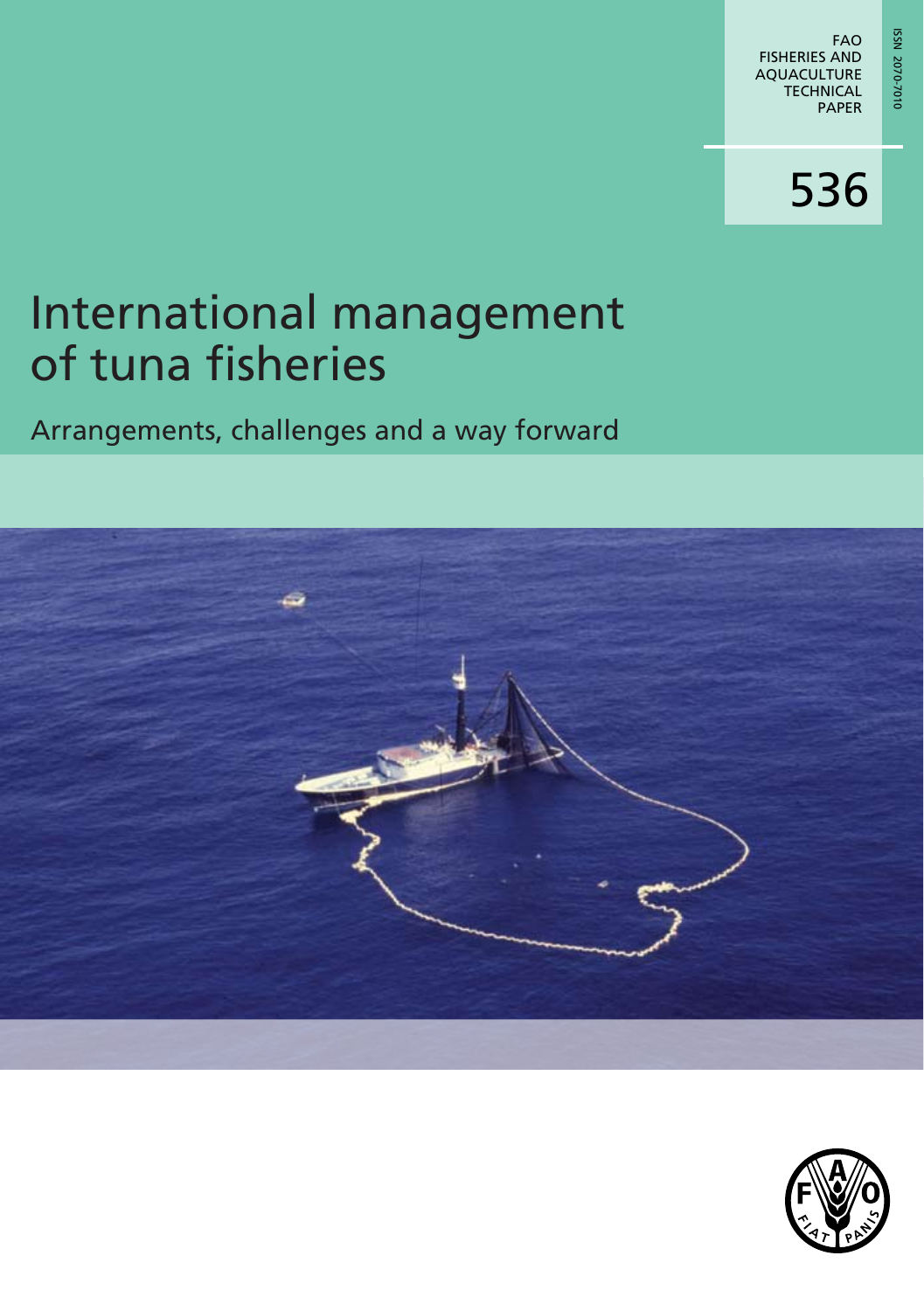#### *Cover photograph:*

A tuna seiner fishing in the eastern Pacific Ocean in the process of retrieving its net (courtesy of Wayne Perryman, Southwest Fisheries Science Center, National Marine Fisheries Service, National Oceanic and Atmospheric Administration, United States of America).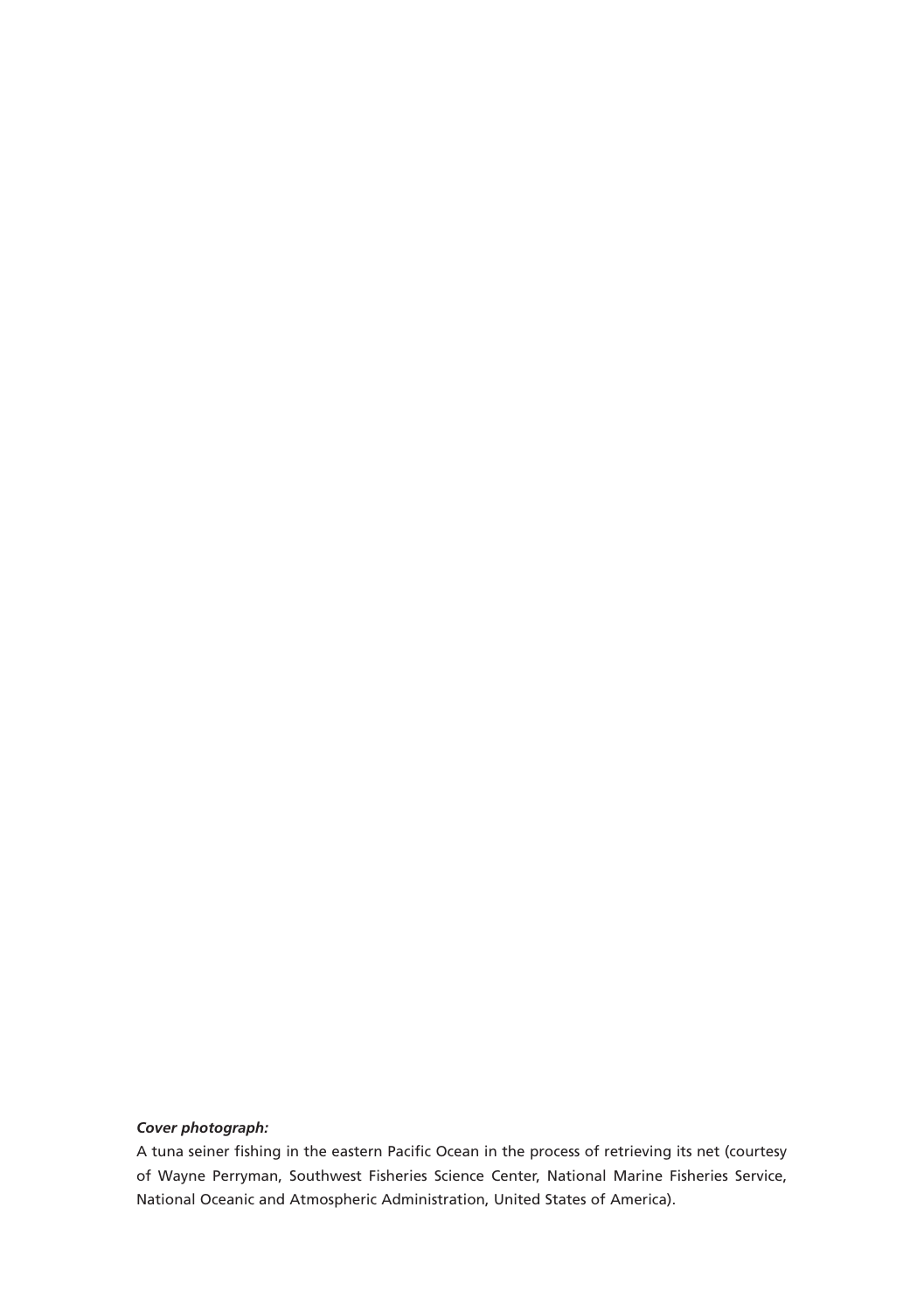# International management of tuna fisheries

FAO FISHERIES AND AQUACULTURE **TECHNICAL** PAPER

536

Arrangements, challenges and a way forward

by

**Robin ALLEN** FAO Consultant Blenheim, New Zealand

**FOOD AND AGRICULTURE ORGANIZATION OF THE UNITED NATIONS** Rome, 2010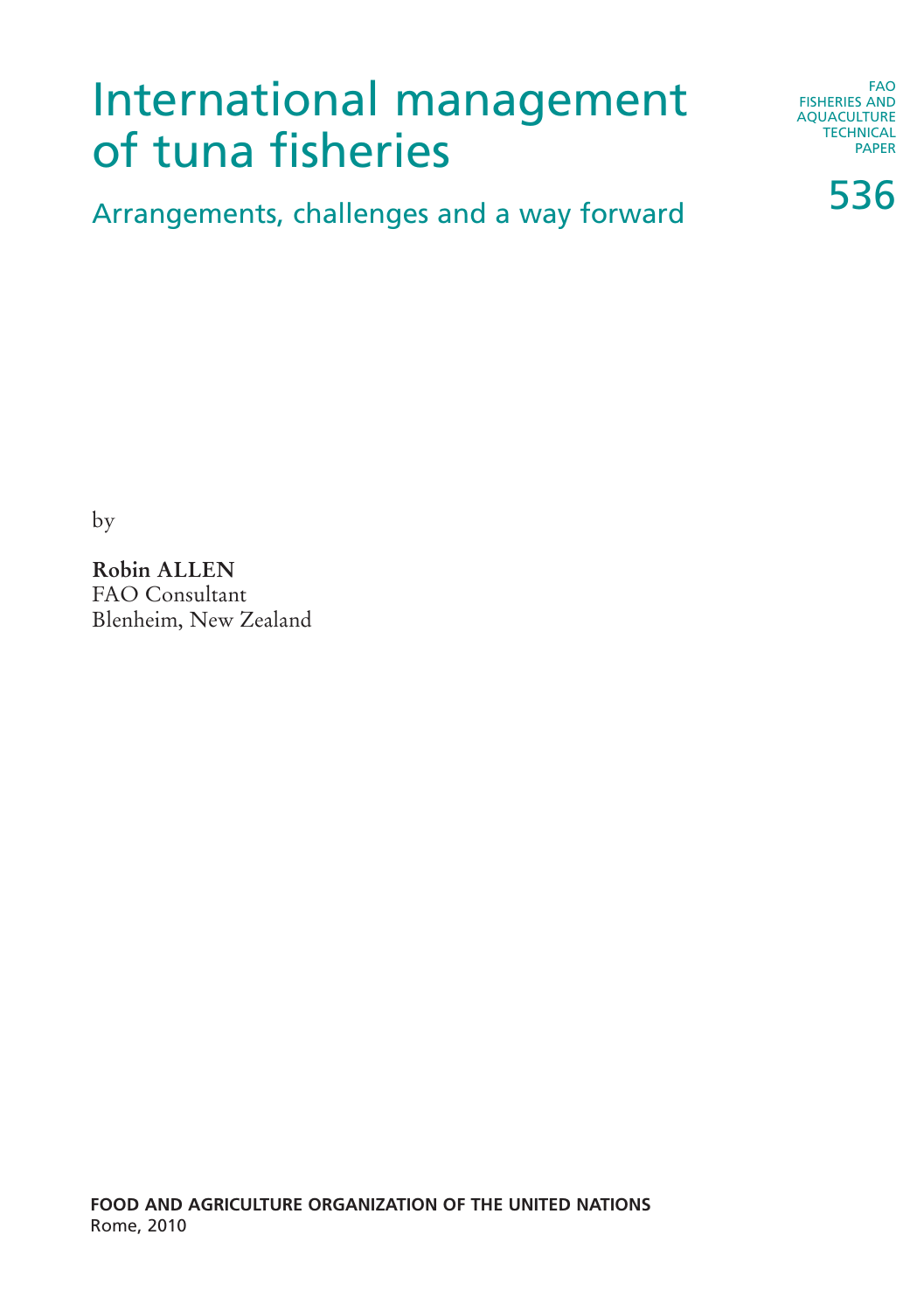The designations employed and the presentation of material in this information product do not imply the expression of any opinion whatsoever on the part of the Food and Agriculture Organization of the United Nations (FAO) concerning the legal or development status of any country, territory, city or area or of its authorities, or concerning the delimitation of its frontiers or boundaries. The mention of specific companies or products of manufacturers, whether or not these have been patented, does not imply that these have been endorsed or recommended by FAO in preference to others of a similar nature that are not mentioned.

The views expressed in this information product are those of the author(s) and do not necessarily reflect the views of FAO.

ISBN 978-92-5-106511-2

All rights reserved. FAO encourages reproduction and dissemination of material in this information product. Non-commercial uses will be authorized free of charge. Reproduction for resale or other commercial purposes, including educational purposes, may incur fees. Applications for permission to reproduce or disseminate FAO copyright materials and all other queries on rights and licences, should be addressed by e-mail to copyright@fao.org or to the Chief, Publishing Policy and Support Branch, Office of Knowledge Exchange, Research and Extension, FAO, Viale delle Terme di Caracalla, 00153 Rome, Italy.

© FAO 2010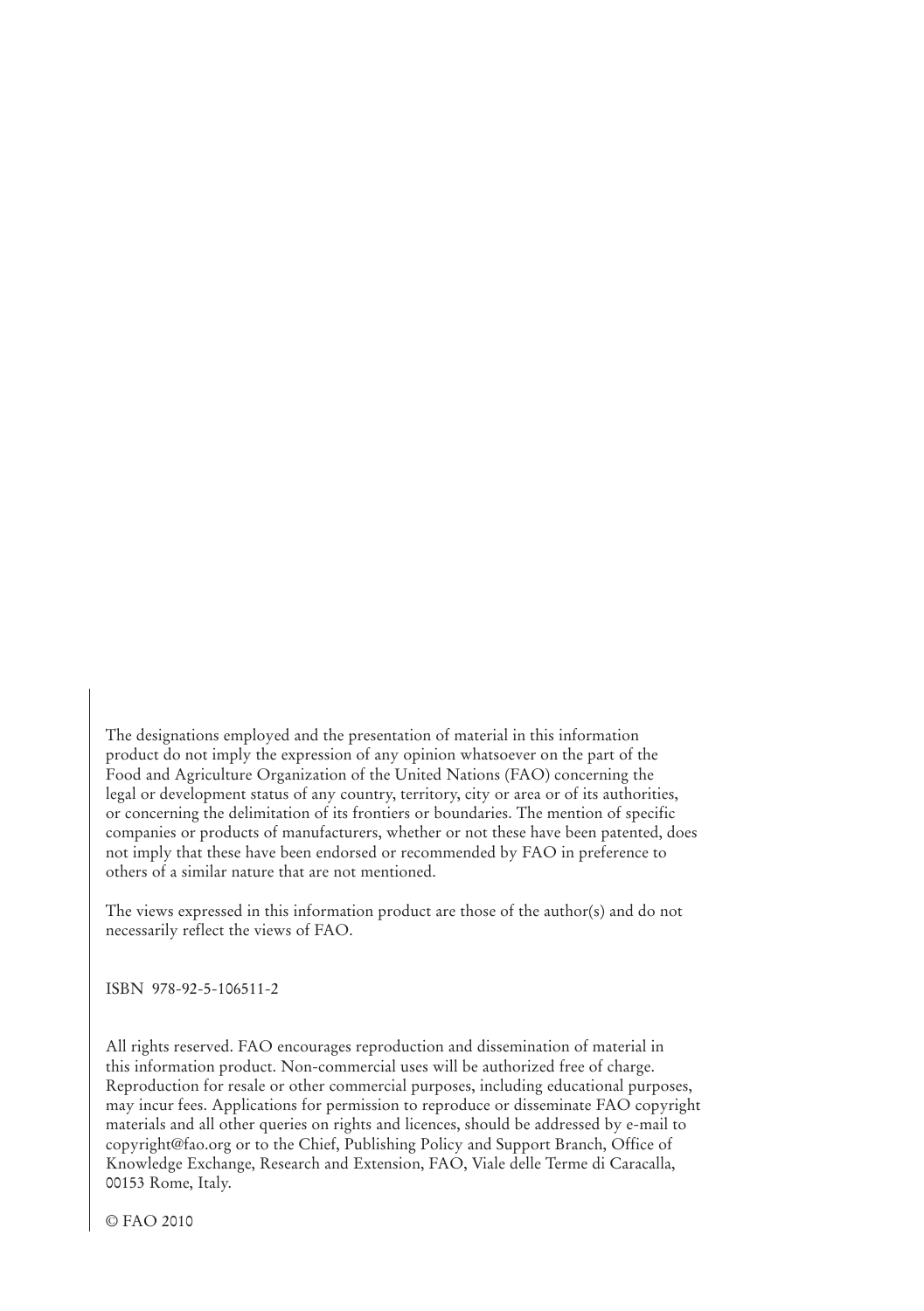# **Preparation of this document**

The Marine and Inland Fisheries Service (FIRF) is responsible for all programmes and activities of the Food and Agriculture Organization of the United Nations (FAO) that relate to the management and conservation of fisheries resources. This technical paper was prepared as part of the work programme of FIRF to enhance the understanding of arrangements, challenges and a way forward for the management of tuna fisheries on a global scale, particularly in the light of international standards and modern expectations for fisheries management. The key international standards considered include: (i) the 1982 United Nations Convention on the Law of the Sea; (ii) the 1992 United Nations Conference on Environment and Development; (iii) the 1995 FAO Code of Conduct for Responsible Fisheries; and (iv) the 1995 United Nations Fish Stocks Agreement.

This technical paper was prepared under the direction of Jacek Majkowski, FIRF. The author is Dr Robin Allen, a tuna expert based in New Zealand. He is a former Director of the Inter-American Tropical Tuna Commission in La Jolla, California, United States of America.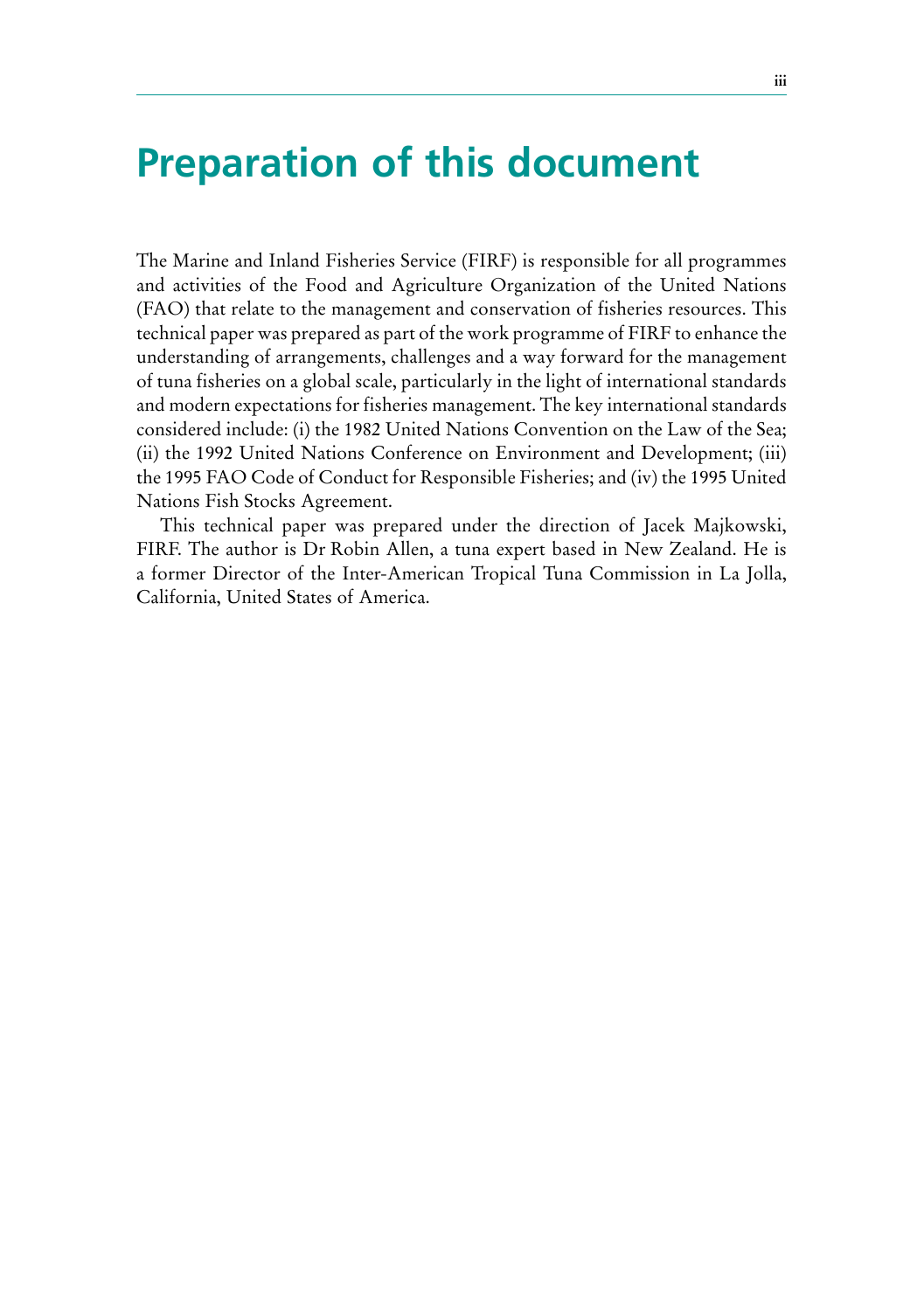# **Abstract**

This paper reviews the current management of tuna fisheries by the five tuna regional fisheries management organizations (RFMOs), focusing on the management of target species in the light of international standards and modern expectations for fisheries management. The key international standards used flow from the 1982 United Nations Convention on the Law of the Sea via the 1992 United Nations Conference on Environment and Development to the 1995 FAO Code of Conduct for Responsible Fisheries and the 1995 United Nations Fish Stocks Agreement. Subsequent to those instruments, other expectations of best practices have been gathered into the expectation that RFMOs undergo performance reviews.

The paper discusses the status of the stocks of the major species of tuna for each of five tuna RFMOs and examines the management response of each RFMO. According to the recommendations of the scientific bodies of the RFMOs, 14 of the major market species are in need of management action. Of those 14 species, the commissions of the RFMOs took action commensurate with the scientific advice in only five cases, and in three of the five cases, the actions only reflected other circumstances.

Conditions that provide incentives for participating governments to take (or not to take) cooperative actions to conserve resources are discussed. Apart from complying with global obligations and expectations, the major necessary condition for successful negotiation is that all participants in a negotiation should benefit from agreement to cooperate rather than from unrestrained competition. The fishery in the eastern Pacific Ocean is used as an example to show that this condition generally cannot be expected to be met.

The use of rights-based management systems is discussed and these systems are advanced as a means to facilitate the addressing of shortcomings in the current conservation and management of tuna fisheries. The elimination of the need to compete for a share of the available catch allows individuals to optimize their investment in fishing effort to match their share of the catch, providing them with the incentive to avoid overcapacity. Secure, exclusive and long-term rights provide fishers with a collective interest in the conservation of the fisheries and the efficient use of the resources. Transferability of rights allows fishing opportunities to be used by those fishers who produce the greatest economic benefits and can provide a means of reaching an agreement among different sectors of the industry via a transfer of fishing rights.

### **Allen, R.**

International management of tuna fisheries: arrangements, challenges and a way forward.

*FAO Fisheries and Aquaculture Technical Paper*. No. 536. Rome, FAO. 2010. 45p.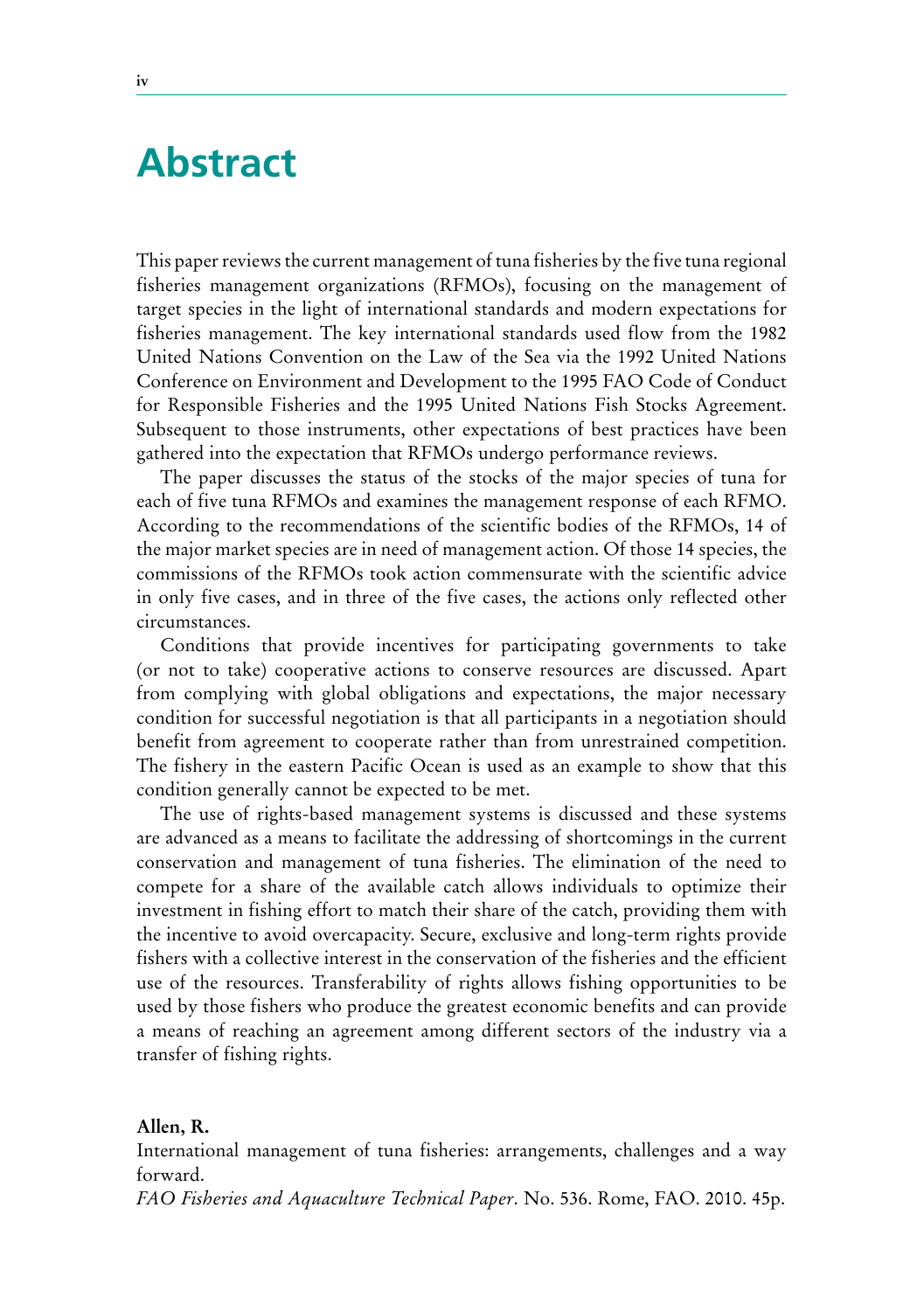# **Contents**

|                   | Preparation of this document                                                                                                   | $\cdots$<br>111 |  |
|-------------------|--------------------------------------------------------------------------------------------------------------------------------|-----------------|--|
|                   | Abstract                                                                                                                       | 1V              |  |
|                   | Tables - Figures                                                                                                               | V1              |  |
|                   | Acknowledgements                                                                                                               | V11             |  |
|                   | Acronyms and abbreviations                                                                                                     | V111            |  |
|                   | 1. Introduction                                                                                                                | 1               |  |
|                   | 2. Modern standards of management for tuna fisheries                                                                           | 3               |  |
|                   | 3. The tuna RFMOs and the stocks for which they are<br>responsible                                                             | 7               |  |
|                   | Management and status of major tuna stocks                                                                                     | 8               |  |
|                   | The Commission for the Conservation of the Southern Bluefin<br>Tuna                                                            | 9               |  |
|                   | The Inter-American Tropical Tuna Commission                                                                                    | 12              |  |
|                   | The International Commission for the Conservation of Atlantic<br>Tuna                                                          | 17              |  |
|                   | The Indian Ocean Tuna Commission                                                                                               | 22              |  |
|                   | The Western and Central Pacific Fisheries Commission                                                                           |                 |  |
|                   | Cooperation between the Inter-American Tropical Tuna<br>Commission and the Western and Central Pacific Fisheries<br>Commission | 24              |  |
|                   | Summary of the management responses of the RFMO<br>commissions                                                                 | 28              |  |
|                   | 4. Incentives and disincentives for cooperation in international<br>tuna fisheries management                                  | 31              |  |
|                   | 5. A way forward – Rights-based management                                                                                     | 37              |  |
|                   | <b>6. Conclusion</b>                                                                                                           | 41              |  |
| <b>References</b> |                                                                                                                                |                 |  |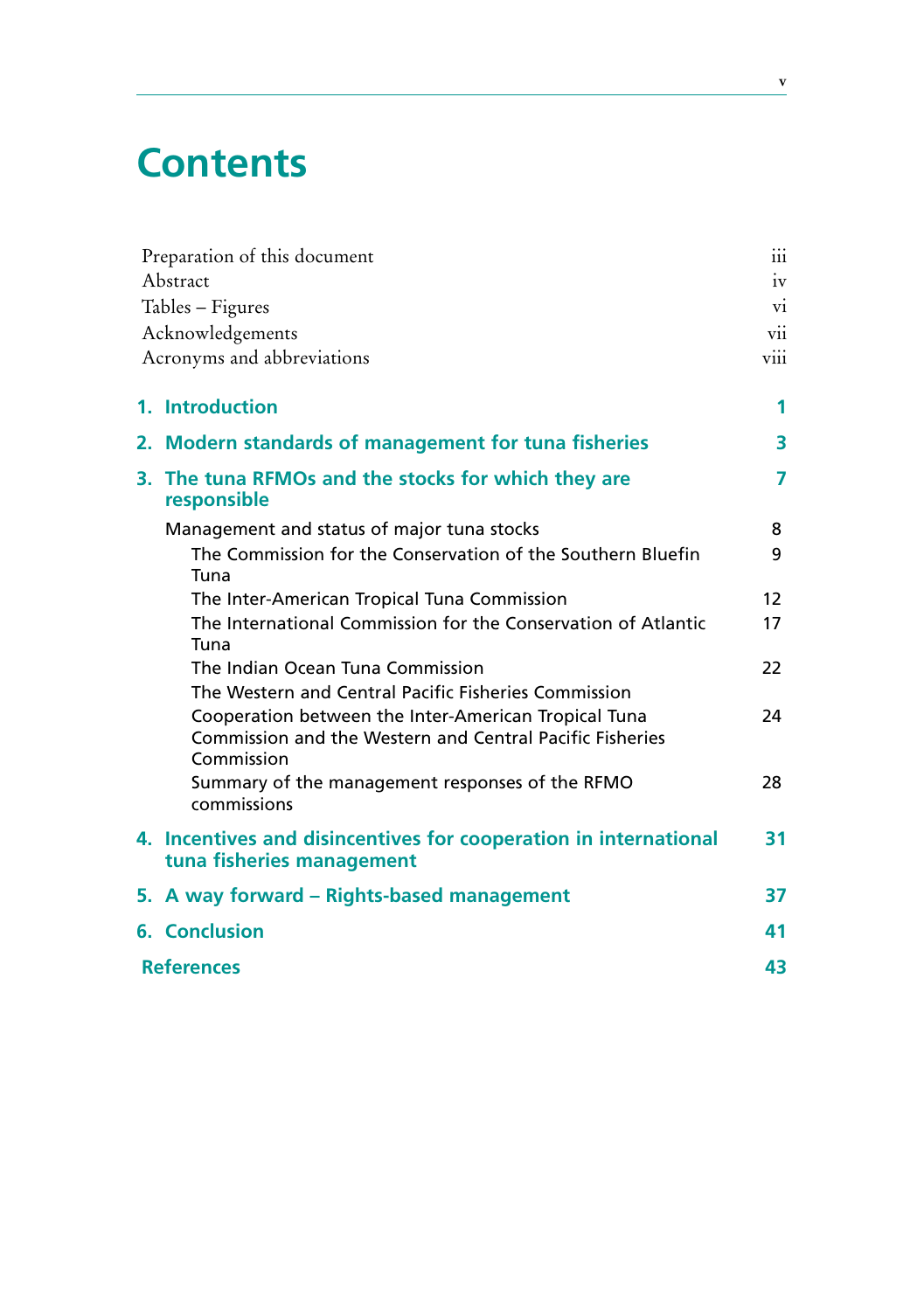# **Tables**

| 0. Cancellar of clientificated for category Darific nearest and concern | $\overline{1}$ |
|-------------------------------------------------------------------------|----------------|
| 1. Annual catches of bigeye tuna in the eastern Pacific Ocean           |                |

- 2. Comparison of scientific advice for eastern Pacific purse-seine closures and the closures adopted 17
- 3. The state of the stocks of the major market species of tunas 29
- 4. Catches of bigeye, skipjack and yellowfin tunas by six countries in 2003 34

# **Figures**

| 1. | Distribution of a skipjack tuna fishery and fishery movements                                                                                                              | $\mathbf{1}$ |
|----|----------------------------------------------------------------------------------------------------------------------------------------------------------------------------|--------------|
| 2. | Trends in nominal catch rates of southern bluefin tuna by age group                                                                                                        | 10           |
| 3. | Phase plot of the time series of estimates of stock size and fishing<br>mortality of eastern Pacific bigeye tuna relative to their MSY<br>reference points                 | 14           |
| 4. | Phase plot of the time series of estimates of stock size and fishing<br>mortality of eastern Pacific yellowfin tuna relative to their MSY<br>reference points              | 16           |
|    | 5. Estimates of the stock status of northern Atlantic albacore tuna by<br>relative biomass (B/B <sub>MSY</sub> ) and relative fishing mortality rate (F/F <sub>MSY</sub> ) | 18           |
| 6. | Time series of B/B <sub>MSY</sub> and F/F <sub>MSY</sub> showing the progression of the stock<br>status of bigeye tuna as the Atlantic tuna fisheries evolved, 1950-2005   | 19           |
| 7. | Stock status of the eastern Atlantic bluefin tuna                                                                                                                          | 20           |
| 8. | Stock status trajectories of Atlantic yellowfin tuna B/B <sub>MSY</sub> and F/F <sub>MSY</sub><br>from age-strutured and production model analyses                         | 22           |
| 9. | The temporal trend in the annual stock status of western Pacific<br>bigeye tuna                                                                                            | 26           |
|    | 10. The temporal trend in the annual stock status of western Pacific<br>yellowfin tuna                                                                                     | 27           |
|    | 11. Catches of yellowfin, skipjack, bigeye, Pacific bluefin and albacore<br>tunas in the eastern Pacific Ocean by fishing method, 1988-2008                                | 32           |
|    | 12. Catches of yellowfin tuna in the eastern Pacific Ocean by fishing<br>method, 1975–2007                                                                                 | 33           |
|    | 13. Catches of bigeye tuna in the eastern Pacific Ocean by fishing method, 33<br>1975-2007                                                                                 |              |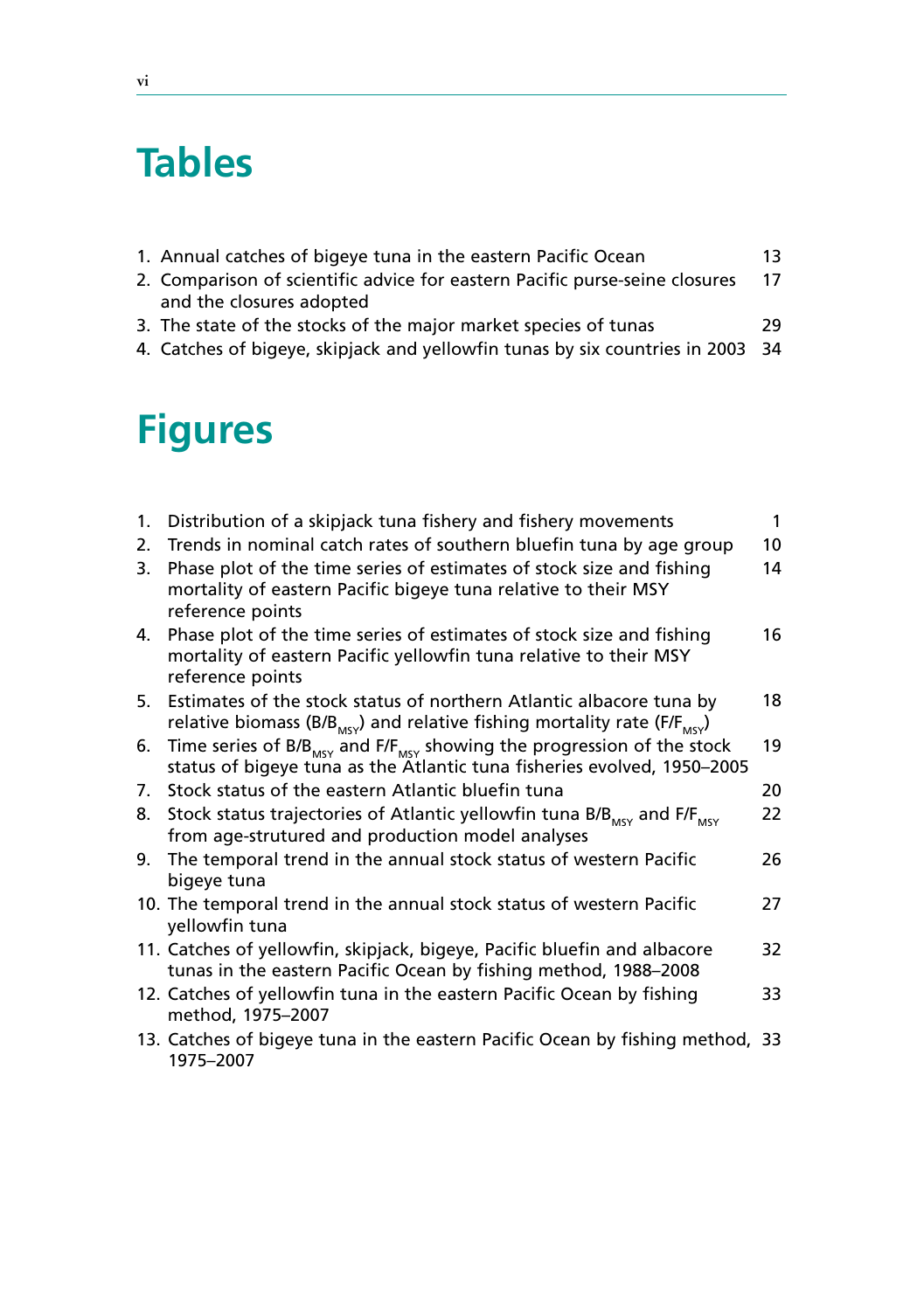# **Acknowledgements**

The author thanks the FAO Fisheries and Aquaculture Department for financing this publication and, in particular, thanks Dr Jacek Majkowski, of the Marine and Inland Fisheries Service (FIMF) for commissioning the work and providing valuable comments on a draft of the paper.

Thanks are also extended to Guillermo Compeán, Director of Investigations of the Inter-American Tropical Tuna Commission (IATTC), Bob Kennedy, Executive Secretary of the Commission for the Conservation of Southern Bluefin Tuna (CCSBT), Driss Meski, Executive Secretary of the International Commission for the Conservation of Atlantic Tunas (ICCAT), and Andrew Wright, Executive Secretary of the Western and Central Pacific Fisheries Commission (WCPFC), for their permission to reproduce figures from the publications of those organizations.

The author is also grateful for the assistance provided by Guillermo Compeán, Bob Kennedy, Driss Meski, Peter Miyake and Andrew Wright, who reviewed various sections of the paper and made helpful comments.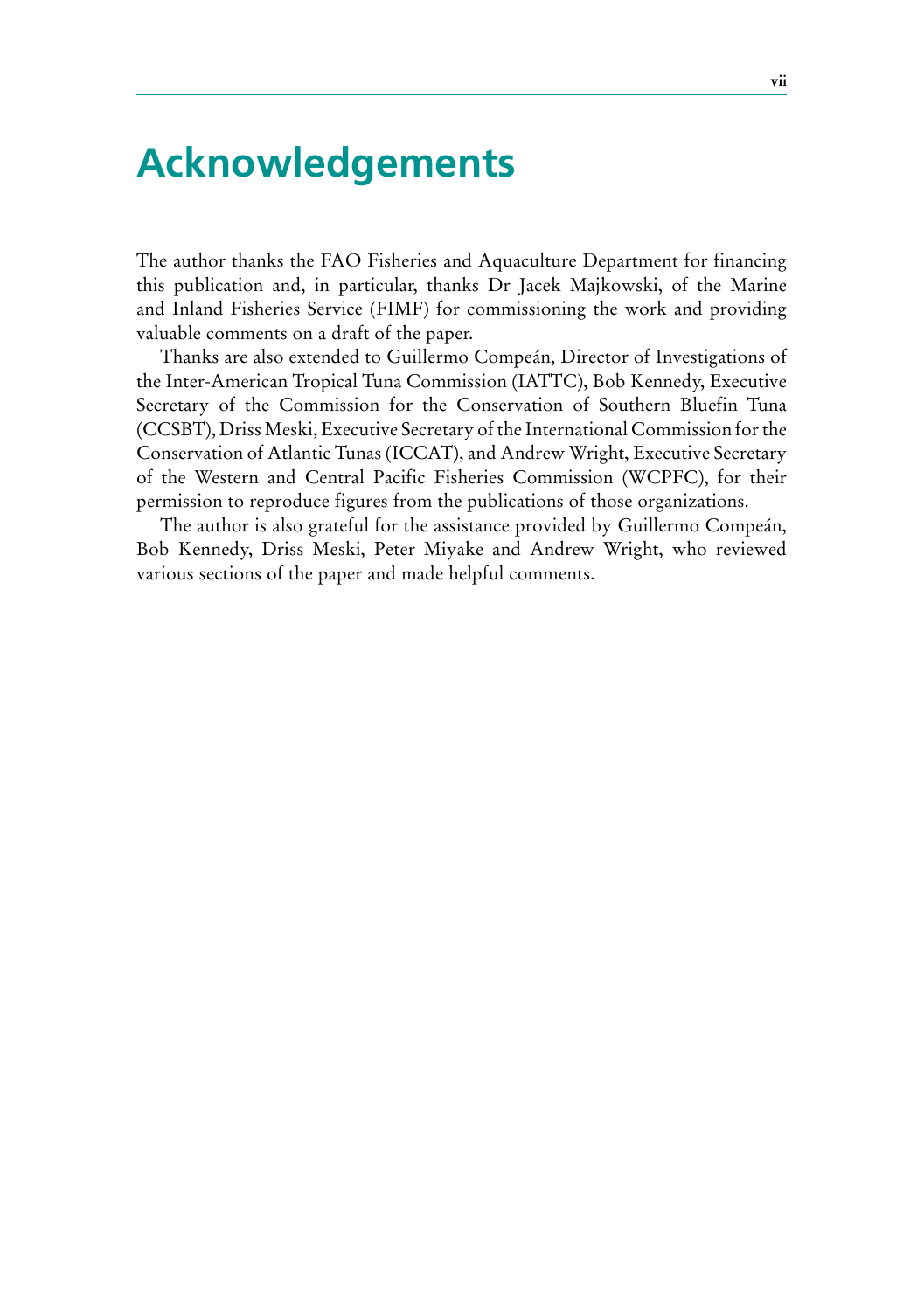# **Acronyms and abbreviations**

| $\mathbf{B}_{\text{MSY}}$ | biomass for maximum sustainable yield                                                                              |
|---------------------------|--------------------------------------------------------------------------------------------------------------------|
| <b>CCRF</b>               | FAO Code of Conduct for Responsible Fisheries                                                                      |
| <b>CCSBT</b>              | Commission for the Conservation of Southern Bluefin Tuna                                                           |
| <b>CPC</b>                | Party, cooperating non-party, fishing entity or regional economic<br>integration organization (collectively IATTC) |
| <b>CPUE</b>               | catch per unit effort                                                                                              |
| FAD                       | fish aggregating device                                                                                            |
| $F_{MSV}$                 | fishing effort for maximum sustainable yield                                                                       |
| <b>IATTC</b>              | Inter-American Tropical Tuna Commission                                                                            |
| <b>ICCAT</b>              | International Commission for the Conservation of Atlantic Tuna                                                     |
| <b>IOTC</b>               | Indian Ocean Tuna Commission                                                                                       |
| <b>IUCN</b>               | International Union for Conservation of Nature                                                                     |
| <b>MSY</b>                | maximum sustainable yield                                                                                          |
| NGO                       | non-governmental organization                                                                                      |
| <b>RFMO</b>               | regional fisheries management organization                                                                         |
| <b>RMO</b>                | regional management organization                                                                                   |
| <b>SCRS</b>               | Standing Committee for Research and Statistics (ICCAT)                                                             |
| <b>TAC</b>                | total allowable catch                                                                                              |
| <b>TBAP</b>               | Tuna and Billfish Assessment Programme                                                                             |
| <b>UN</b>                 | <b>United Nations</b>                                                                                              |
| <b>UNCED</b>              | United Nations Conference on Environment and Development                                                           |
| <b>UNCLOS</b>             | United Nations Convention on the Law of the Sea                                                                    |
| <b>UNFSA</b>              | United Nations Fish Stocks Agreement                                                                               |
| <b>VPA</b>                | virtual population analysis                                                                                        |
| <b>WCPFC</b>              | Western and Central Pacific Fisheries Commission                                                                   |
| <b>WCPO</b>               | Western and Central Pacific Ocean                                                                                  |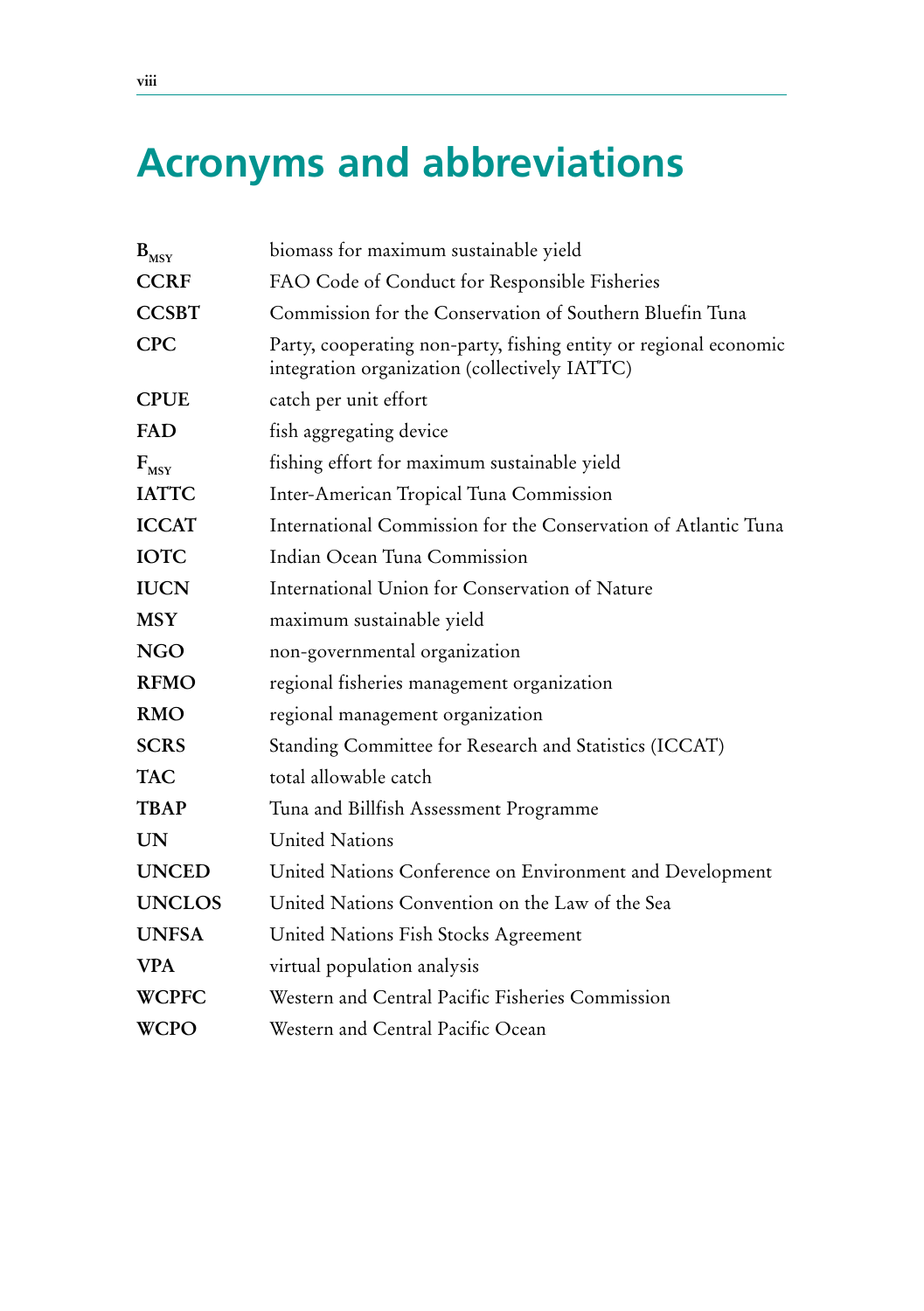# **1. Introduction**

This technical paper reviews the current management of tuna fisheries by the five tuna regional fisheries management organizations (RFMOs) in the light of international standards and modern expectations for fisheries management. It discusses conditions that provide incentives for participating states to take (or not to take) cooperative actions to conserve resources. Shortcomings of traditional negotiations among states to allocate access to shared fisheries are identified and finally the use of rights-based systems is advanced for the conservation and management of tuna fisheries as a means of addressing those shortcomings.

It has been understood for many years that tuna fisheries and other fisheries for highly migratory species need international cooperation for their conservation and management. This was recognized during the negotiation for the 1982 United Nations Convention on the Law of the Sea (UNCLOS or the 1982 Convention) when they were singled out with other highly migratory species in an article providing special treatment for the management of their fisheries.

What is it about tunas and tuna-like fisheries that require this special attention? The answer to this question comes from their distribution and movement. Figure 1 illustrates this for skipjack tuna, showing the distribution and movements of the species as it was known during the negotiations for the UNCLOS. It was clear that these fish ranged across the jurisdictions of many countries and that much of the stock was found on the high seas. All of the major market species of tunas make extensive movements and of those species at least albacore and bluefin

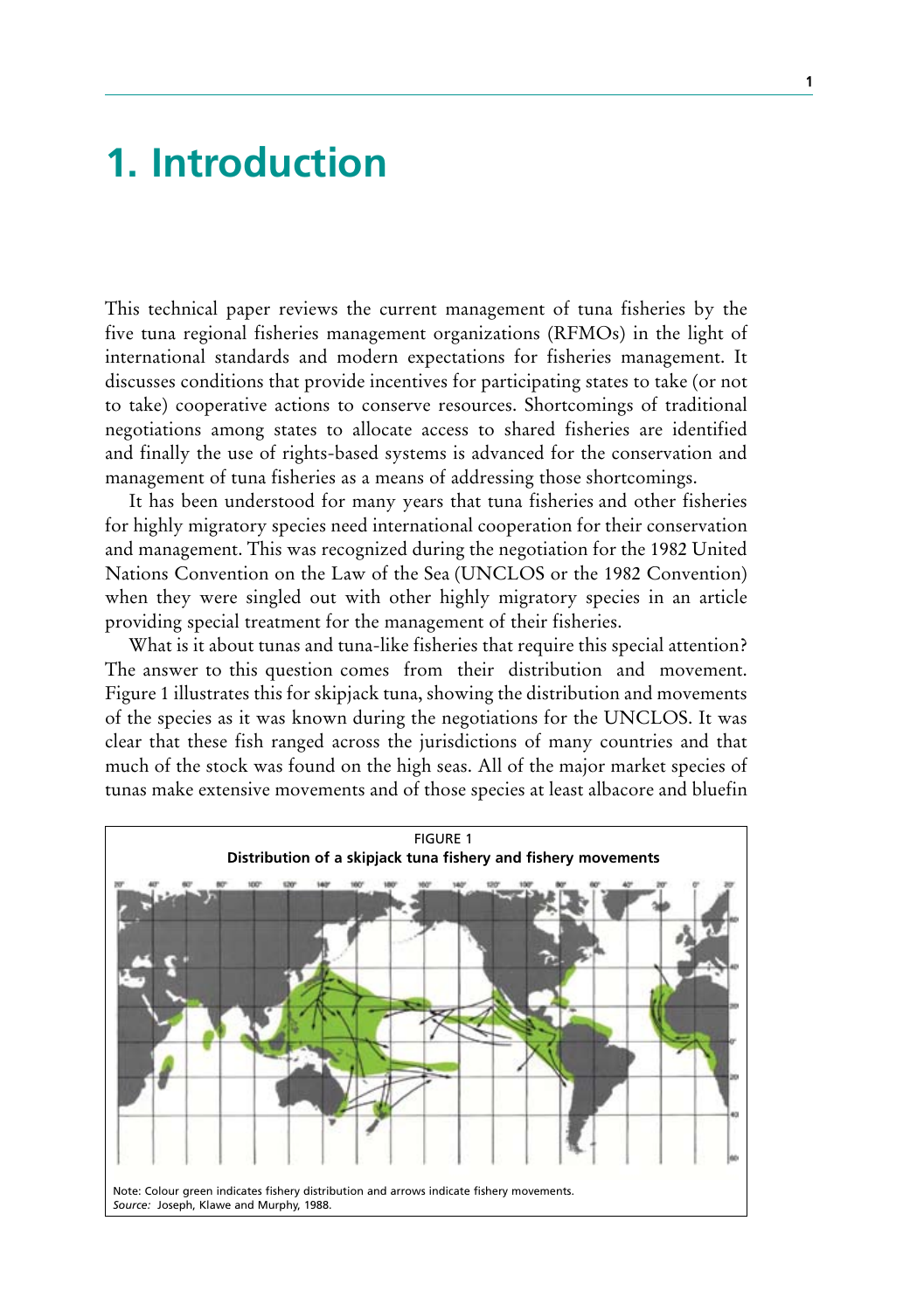tunas undertake regular migrations. If one state tried to conserve the stock within its own area of jurisdiction, or tried to regulate its own fishing fleet to ensure the stock is kept at high levels, other states would be able to capture the benefits of that restraint as free riders. Free riding states would be able to enjoy the benefits of the investment in conservation made by responsible states and might entirely undo the conservation efforts of responsible states. Recognizing this, UNCLOS required that states cooperate to ensure conservation and the promotion of the objective of optimum use of highly migratory fish.

In reality, the states participating in the fisheries for tunas have demonstrated an inability to cooperate effectively to achieve those management goals. The result has been that tuna fleets and their catches have been growing, often unsustainably. Consequently, there are too many tuna fishing vessels for the amount of fish available and many stocks are either at risk of being, or are, overexploited. Increasingly, restrictive measures are necessary to control the potential fishing effort.

Section 2 of this paper discusses modern standards for fisheries management. Section 3 introduces the five tuna RFMOs and reviews the management and status of the major stocks for which they are responsible. Section 4 discusses incentives and disincentives for members of organizations to cooperate within the RFMOs. Section 5 describes recent work that contemplates the use of rights-based management systems to improve the management of tuna fisheries and Section 6 concludes with indications of the most promising way forward.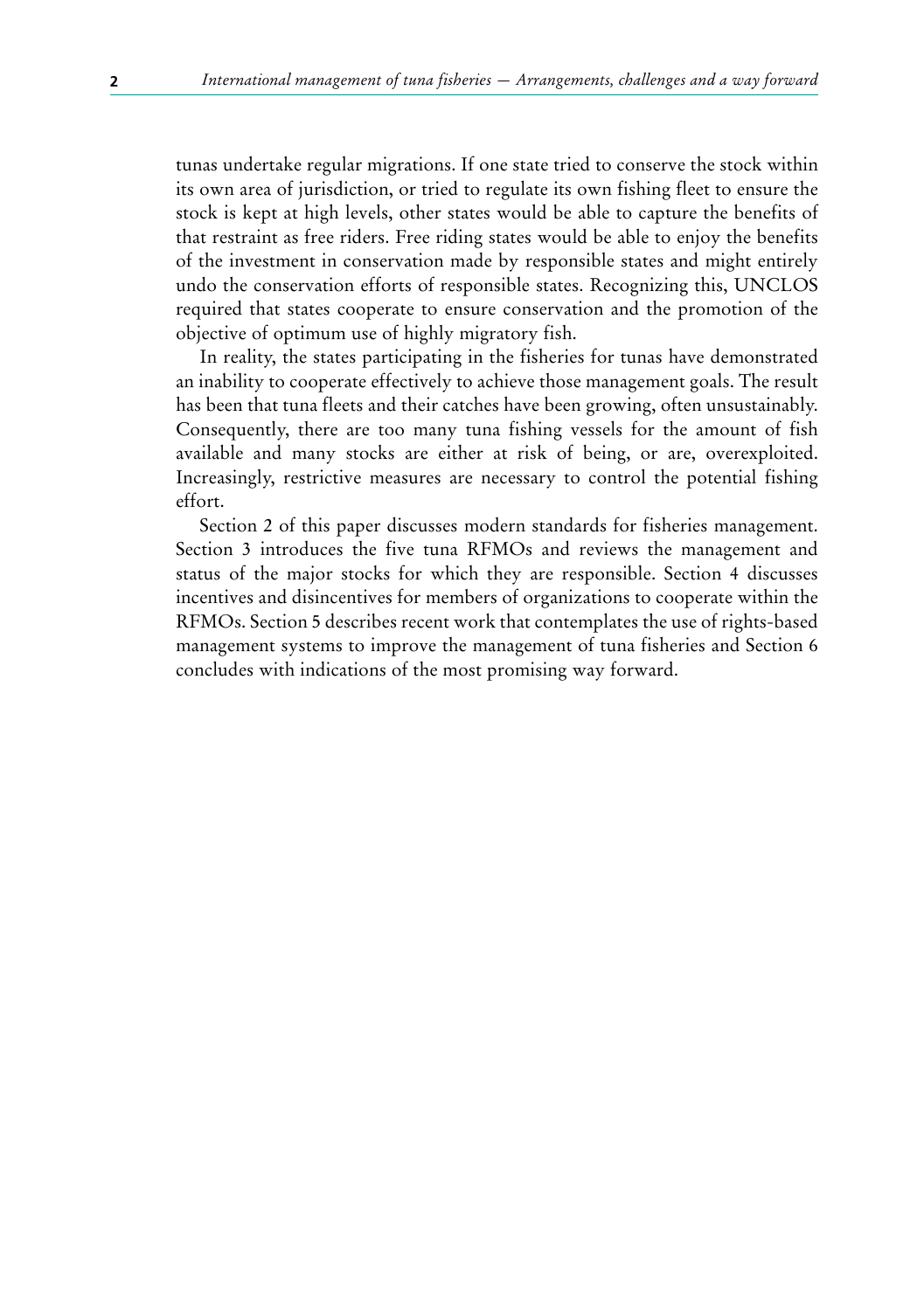# **2. Modern standards of management for tuna fisheries**

Article 64 of the 1982 UNCLOS requires cooperation of coastal states and other fishing states, either directly or via international organizations, to ensure the conservation and promotion of optimum utilization of highly migratory species within and beyond the exclusive economic zones.

UNCLOS provided only very basic standards for the management of highly migratory species. As a consequence of increasing international concern about the lack of regulation of high seas fishing fleets, the 1992 United Nations Conference on Environment and Development (UNCED) addressed the need to spell out more detailed requirements to achieve the cooperation envisaged by UNCLOS by recommending in Chapter 17 of the Agenda 211 that:

*17.49(e) States should convene, as soon as possible, an intergovernmental conference under United Nations auspices, taking into account relevant activities at the subregional, regional and global levels, with a view to promoting effective implementation of the provisions of the United Nations Convention on the Law of the Sea on straddling fish stocks and highly migratory fish stocks. The conference, drawing, inter alia, on scientific and technical studies by FAO….*

Subsequently, two international instruments that provided a global reference for standards for fisheries management were adopted in 1995, namely the FAO Code of Conduct for Responsible Fisheries (FAO CCRF) and the United Nations Fish Stocks Agreement (UNFSA or the Agreement).

The UNFSA enumerated a number of general principles to be followed for the conservation and management of highly migratory fishing stocks, including:

- ensuring the long-term sustainability of stocks and promotion of their optimum utilization;
- ensuring that management measures are based on the best scientific information and are designed to maintain or restore stocks at levels capable of producing the maximum sustainable yield qualified by appropriate factors;
- promoting application of the precautionary approach;

<sup>1</sup> United Nations Conference on Environment and Development (UNCED). 1992. Agenda 21. Rio de Janeiro. Available at www.un.org/esa/sustdev/documents/agenda21/english/Agenda21.pdf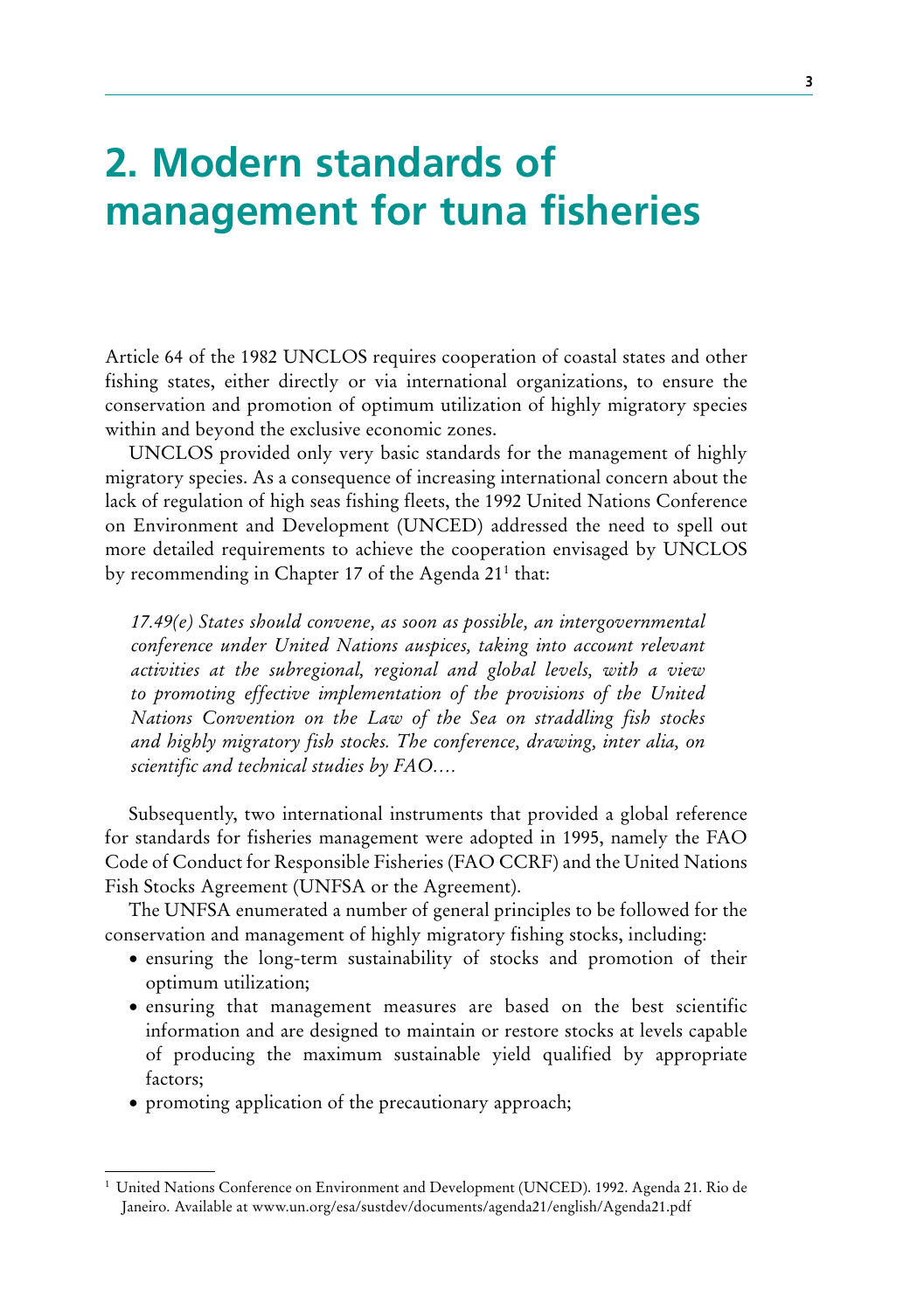- adopting measures for the conservation and management of species belonging to the same ecosystem or associated with or dependent upon the target species and protecting biodiversity; and
- taking measures to prevent or eliminate overfishing and excess fishing capacity.

Similar principles were described in the FAO CCRF.

The precautionary approach to fisheries management was elaborated with the requirement to be more cautious when information is uncertain, unreliable or inadequate and to use the best scientific information and improved techniques for dealing with risk and uncertainty, and with the adoption of target and limit reference points to support management objectives and to constrain harvesting within safe biological limits. The fishing mortality rate that generates maximum sustainable yield and the biomass that would produce maximum sustainable yield were specified as minimum standards for limit reference points.

Further, the FAO CCRF and the UNFSA established the role of the RFMOs as the primary vehicle for cooperation among states to conserve not only the fish that are the object of the fisheries but also other parts of the ecosystems that are affected by fishing. In an ad hoc way, most RFMOs were developed by treaties among states that shared the objective of conserving fish stocks before these global agreements were adopted.

The five tuna RFMOs include the West and Central Pacific Fisheries Commission (WCPFC), the Inter-American Tropical Tuna Commission (IATTC), the International Commission for the Conservation of Atlantic Tuna (ICCAT), the Indian Ocean Tuna Commission (IOTC) and the Commission for the Conservation of Southern Bluefin Tuna (CCSBT). Of these five commissions, only the WCPFC was formed after 1995, with the result that its convention drew heavily on the new global instruments. The first tuna body, the IATTC, began its work in 1950 and the ICCAT, the IOTC, and the CCSBT were formed between 1969 and 1994. In the absence of detailed global standards, the early RFMOs were obliged to develop their own standards.

In recent years, there has been a great deal of discussion and criticism about efforts to conserve and manage fisheries, both national and international. RFMO performance has been examined in a number of reviews published by nongovernmental organizations (NGOs) or prepared as background papers for UN consultations. An independent panel based at Chatham House, United Kingdom (Lodge *et al.*, 2007), compared practices of RFMOs with international standards and recommended best practices for RFMOs, including practices for conservation and management.

A new widely accepted standard practice that has emerged from these reviews is that RFMOs should undergo regular independent performance reviews. Three of the tuna RFMOs (CCSBT, ICCAT and IOTC) have completed their first reviews, the WCPFC has scheduled a review in 2010 and the IATTC is considering a review process.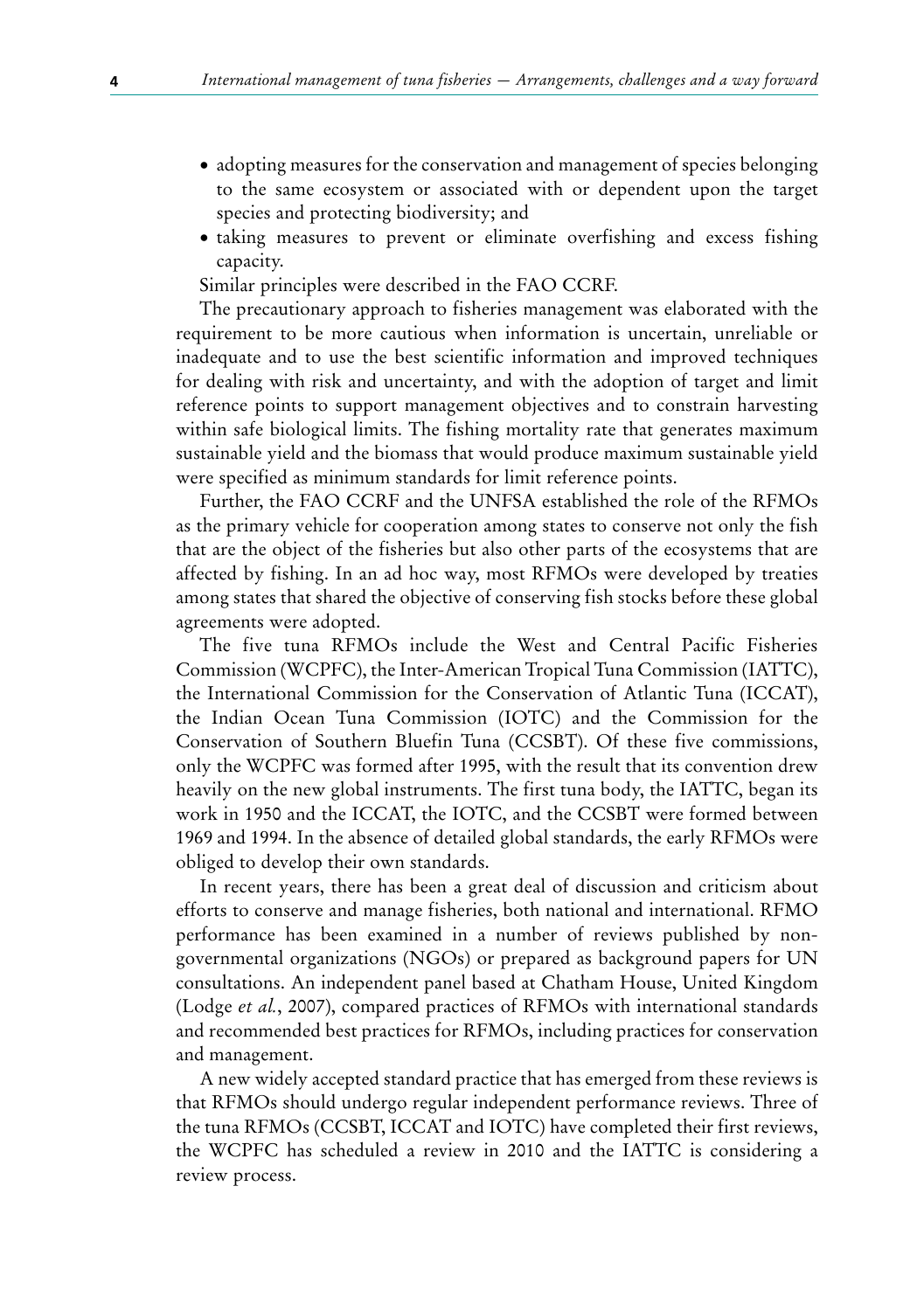Many of the external reviews mentioned previously have been relatively optimistic in the sense that the changes deemed necessary to improve the performance of RFMOs were addressed to behavioural changes rather than fundamental changes that would require major changes to the conventions of the RFMOs. However, an alternative view is expressed by Hilborn (2007): "The existing governance regimes for high seas fisheries have failed totally. Despite the existence of numerous regional management organizations (RMOs) as mandated by the UN fishing agreements, none of them regulates high seas fisheries to any effect". Governance, particularly decision-making by consensus or super majorities, and the reliance on national governments to monitor and to carry out enforcement of their own fleets is seen by Hilborn as the particular weakness of RFMOs. He goes on to say that fundamental changes to the existing legal framework for governance of the high seas are necessary to achieve conservation goals and implies the need for governments to pass their role in regulating high seas fisheries to a single organization that would set the rules for high seas fisheries with the intention of maximizing their value for all people. In some respects, this followed on from Joseph and Greenough (1979), who explored the idea of a global organization for all tuna fisheries.

Crothers and Nelson (2007) also argue that existing governance arrangements are inadequate and that overfishing in the high seas is a result of the lack of incentives for states or RFMOs to act responsibly in dealing with the effects of an overcapitalized fisheries sector. They offer an alternative of a governance structure with sole owners (High Seas Fisheries Corporations), which would be owned collectively by states and have explicit and exclusive authority to manage the high seas fisheries within their portfolio.

As well as the standards for management provided by international instruments, there have been a number of commentaries on other improvements that could be made in fisheries management, particularly related to failures of management systems to provide the maximum benefits that should be available from a well managed fishery. These improvements relate closely to the UNFSA principles of optimum utilization and the avoidance of overcapitalization.

Tuna RFMOs have given little attention to economic criteria in determining management standards. The reluctance to do this is understandable given the diversity of economies and different economic objectives of their members. Nevertheless, studies have demonstrated that modern fisheries are often extremely wasteful. For example, a World Bank and FAO report<sup>2</sup> concluded that the difference between actual and potential benefits from world fisheries (including tuna fisheries) was in the order of US\$50 billion per year. The waste (difference between actual and potential benefits) may be caused in several ways. The most obvious waste is the result of overexploitation of fisheries, which is the case in some of the tuna fisheries discussed in Section 3 below. In addition, a fishery

<sup>2</sup> World Bank and FAO. 2008. The Sunken Billions: The Economic Justification for Fisheries Reform. Agriculture and Rural Development Department. Washington DC, World Bank.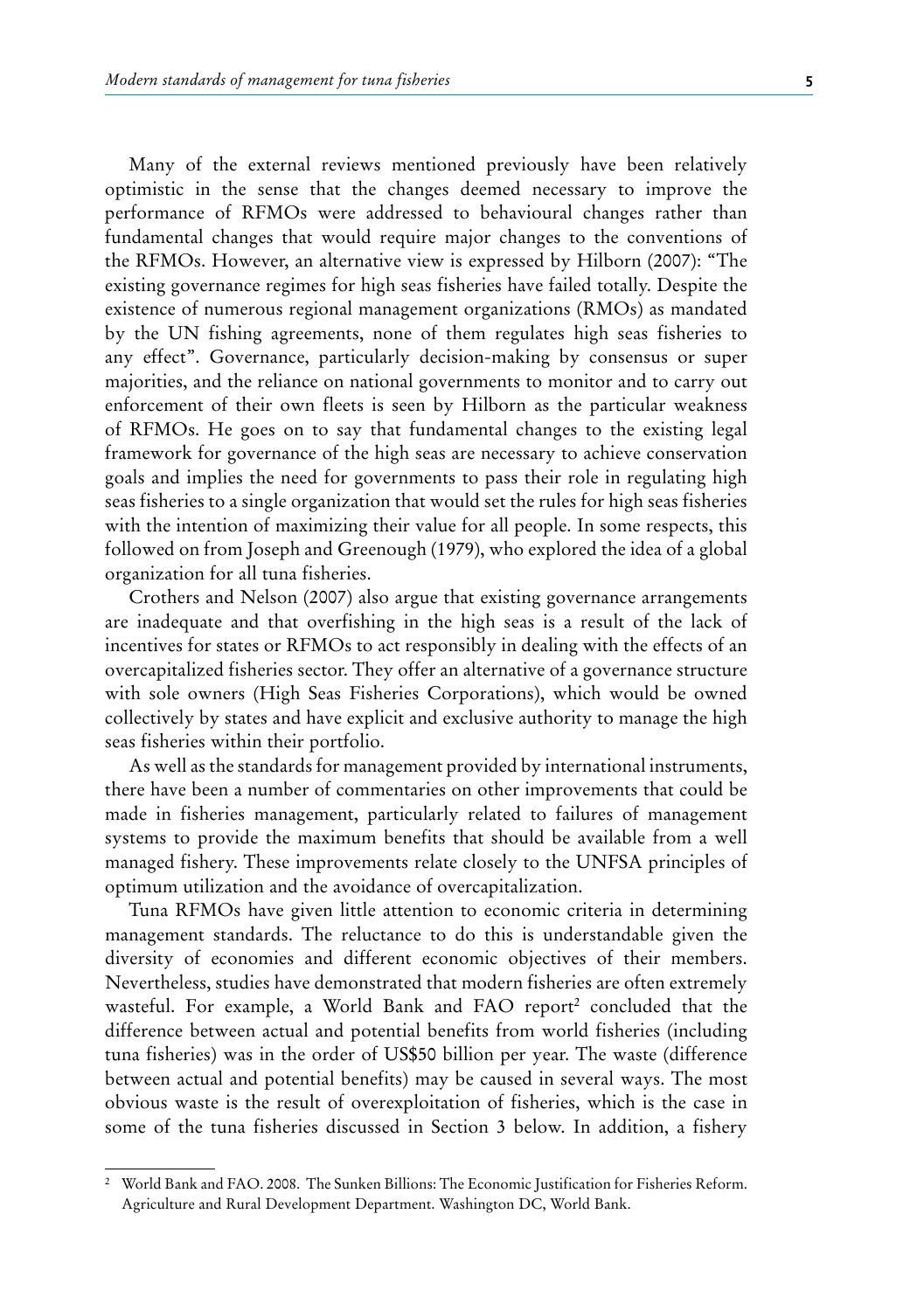that is managed to produce the maximum sustainable yield can be wasteful for several reasons. Waste can occur as a result of management that restricts the use of available fishing capacity to achieve a target, for example, with the use of closed seasons because capacity is not fully utilized for other operational reasons or because, as is normally the case, the economically optimal catch is less than the maximum sustained catch.

For example, for each year between 2003 and 2007, the eastern Pacific Ocean tuna purse-seine fishery was closed for six weeks to maintain the catch at the maximum sustainable yield for yellowfin and bigeye tunas (see Table 2 in the following section), indicating that the fishing capacity was at least 12 percent too large over the period. Further, Joseph (2003) showed that there was significant overcapacity in the eastern Pacific Ocean purse-seine fishery during the period from 1971 to 2000. For part of that period (1980–1997), there were no restrictive management measures that constrained catches, suggesting that the overcapacity in the more recent period was even greater than 12 percent. Joseph also suggested that purse-seine fleets in other regions were also not fully utilized, based on comparisons of catch rates from various areas.

Globally, Reid *et al.* (2005) and Miyake (2005), respectively, reviewed capacity of fleets using two of the most important fishing methods for tuna, the purseseine and the longline methods. Reid *et al.* showed that there is excess purse-seine fishing capacity in the Pacific Ocean, the Atlantic Ocean and the Indian Ocean and Miyake concluded that the same level of global catches could be achieved with a smaller longline fleet size.

Overcapacity leads to pressures on representatives of states, who negotiate in tuna RFMOs, to seek to maintain or improve fishing opportunities for their own fleets on stocks already at, or approaching full exploitation. This pressure has arguably been a significant cause for the lack of, or poor, decision-making by tuna RFMOs.

The performance of the tuna RFMOs, discussed below, seems to show that their members often do not seem to be able to improve their or their industries' return from the fishery by cooperating with other governments. The international standards that they have agreed to in global forums are being trumped by national interests in the fisheries managed by the tuna RFMOs.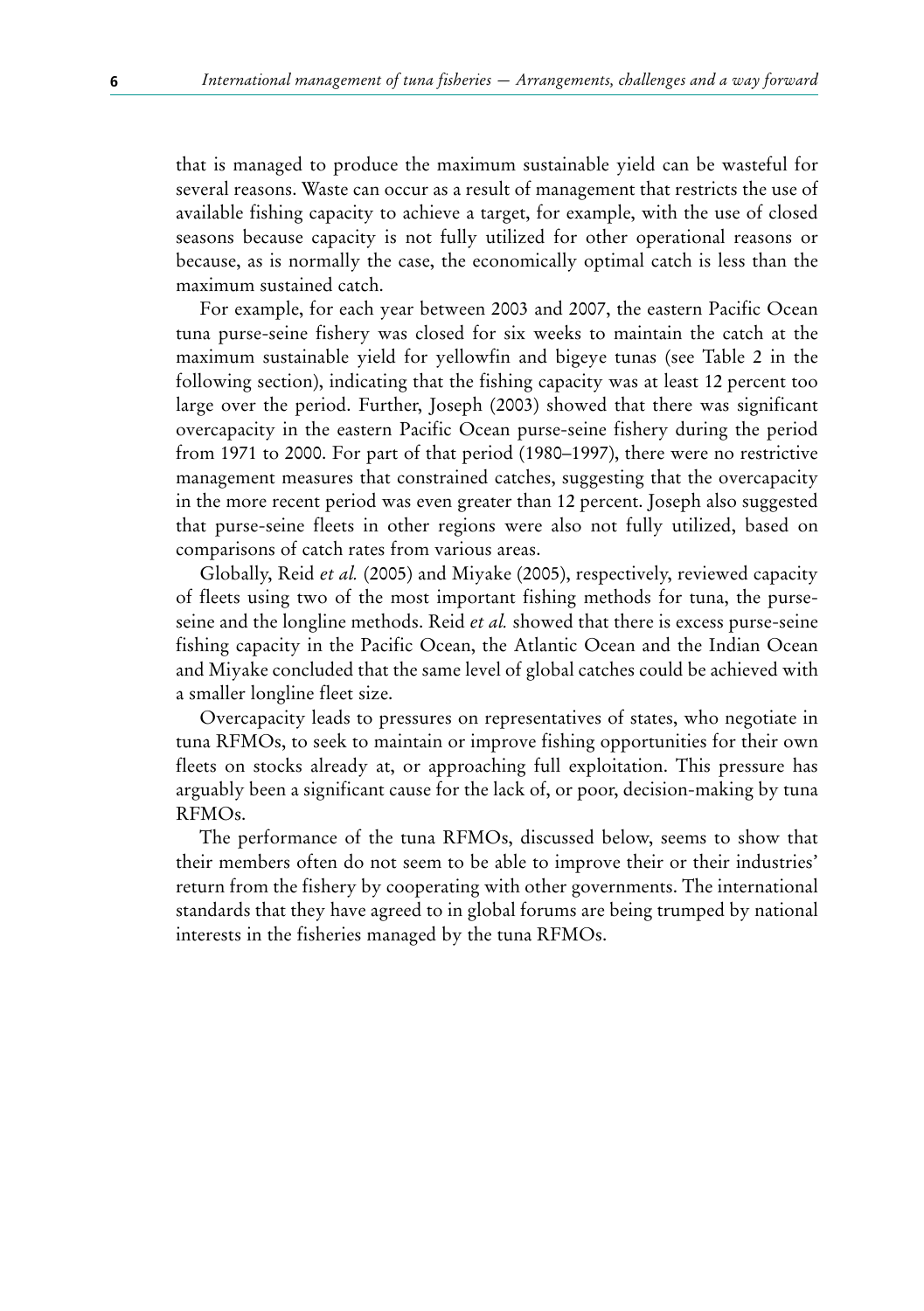# **3. The tuna RFMOs and the stocks for which they are responsible**

Five RFMOs have been established with mandates that include ensuring the sustainable use, conservation and management of tuna stocks. Some of them also have responsibilities for harvested species other than tunas and all of them address issues of associated and dependent species taken incidentally during tuna fishing operations. All the tuna RFMOs recognize their obligation to ensure the conservation of associated and dependant species. The obligation is addressed either through the application of measures designed to minimize the impact of fishing on species such as marine turtles and seabirds or by measures to constrain catches of other species such a sharks to optimum levels. Nevertheless, for reasons of brevity, this paper will only deal with their role with respect to conservation and management of the major market species of tunas such as albacore tuna, bigeye tuna, bluefin tuna, skipjack tuna and yellowfin tuna.

Earlier it was noted that the highly mobile and in some cases migratory nature of tunas makes international cooperation essential for the management of fisheries for these stocks. Modern tuna vessels, particularly large-scale longline and purseseine vessels, have the capability to move rapidly to any part of the world. Thus, the tuna RFMOs not only have to deal with migratory fish, but migratory fishing fleets as well. The markets for tuna are global (Jeon, Reid and Squires, 2008; Catarci, 2005). Surpluses and shortages in any one region quickly lead to catches or products flowing to other regions. Surpluses seldom lead to less pressure on stocks, whereas shortages almost always tend to reduce stocks. The global nature of markets aggravates any problems of overfishing.

The CCSBT was established in 1994 and is the only tuna RFMO whose principal mandate is for a single tuna species (southern bluefin tuna) throughout its range. The objective of its governing convention<sup>3</sup> is to "ensure, through appropriate management, the conservation and optimum utilisation of southern bluefin tuna". The CCSBT since its formation in 1994 has had to grapple with trying to rebuild an overfished stock.

The IATTC was founded in 1950 and has responsibility for the conservation and management of tuna species and other species taken by tuna fishing vessels in the eastern Pacific Ocean. The conservation and management objective for the commission<sup>4</sup> is "to keep the populations of fishes covered by the convention at

<sup>&</sup>lt;sup>3</sup> Article 3, Convention for the Conservation of Southern Bluefin Tuna.

<sup>4</sup> Article II, Convention for the Establishment of an Inter-American Tropical Tuna Commission.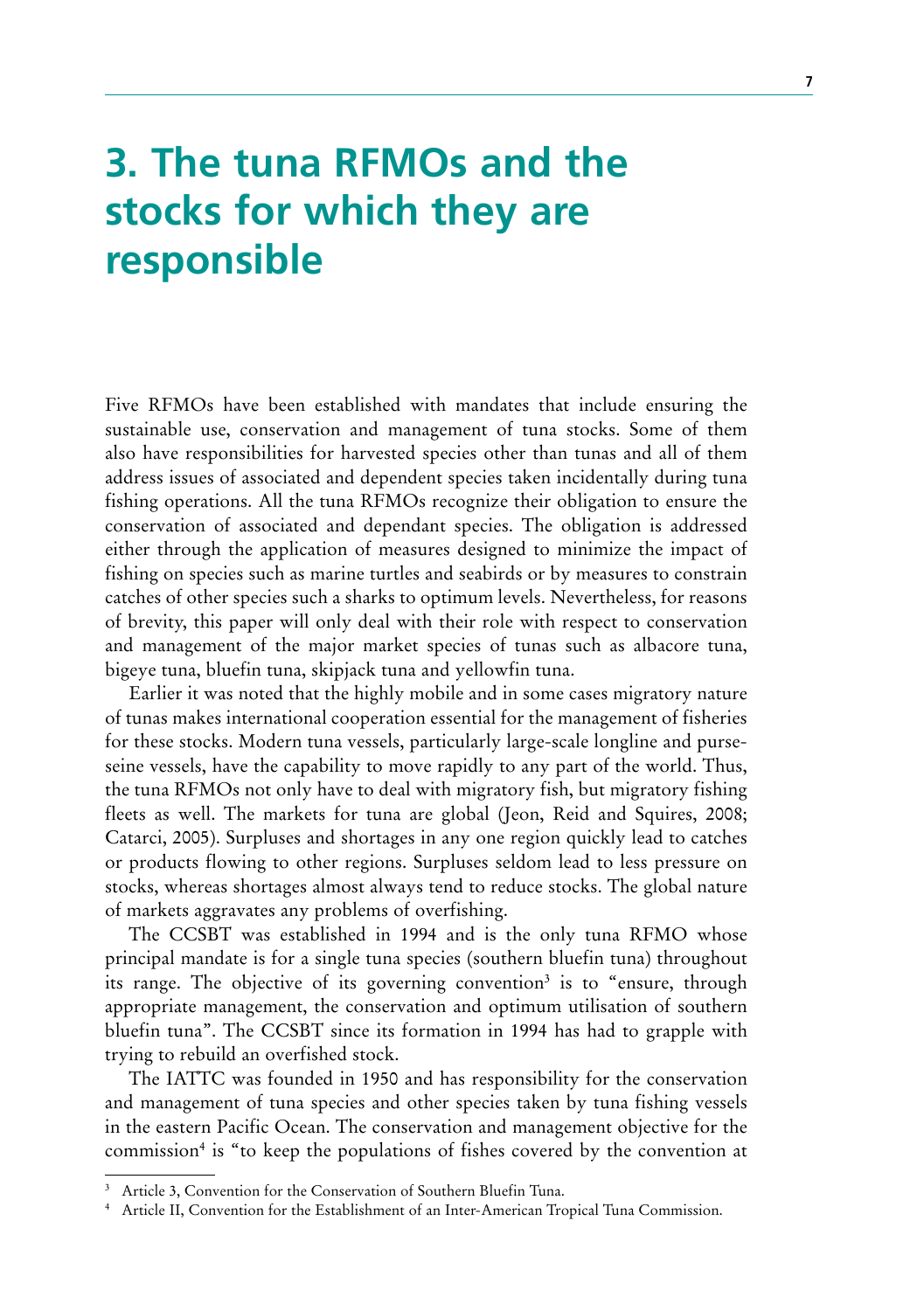those levels of abundance which will permit the maximum sustained catch". The IATTC adopted a new convention in 2003 that will come into effect in August 2010 with an objective of *ensuring the long-term conservation and sustainable use of the fish stocks covered by this convention, in accordance with the relevant rules of international law*.

The ICCAT was established in 1969 to be responsible for the conservation of tunas and tuna-like species in the Atlantic Ocean and its adjacent seas. The conservation and management objective for the commission<sup>5</sup> is to "maintain the populations of tuna and tuna-like fishes that may be taken in the convention area at levels which will permit the maximum sustainable catch".

The IOTC was established under Article XIV of the FAO constitution and is mandated to manage tuna and tuna-like species in the Indian Ocean and adjacent seas. The IOTC began its work in 1996, following preliminary work of the Indo-Pacific Tuna Development and Management Programme. Its objective<sup>6</sup> is "to promote cooperation among its Members with a view to ensuring, through appropriate management, the conservation and optimum utilisation of stocks and encouraging sustainable development of fisheries based on such stocks".

Most recently, the WCPFC was created in 2004. The objective of the WCPFC is "to ensure, through effective management, the long-term conservation and sustainable use of highly migratory fish stocks in the western and central Pacific Ocean in accordance with the 1982 Convention and the Agreement".<sup>7</sup>

The tuna RFMOs use similar processes to develop and agree on conservation and management measures. They collect or assemble data about the fisheries, carry out a scientific assessment of the state of the stocks, using either dedicated scientific experts or a committee of scientists drawn from members and cooperating participants, or some combination of those arrangements. The best scientific advice is presented to their governing commission, which then develops any management measures it believes necessary in the light of the scientific advice and other relevant factors. The commissions generally strive to make such decisions by consensus of their members. For the CCSBT and the IATTC, decisions require unanimity, while the ICCAT, the IOTC and the WCPFC may take conservation and management decisions upon a vote by a qualified majority but then provide the possibility for parties to either opt out or to seek a review of the decision. These rather unwieldy decision-making processes tend to result in lowest common denominator decisions rather than producing forward-looking and precautionary conservation and management measures.

### **MANAGEMENT AND STATUS OF MAJOR TUNA STOCKS**

This section will focus on each of the major market species of tunas for each of the commissions in turn. Majkowski (2007) provides a general review of the development of the fisheries and of the state of the stocks for these species.

<sup>5</sup> Article VIII, International Convention for the Conservation of Atlantic Tunas.

<sup>6</sup> Article V: Agreement for the establishment of the Indian Ocean Tuna Commission.

<sup>7</sup> Article II: Convention on the Conservation and Management of Highly Migratory Fish Stocks in the Western and Central Pacific Ocean.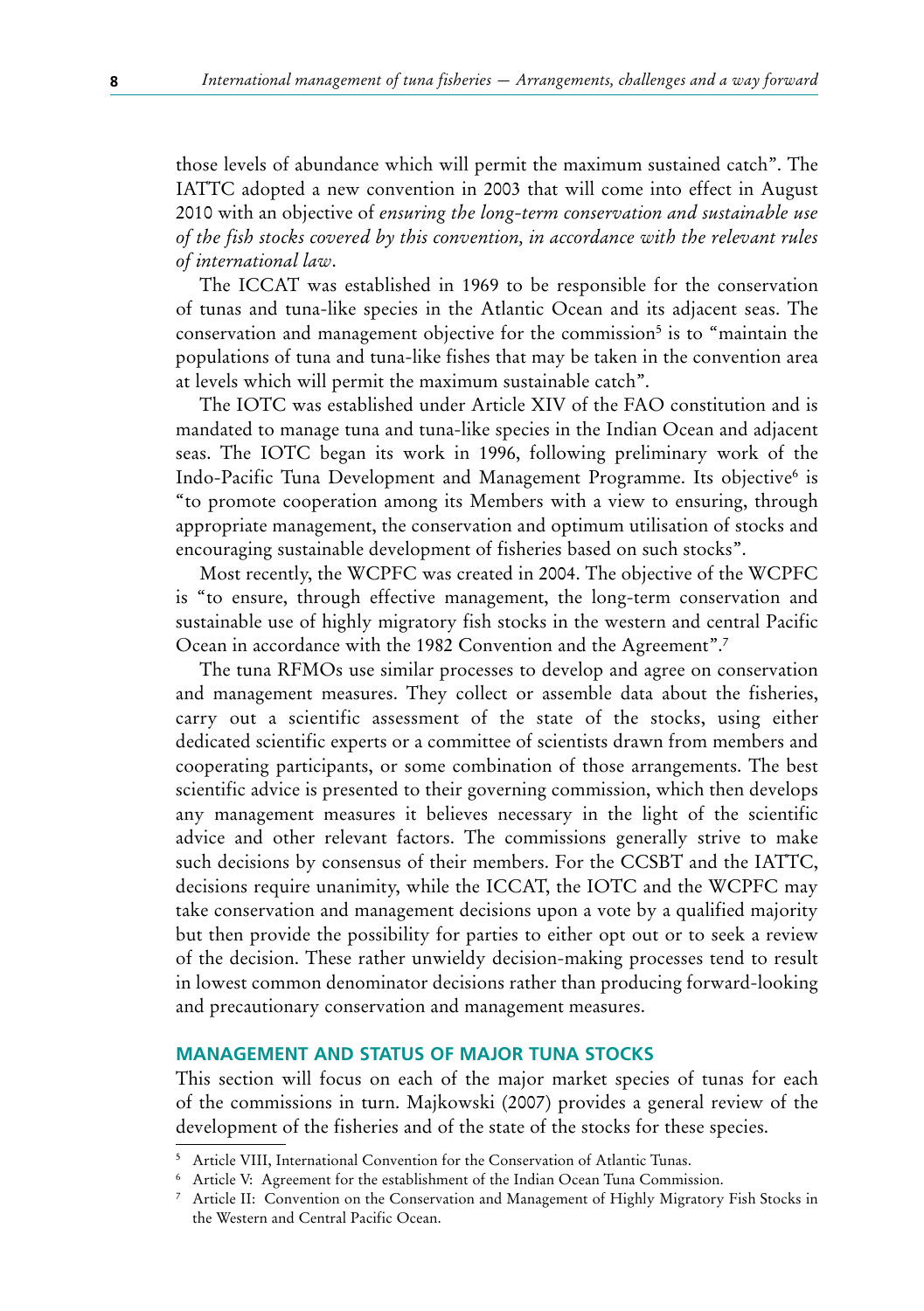Skipjack tuna provide about half of all tuna catches and are important in the areas covered by each of the tuna RFMOs except for CCSBT but are not the object of any management measures because the stocks have generally demonstrated a capacity to support current levels of fishing. Although skipjack do not have any major conservation and management issues of their own, fisheries targeting skipjack, particularly by purse seiners using fish aggregating devices (FADs), have a significant impact on stocks of yellowfin and bigeye and so the management issues for those species, which are also targeted by other gear types, are complicated by the desire to maximize skipjack catches. Accordingly, skipjack tuna fisheries will not be discussed further in the paper, except as they impinge on the management of other stocks.

In all cases, the discussion of the management by the tuna RFMOs below is based on the stock assessments carried out by the scientific bodies of each commission. The RFMOs' own assessments are used here because they are the basis for management decisions. There are other assessments of tuna stocks and, in particular, there has been a high profile and pessimistic interpretation of the state of the stocks of pelagic fisheries by Myers and Worm (2003) that is markedly different from the RFMO assessments. However, the techniques relied on by Myers and Worm have been shown to be unreliable (Sibert *et al.*, 2006: Kleiber and Maunder, 2008).

The reports from the scientific bodies give far more detail than is possible to give in this paper, which deals with all the tuna RFMOs. This paper endeavours to present the main thrust of those assessments, but inevitably does not include all of the nuances in the detailed assessments. Readers who wish to have more detailed information should consult the original reports of the scientific bodies. Stock assessments should always be appreciated with the understanding that hindsight in assessment is more accurate than forecasts. Thus, what might clearly be recognized now as overfishing in past years may not have been detectable with the data that were available at the time.

Discussions of management objectives for fisheries often involve the use of terms that may be used with different meanings in other places. Here a common objective for tuna RFMOs is to maintain a catch at the maximum level that can, on average, be sustained over time, referred to as the "maximum sustainable yield" (MSY). "Overfishing" is a term used to denote fishing with a level of effort that is greater than that required to produce the MSY ( $F_{MSY}$ ) and the term "overfished" means a stock that has been reduced to a size less than that which would provide the MSY  $(B_{MSV})$ .

### **The Commission for the Conservation of the Southern Bluefin Tuna**

The Japanese longline fishery for southern bluefin tuna started in the early 1950s and within ten years its catch increased to between 70 000 and 80 000 tonnes per year. An Australian purse-seine fishery began about the same time and in the 1980s its catches exceeded 20 000 tonnes per year. The longline fishery takes mostly large fish. In the early years of the fishery, the Australian purse-seine fishery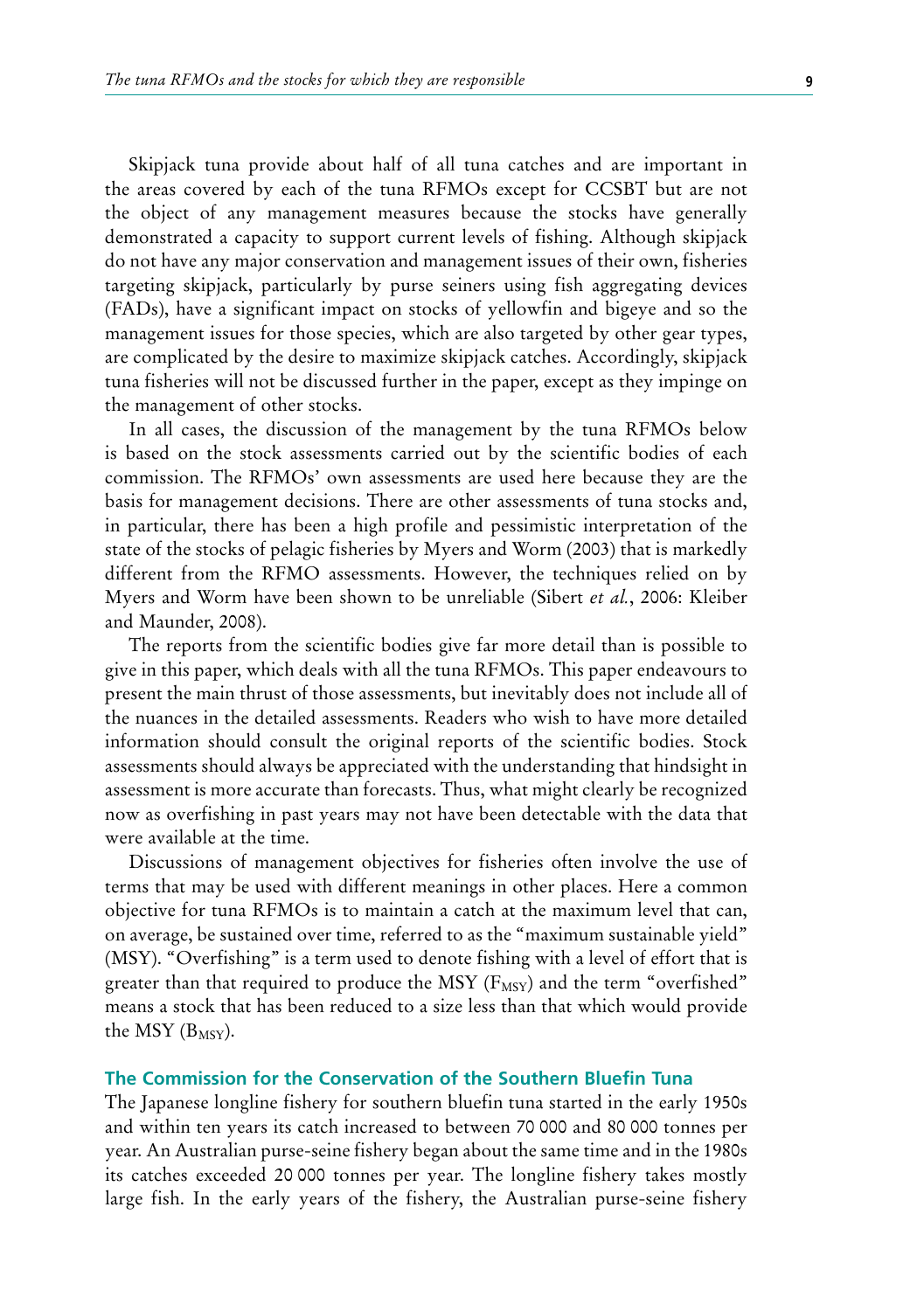took very large numbers of juvenile fish, which were moving away from the spawning grounds to the northwest of Australia. After 1991, the Australian fishers transferred their attention to somewhat larger fish that could be held in cages and grown on to sizes suitable for the sashimi market.

The Scientific Committee of the CCSBT is responsible for the assessment and analysis of the status and trends of southern bluefin tuna and the information provided in this section is drawn from its reports.<sup>8</sup>

In the years leading up to international management, the stock suffered a serious decline. The catch rates for the largest fish (ages 12 plus) declined steeply



<sup>8</sup> Reports of the Scientific Committee can be found on the CCSBT web site at www.ccsbt.org/docs/ meeting\_r.html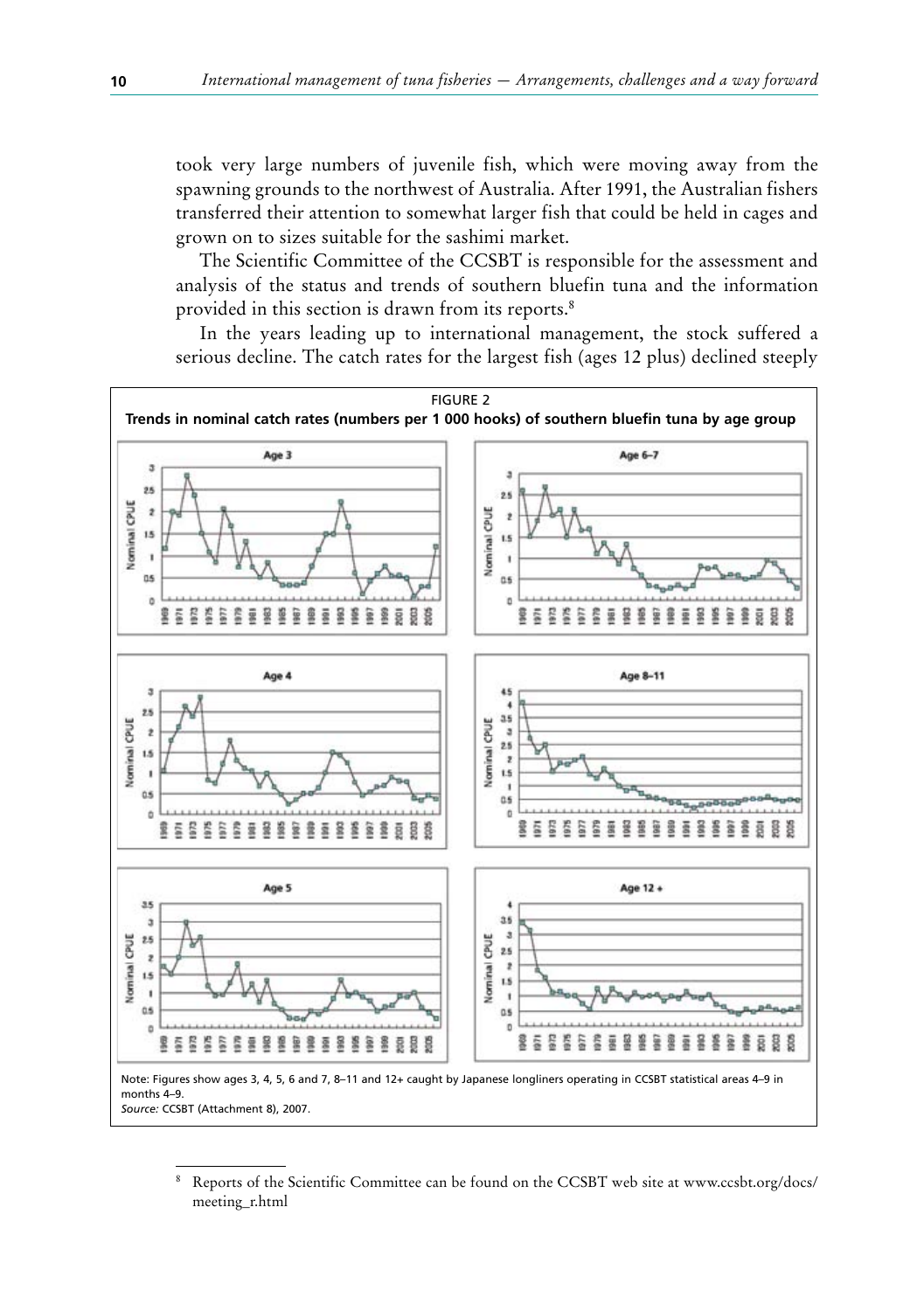during 1969–19749 and the catch rates for younger fish declined more slowly (Figure 2).

Before the convention governing the CCSBT entered into force in 1994, Australia, Japan and New Zealand cooperated in a trilateral arrangement that carried out stock assessments and made agreements on quotas for each country. By the early 1980s, it was clear that the stock was declining seriously and scientists warned that, while it was not possible to determine a stock size that would provide the MSY, the stock should be rebuilt to levels at least as great as those in 1980. This advice was reiterated throughout the period leading up to the establishment of the commission (Caton and Majkowski, 1987). The species was listed by the International Union for Conservation of Nature (IUCN) in 1996<sup>10</sup> as critically endangered.

The CCSBT was unable until 2006 to adopt management measures that might be expected to have the stock rebuild. The report of the commission's performance review working group<sup>11</sup> provides a concise history of events relating to conservation and management of the stock. The commission set quotas for the then members (Australia, Japan and New Zealand) totalling 11 750 tonnes for each year from 1994–1995 to 1996–1997. It was understood in addition to theses quotas that other fishing countries were also taking southern bluefin tuna. No total allowable catch (TAC) was agreed in the years 1997–2002, but in 2003 the commission agreed to an aggregate quota of 14 030 tonnes for its five members for 2003–2004 (the quotas for the original three members were set at the same levels as the quotas in 1994–1996). This was repeated for 2004–2005 and together with allocations for non-members amounted to a TAC of 14 300 tonnes. For 2005–2006, it was agreed that catch limits would not exceed the limits of the previous year. Essentially, there was no management response that usefully addressed the declining stock during the 1997–2007 decade. However, during the later part of this period, from 2002 to 2005, the commission devoted considerable effort to developing a management procedure for the fishery that would be able to set global TACs to achieve specified targets. In September 2005, the Scientific Committee completed its development work and selected a preferred management procedure.

Unfortunately, reviews of southern bluefin tuna farming and market data presented to a special meeting of the commission in 200612 suggested that the catches may have been substantially underreported over the previous 10 to 20 years. This underreporting undermined the previous stock assessments and left the current status of the stock unclear. The impact of unreported catches on the

<sup>9</sup> Report on Biology, Stock Status and Management of Southern Bluefin Tuna: 2007. In Report of the Twelfth Meeting of the Scientific Committee. (Attachment 8.) CCSBT.

<sup>10</sup> www.iucnredlist.org/details/21858

<sup>11</sup> Report of the Performance Review Working Group. Canberra, Australia, 3–4 July 2008. Available at www.ccsbt.org/docs/pdf/meeting\_reports/ccsbt\_15/report\_of\_PRWG.pdf

<sup>12</sup> Report of the Special Meeting of the Commission. Canberra, Australia, 18–19 July 2006. Available at www.ccsbt.org/docs/pdf/meeting\_reports/ccsbt\_13/report\_of\_special\_meeting\_2006.pdf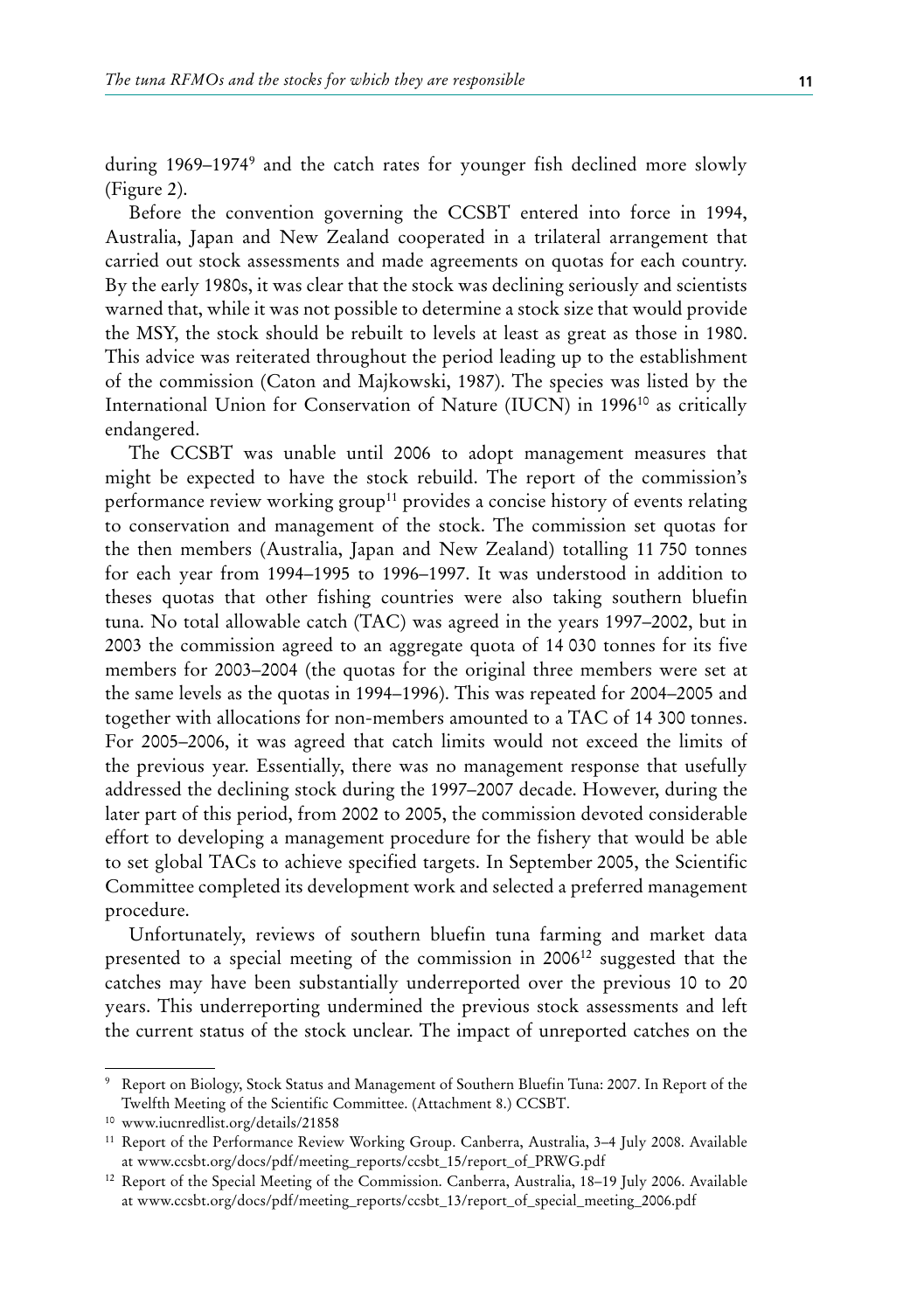estimates of past total catch meant that it was not possible to proceed with the preferred management procedure.

The stock assessment in 2006<sup>13</sup> suggested that the southern bluefin tuna stock was at a very low level, well below the 1980 level, and as well was below the level that would support the MSY. The ratio between the estimated 2006 spawning biomass and the unexploited spawning biomass was estimated to be in the range of 10 to 13 percent. The Scientific Committee advised that an immediate reduction in the catch below current levels was required and said that it would be necessary to reduce the total catch to less than 14 925 tonnes to decrease the probability of further stock declines. Following the 2006 assessment, the commission reduced the TAC for members and non-members to 11 810 tonnes without providing a rational for the quantity. At the same time, significant changes were made in management of the southern bluefin tuna fishery by one of the CCSBT members, with the aim of significantly reducing the opportunity for underreporting of catches.

#### **The Inter-American Tropical Tuna Commission**

During the 1950s, tuna fishing in the eastern Pacific Ocean increased significantly with the United States pole-and-line fishing vessels fishing for yellowfin and skipjack off Mexico and Central America and with the Japanese longline fleet expanding eastwards from the western Pacific. After 1961, the pole-and-line vessels were for the most part converted to purse seining and the technique for catching large yellowfin associated with dolphin schools was developed. In the early 1990s, fishing with FADs became the most effective way for purse-seine vessels to catch skipjack, along with significant quantities of small bigeye and yellowfin.

Unlike for the Atlantic and Indian Oceans, for the Pacific Ocean there is a commission for each of its eastern and central and western basins. On the one hand, there are single trans-Pacific stocks for Pacific bluefin and northern albacore and individual fish migrate to and from the east and west. Southern albacore also form a single Pacific stock but there is little fishing of this stock on the eastern Pacific Ocean. On the other hand, bigeye, yellowfin and skipjack do not make extensive movements (on a Pacific-wide scale) and the question of whether their stocks are more effectively assessed as a number of stocks with some mixing, or as independent east and central-west stocks has not been resolved. In this paper, the bigeye, yellowfin and skipjack stocks are treated as separate eastern and centralwestern stocks.

The IATTC employs a dedicated research staff to carry out research into and assessment of the state of tuna stocks. The assessment information reported below is taken from the IATTC Fishery Status Reports.14 Recently**,** the IATTC staff's assessments of the northern albacore and Pacific bluefin have been based on

<sup>13</sup> Report of the Eleventh Meeting of the Scientific Committee.

<sup>14</sup> Electronic versions of the Fishery Status Reports are available at www.iattc.org/ FisheryStatusReportsENG.htm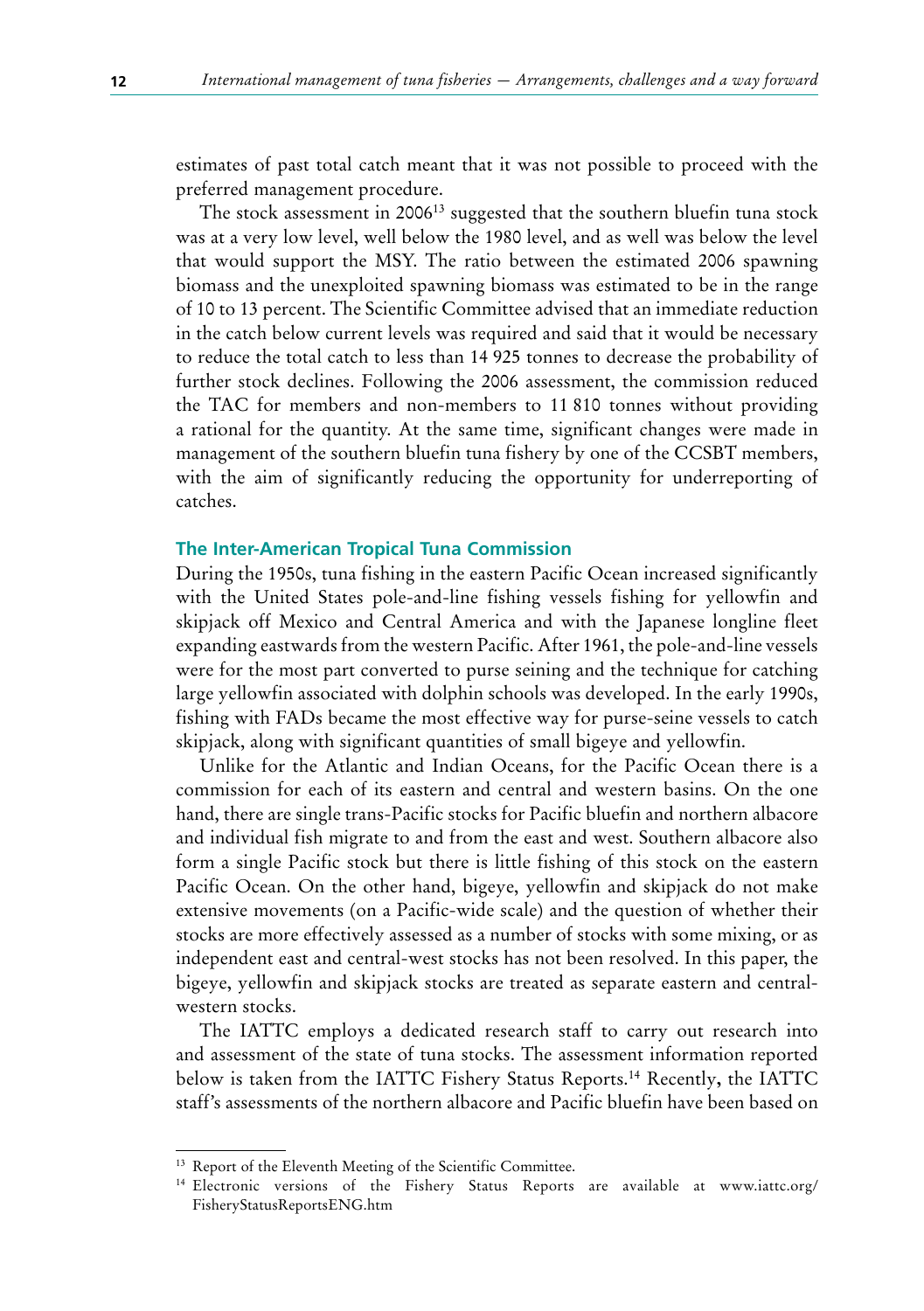cooperative work carried out within the International Scientific Committee for Tuna and Tuna-like Species in the North Pacific Ocean.15

#### *Northern albacore tuna*

In 2005, the advice to the commission was that estimated spawning stock biomass is at or below the MSY level and that a modest reduction in fishing mortality was necessary to ensure that the biomass is maintained above the lowest levels recently observed. However, because successful management would require complementary action by both the IATTC in the east and WCPFC in the west, the IATTC staff recommended that, pending action by both commissions, the fishing mortality in the eastern Pacific Ocean not be increased. The IATTC resolved (Resolution C-05-0216) that fishing mortality for northern albacore in the eastern Pacific should not be increased and required IATTC parties, cooperating non-parties, fishing entities or regional economic integration organizations (collectively CPCs) to take measures to ensure their fishing mortality for the stock did not increase. As noted below, the WCPFC took the same action in the central and western Pacific Ocean.

#### *Bigeye tuna*

Before 1994, most bigeye in the eastern Pacific Ocean were taken by longline with lesser amounts taken by purse seine. The growth of purse-seine catches after the introduction of FADs in the early 1990s was followed by declining longline catch rates and catches, and purse-seine catches have been greater than longline catches since 2004. The bigeye catches for 2000–2007 are shown in Table 1. The total catch peaked in 2000 and has subsequently declined.

The most recent assessment of the state of the stock is illustrated in Figure 3. Up to 1994, the stock was maintained well above the size associated with the MSY, with a fishing mortality rate below the rate that would produce the MSY. Since then, the fishing mortality rates have increased and the stock has declined and has been overfished for about the last five years.

| Year | Purse-seine (retained) method<br>tonnes | Longline method<br>tonnes | Total including other<br>methods tonnes |
|------|-----------------------------------------|---------------------------|-----------------------------------------|
| 2000 | 94 960                                  | 47 605                    | 148 148                                 |
| 2001 | 61 156                                  | 68 754                    | 131 223                                 |
| 2002 | 57 440                                  | 74 424                    | 132 813                                 |
| 2003 | 54 174                                  | 59 776                    | 116 231                                 |
| 2004 | 67 592                                  | 43 478                    | 112 852                                 |
| 2005 | 69 826                                  | 41 720                    | 113 544                                 |
| 2006 | 83 978                                  | 35 363                    | 121 263                                 |
| 2007 | 61 434                                  | 25 560                    | 88 280                                  |

#### TABLE 1 **Annual catches of bigeye tuna in the eastern Pacific Ocean (tonnes)**

*Source:* IATTC (based on Table A-2a), 2008b.

<sup>15</sup> http://isc.ac.affrc.go.jp/

<sup>16</sup> IATTC Resolutions are held on the Web site www.iattc/ResolutionsActiveENG.htm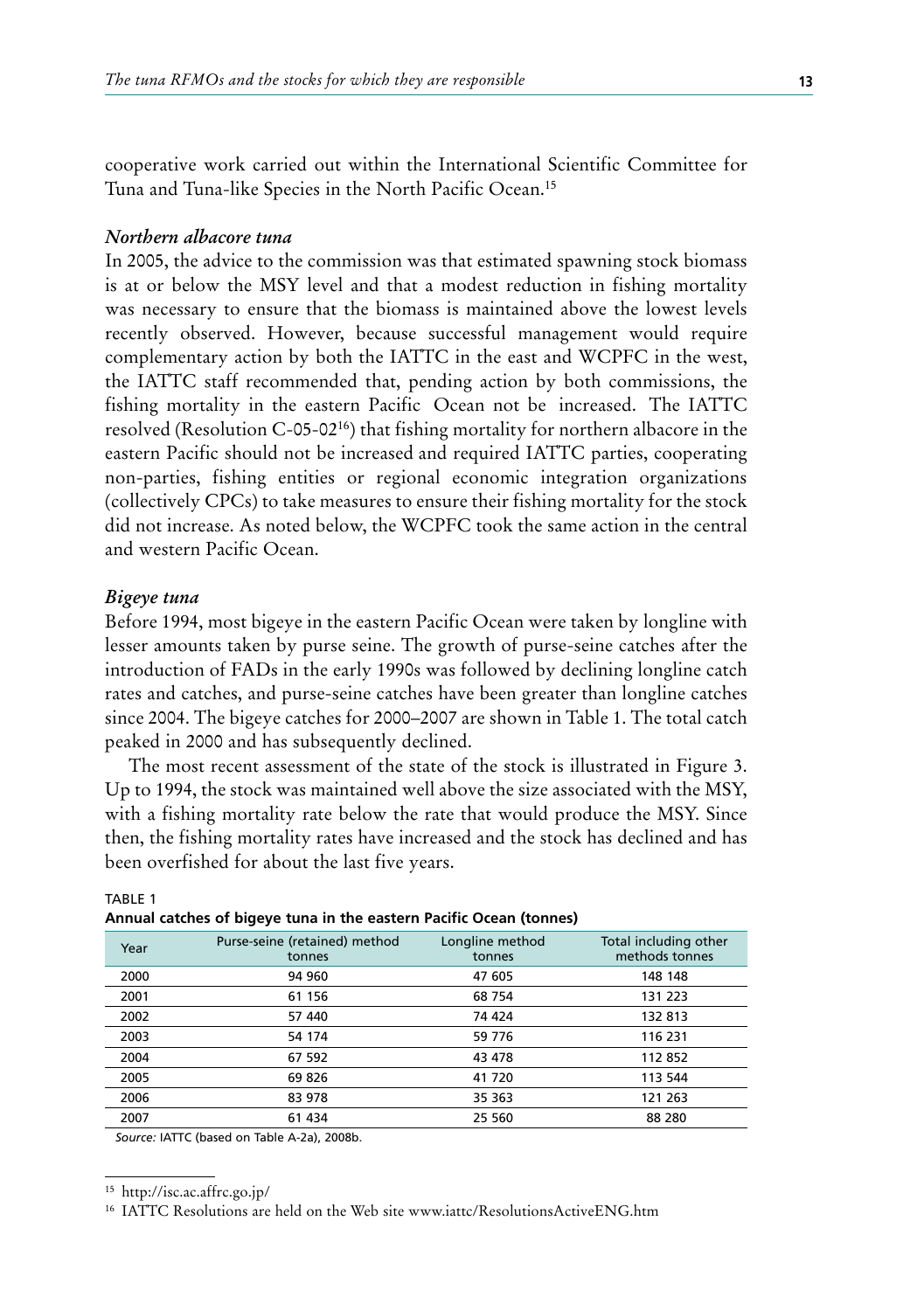

In 2002, the scientific advice provided to the IATTC was that the stock was declining and was currently at or below the level that would support the MSY. It recommended that fishing mortality should be reduced by 16 percent. The recommendation was not fully implemented and in subsequent years the scientific advice has been that more drastic reductions are necessary to conserve the stock. The advice in 2004 was that the catch of bigeye tuna should be reduced by 50 percent through a variety of mechanisms. The conservation resolution for 2004–2006, which was extended to 2007 (Resolution C-06-02), required a six week closure of purse-seine fishing and placed limits on longline catches for each country, falling far short of the recommended reduction of 50 percent.

Recruitment to the stock has not been measurably affected by the overfishing and, as the purse-seine fishery predominantly takes young fish, those catches have not been seriously affected by the reduced stock. However, the longline fishery depends on older fish whose numbers have been reduced by several years of overfishing and accordingly, longline catches have been declining. None of the major longline fishing countries was able to reach its catch limit because of the declining stock of larger fish, while purse-seine catches increased during 2004– 2007 compared with 2002.

In 2007 and 2008, the scientific advice was that the fishing mortality rate should be reduced by about 20 percent of the recent fishing mortality. The IATTC was not able to agree on new conservation measures at meetings held in June 2007, October 2007, March 2008, June 2008 and October 2008. However, during 2008, most of the IATTC members undertook to close their purse-seine fisheries on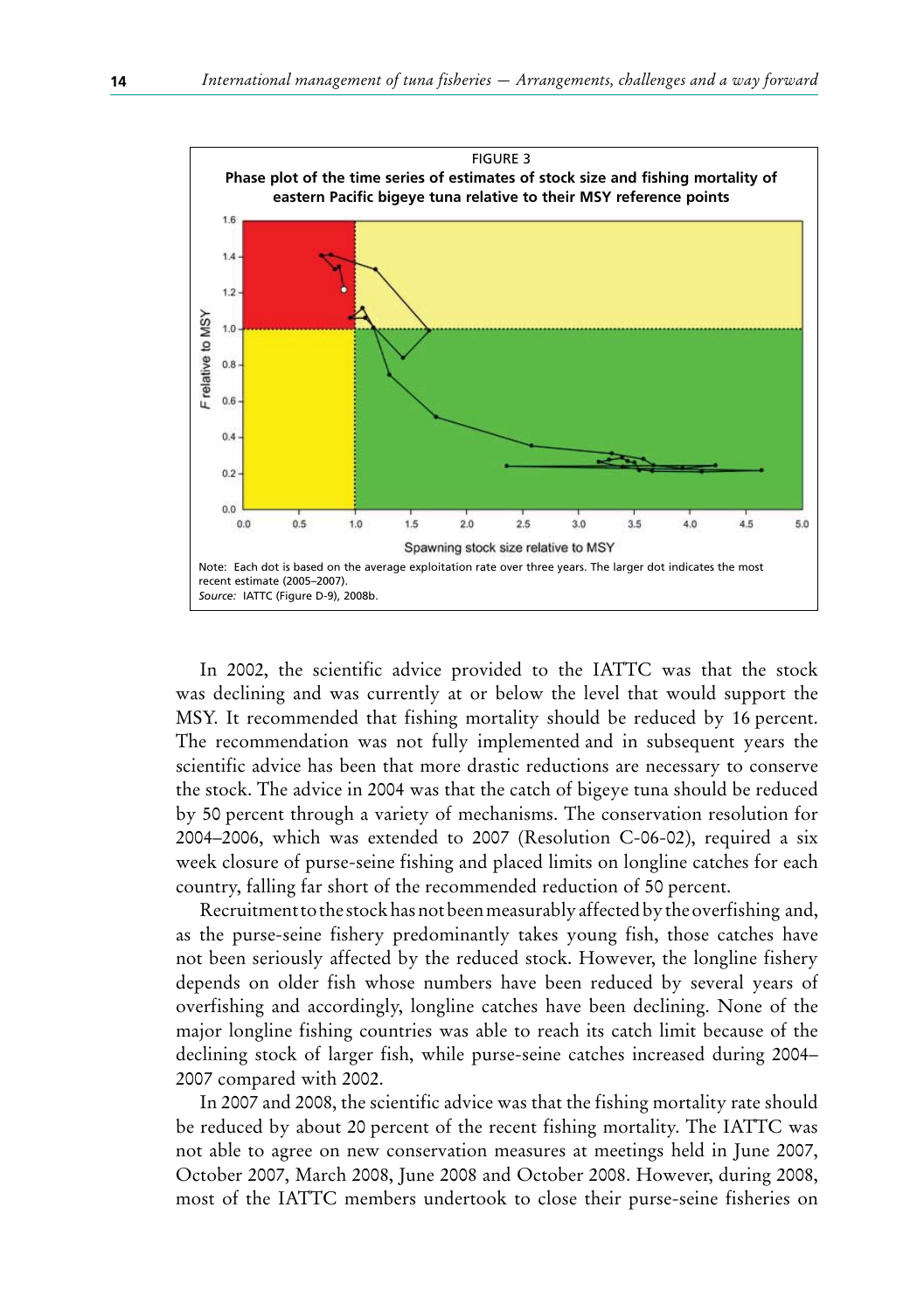a voluntary basis for six weeks in their entirety or on a vessel-by-vessel basis, apparently in recognition that while the commission was unable to agree on conservation measures, the individual members understood the need for action. In 2009, the IATTC staff estimated<sup>17</sup> the effect of the voluntary closures to be between 50 percent and 58 percent of the recommended closure and recommended that purse-seine fishing in the eastern Pacific Ocean be closed for 12 weeks and that an offshore area be closed from 12 September to 31 December each year. At its 2009 annual meeting, the IATTC agreed (ad referendum Colombia) to conservation Resolution C-09-01 that would: close the purse-seine fishery for 59, 62 and 73 days in 2009, 2010 and 2011, respectively; close an offshore area that was about 60 percent of the size of that recommended for one month; and imposed limits on longline catches of bigeye tuna. The 14 members of the commission who had agreed to the resolution at the meeting also agreed to a recommendation to apply the conservation and management measures in Resolution C-09-01, whether or not Colombia agreed to withdraw its reservation to the resolution.18 Thus, after three years, the IATTC members managed to agree on measures that after a further two years would approach the scientific advice.

#### *Pacific bluefin tuna*

Unlike the other bluefin species, Pacific bluefin have not shown the effects of serious overfishing. In the last 30 years, catches have fluctuated around 20 000 tonnes per year without any trend. The most recent stock assessment reported to the IATTC indicated that the stock has fluctuated, with peaks in the spawning biomass in the early 1960s, late 1970s and late 1990s. There has been no scientific advice provided to the IATTC suggesting the need for management measures, nor have any been adopted.

### *Yellowfin tuna*

The yellowfin tuna fishery in the eastern Pacific Ocean has the longest history of stock assessments and management of any tuna fishery. The first stock assessment was provided to the IATTC in 1962. In the early 1960s, the surface fishery (initially pole-and-line, which was subsequently converted to purse seine), was confined to coastal waters but rapidly started to expand offshore. Since 1962, the fishery has been through two cycles of being overfished, followed by a stock recovery. The first overfishing episode<sup>19</sup>, which occurred in the 1960s, was followed by the first imposition of a TAC and eventually allocation of quotas to some countries.

<sup>&</sup>lt;sup>17</sup> Unilateral management actions taken in 2008. Paper for the 10<sup>th</sup> Stock Assessment Review Meeting, Del Mar, California, USA, 12–15 May 2009. Document SARM-10-04a. Available at www.iattc. org/PDFFiles2/SARM-10-04a-Unilateral-management-actions.pdf

<sup>&</sup>lt;sup>18</sup> Colombia subsequently withdrew its reservation to the resolution.

<sup>19</sup> In the light of current understanding of the distribution of yellowfin tuna in the eastern Pacific Ocean, this overfishing episode would be seen as one of local depletion of part of the stock. However, at the time it appeared to be a matter affecting the entire stock and the IATTC reacted on that understanding.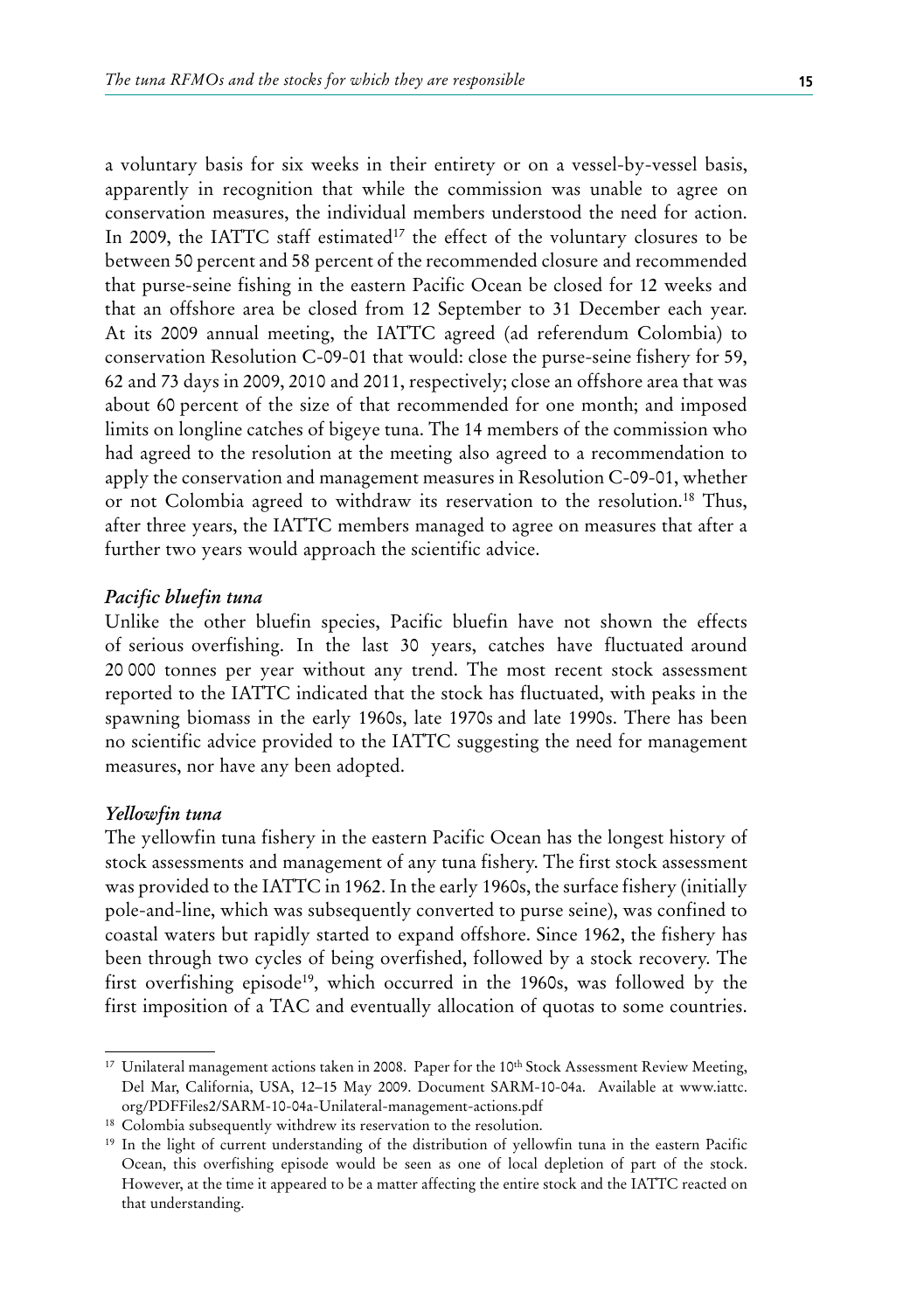The second overfishing episode occurred during 1980–1986 after negotiations on country quotas failed. Fortunately for the yellowfin stock, other factors lead substantial parts of the fleet to tie up or to move to other areas. The fleet size declined after 1981 and the stock again recovered. Until 1988, the yellowfin stock stayed above the level that would provide the MSY and remained so until 1997. However, the purse-seine fleet grew rapidly after 1992 and by 1998 management measures once again became necessary.

In 1998, the IATTC began its efforts to control the growth of the purse-seine fleet by freezing at existing levels the capacity<sup>20</sup> for each state with purse-seine vessels in the fishery, including an allowance for vessels that had previously participated in the fishery. The commission also recognized the aspirations of other coastal states to develop their fisheries and provided for them to establish or enlarge their fleets. This measure was extended until June 2000 and then lapsed. In 2002, the commission adopted Resolution C-02-03, which abandoned the idea of country capacity quotas, except in the sense of specific provisions for some coastal countries, and instead used a regional register of vessels as a control mechanism. However, the total capacity allowed by the 1998 and 2002 resolutions was more than the capacity actually fished in 1998. The controls were not sufficient on their own to resolve the growing conservation needs of the fishery but probably have prevented even greater capacity increases.



The most recent assessment of the state of the stock is illustrated in Figure 4.

In this paper "capacity" refers to the carrying capacity of purse-seine vessels measured by the volume of the spaces for storing frozen tuna.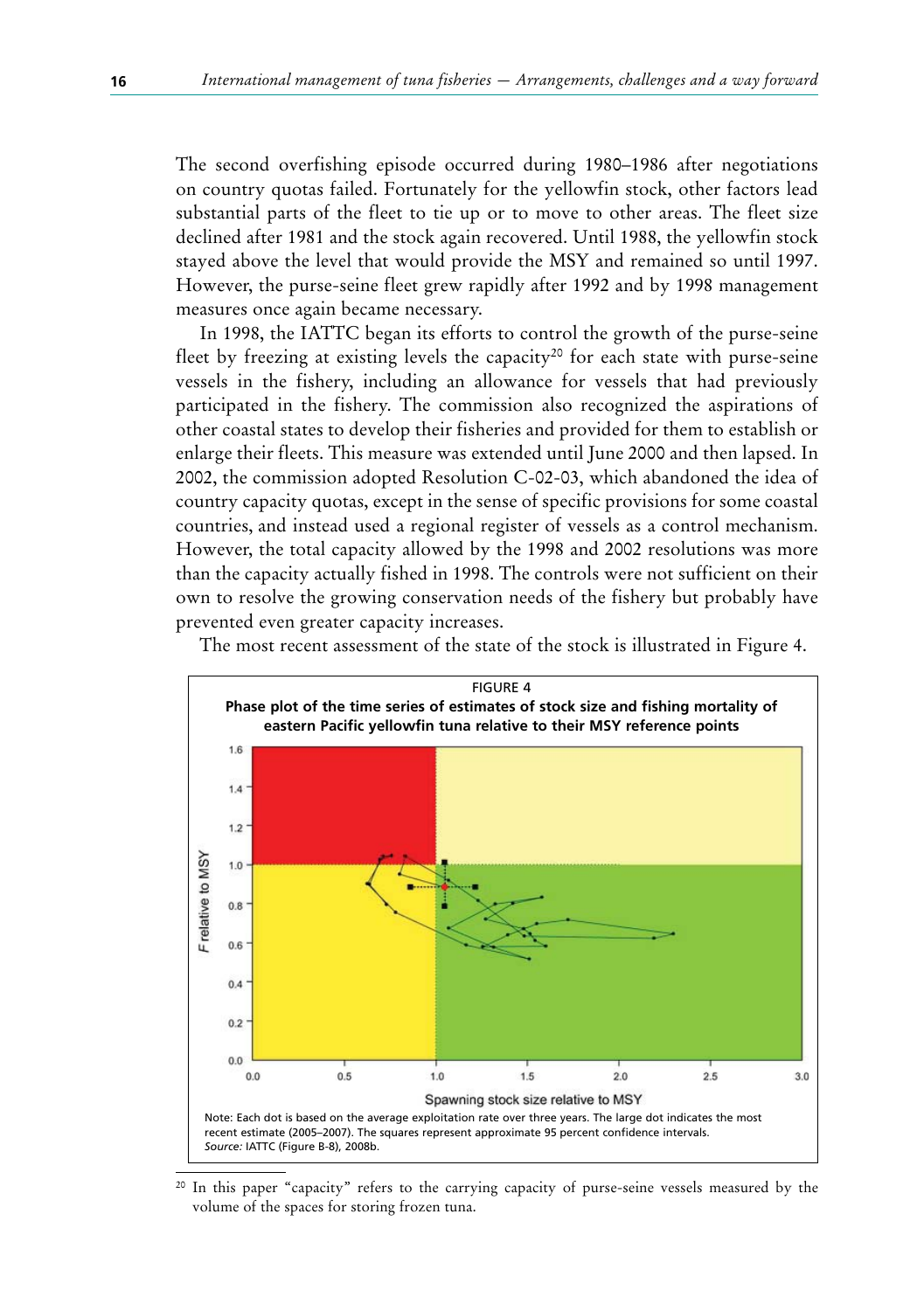Since 2002, the stock has been maintained near the level that provides the MSY by closing the fishery to purse-seine fishing for periods of time ranging from one month to six weeks each year. Table 2 compares the scientific recommendations for closure and the closures adopted by the IATTC from 2003 to 2007.

While the stock has remained about the level that produces the MSY over the period despite the management measures being less restrictive than those recommended, the catch has fallen from 413 000 tonnes in 2003 to 173 413 tonnes in 2007. Among the factors causing the decline in annual catches was a decline in the average size of fish in the catch from 12.4 kg to  $8.3 \text{ kg}$ .<sup>21</sup> For many years the commission has been advised that the average size of the yellowfin in the catch has been less than the size that would maximize the MSY and evidently this disparity has increased over the period.

#### TABLE 2

**Comparison of scientific advice for eastern Pacific purseseine closures (period of time) and the closures adopted**

| Year | <b>Scientific advice</b> | <b>Actual closure</b> |
|------|--------------------------|-----------------------|
| 2003 | 2 months                 | 42 days               |
| 2004 | 2 months                 | 42 days               |
| 2005 | No recommendation        | 42 days               |
| 2006 | 69 days                  | 42 days               |
| 2007 | 74 days                  | 42 days               |
| 2008 | 12 weeks                 | Voluntary 42 days     |

*Source:* The scientific advice is reported in the minutes of commission meetings and in staff conservation recommendations and the actual closures are from the conservation resolutions of the commission.

The stock size that produces the MSY is calculated using the current size composition of the catch and that stock size, and the associated MSY declines as the average size of fish in the catch declines. Thus, Figure 4 should be interpreted with the understanding that the

yellowfin stock has been maintained near levels that produced successively less optimal MSYs as the average size of fish in the catch declined.

## **The International Commission for the Conservation of Atlantic Tuna**

Substantial quantities of bluefin and albacore tunas have been taken in the Atlantic Ocean and the Mediterranean Sea since 1950. The longline fishery developed in the late 1950s, initially taking mostly albacore and purse seining mostly for yellowfin and skipjack, grew in importance during the mid-1960s. Similar to the situation in the eastern Pacific Ocean, though to a lesser extent, the proportion of bigeye tuna in purse-seine catches increased after 1991. Pole-and-line fishing for albacore and yellowfin tunas has been a significant fishing method since the late 1950s.

Stock assessment for ICCAT is provided by the Standing Committee for Research and Statistics (SCRS)<sup>22</sup> and the information on the stocks presented in this paper is drawn from the SCRS reports.

<sup>21</sup> IATTC. 2008. Tunas and Billfishes in the eastern Pacific Ocean in 2007. Fishery Status Report No. 6. Available at www.iattc.org/FisheryStatusReportsENG.htm

<sup>22</sup> The most recent SCRS report is available on the ICCAT Web site at www.iccat.int/Documents/ Meetings/Docs/2009-SCRS\_ENG.pdf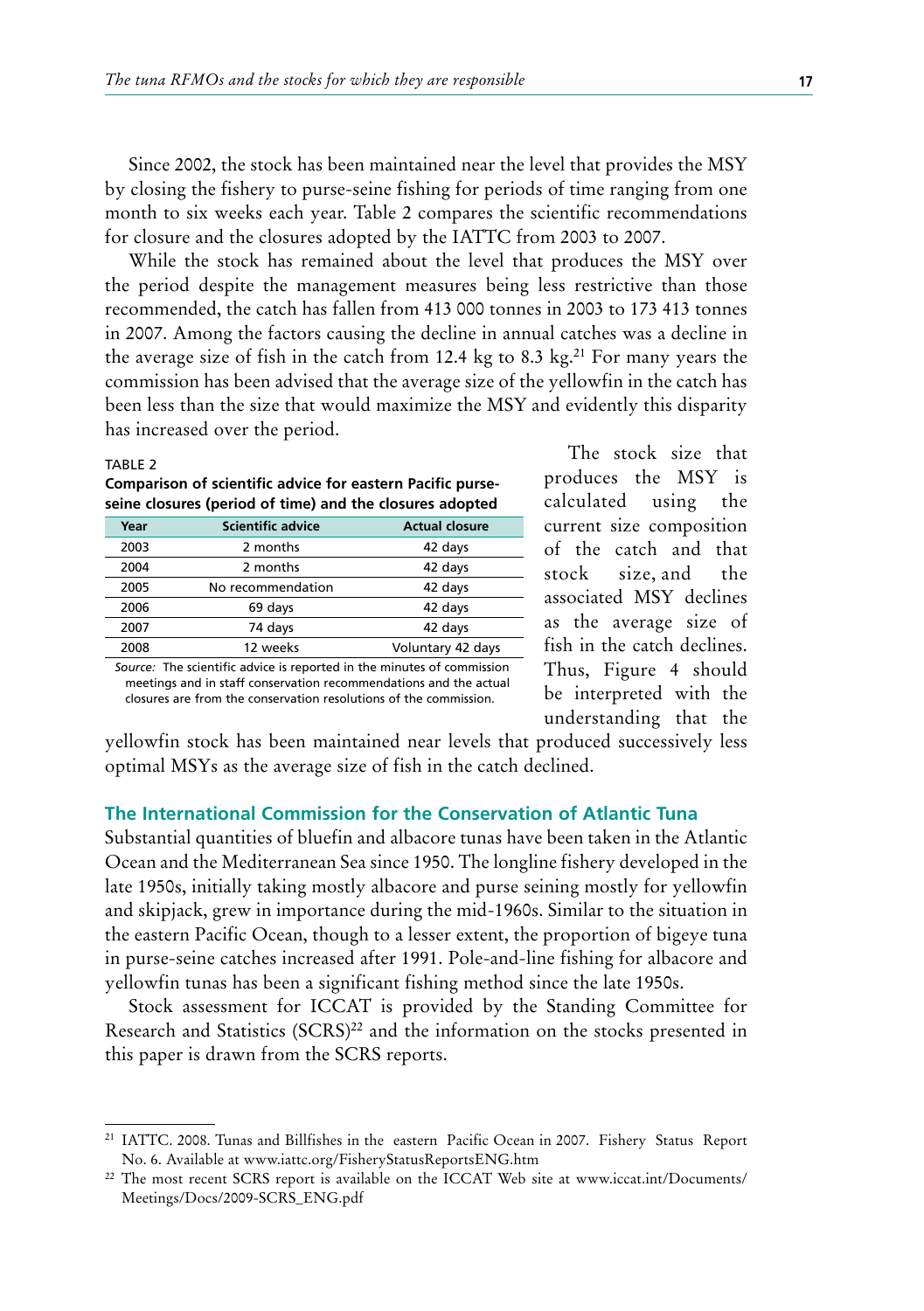## *Albacore tuna*

ICCAT treats albacore as three stocks (northern Atlantic Ocean, southern Atlantic Ocean and the Mediterranean Sea) within its area of jurisdiction, although the Mediterranean Sea stock has never been assessed.

*Northern Atlantic albacore tuna.* The estimated fishing mortality rate for northern albacore has been at or above  $F_{MST}$  for most of the last 50 years. The estimated stock size has fluctuated above and below the size that would provide the MSY during the same period (Figure 5).

The biomass of the stock has been near or below  $B_{MSY}$  since 1999. The SCRS provided estimates of MSY of 32 600 tonnes in 2002 and 30 600 in 2006. In 1998, ICCAT recommended (Recommendation<sup>23</sup> 7-02) that fishing capacity should not increase over the level of 1993–1995, imposed a TAC of 34 500 tonnes in 2001 and reduced the TAC to the estimated MSY of 30 200 tonnes for each of the years 2008 and 2009. In 2006, the SCRS warned that the stock would not recover from the overfished conditions if catch levels remained over 30 000 tonnes and advised that Recommendation 7-02 would allow the potential catch to exceed the TAC. In fact, the catches for 2002, 2003 and 2007 were less than the TACs and the stock has recovered towards  $B_{MSY}$ , despite weaker than recommended management measures.



*Southern Atlantic albacore tuna.* Catches of southern albacore exceeded the level that the stock could replace for most years between 1970 and 2005. ICCAT set a TAC of 29 900 tonnes for the year 2004 and subsequently a TAC of

<sup>23</sup> ICCAT management measures are available on the ICCAT Web site at www.iccat.int/en/RecsRegs. asp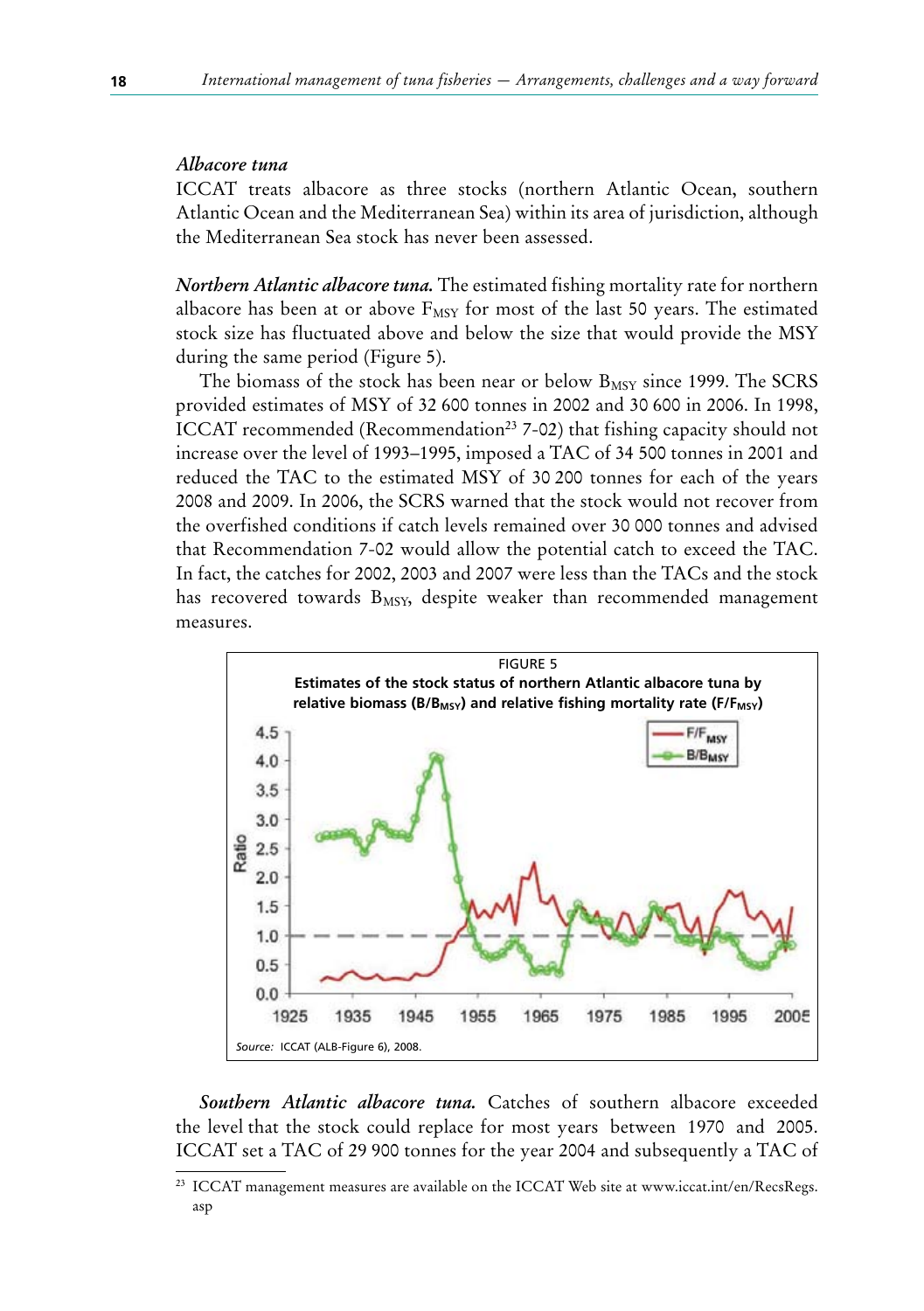30 915 tonnes per year for the years 2005–2007, based on the MSY estimated by the SCRS in 2003 and 2004, respectively. The estimated biomass fell fairly steadily from 1965 until it reached levels of about  $B_{MSY}$  in the mid-1990s. In recent years, catches have remained well below the MSY and the TAC. In 2007, the SCRS recommended that the catch be limited to 29 200 tonnes per year and the ICCAT subsequently set a TAC of 29 900 tonnes per year for the years 2008–2011.

#### *Bigeye tuna*

In the Atlantic Ocean, bigeye tuna were initially taken in a pole-and-line fishery that still continues to provide significant quantities. The longline fishery started taking bigeye tuna after 1960 and very quickly provided the major part of the catch. In the 1990s, purse-seine catches of small bigeye tuna in association with FADs increased significantly. The total catch peaked in 1994 at 134 000 tonnes and since then the catches by all three methods have declined with a combined catch of

67 000 tonnes in 2006.

Bigeye tuna were last assessed by the SCRS in 2007 using data up to 2005 and Figure 6 shows the characterization that the SCRS felt best represented the state of the stock. Up to 1993, the fishing mortality rate was lower than the rate that would produce the MSY and the stock remained above the level that could produce the MSY (estimated in 2007 to be from 90 000 to 93 000 tonnes). However, increasing effort eventually reduced the stock below the level that could produce the MSY and the stock suffered both overfishing and being overfished between 1998



and 2004. While the current estimates show that relative biomass was never much lower than relative biomass in 2006 ( $B_{2006}/B_{MSY}=0.92$ ), the estimates in earlier years were much lower; for example, in the SCRS 2002 report, the relative biomass for 1998 was estimated to be in the range of 0.57–0.63, suggesting at that time the need for even more urgent responses by the commission.

ICCAT adopted recommendations addressing management of fisheries for bigeye in 1998 and in each year from 2000 to 2005. The 1998 recommendation limited the number of fishing vessels longer than 24 m to the average of the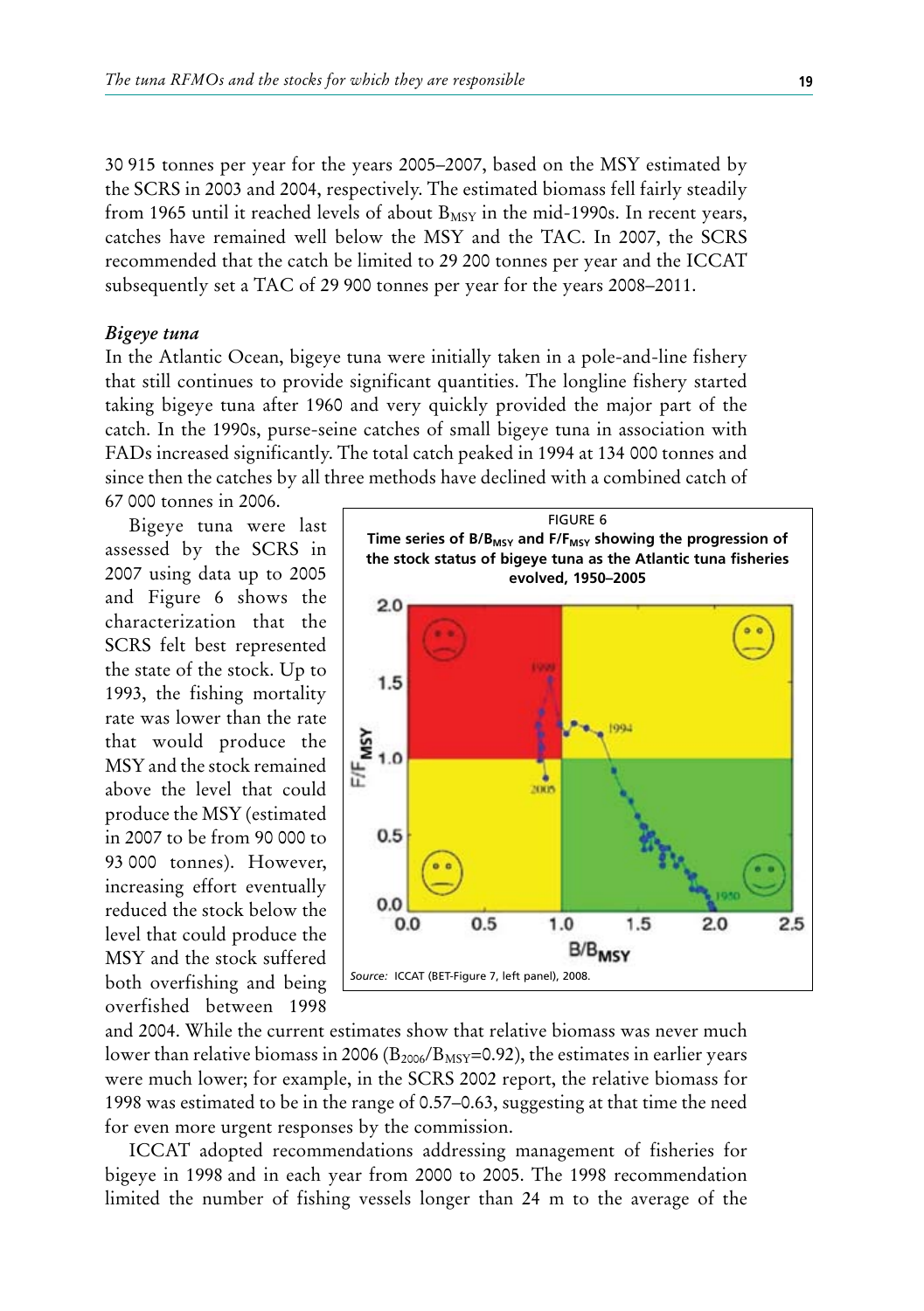number of those vessels fishing in 1991 and 1992 and requested that Chinese Taipei limit its catches to 16 500 tonnes per year. In 2000, ICCAT limited the catch of contracting parties and cooperating non-contracting parties to the average of their catch in 1991 and 1992 and requested that China, Chinese Taipei and the Philippines observe certain limits. These measures were continued in 2003, and in 2004 a multiannual (now extended to 2009) TAC of 90 000 tonnes with quotas for all major participants in the fishery was adopted. In fact, catches fell faster than the catches required by the recommendations. These reductions in catch were related to declines in purse-seine and longline fishing fleet sizes and to declines in longline and pole-and-line catch per unit effort (CPUE). The average catch between 2002 and 2007 was 77 000 tonnes per year. While ICCAT did take measures in response to the scientific advice, it appears that other factors were responsible for reducing catches towards sustainable levels.

### *Bluefin tuna*

Bluefin tuna, along with southern bluefin tuna and Pacific bluefin tuna, are the most valuable and most sought after of the tunas. The effect of high levels of exploitation is aggravated by their relatively slow growth and slower reproduction. Two stocks (East Atlantic and West Atlantic), with an uncertain amount of mixing, are recognized by ICCAT.

*Bluefin tuna in the East Atlantic.* The estimated status of the eastern stock under two assumed recruitment levels is shown in Figure 7.

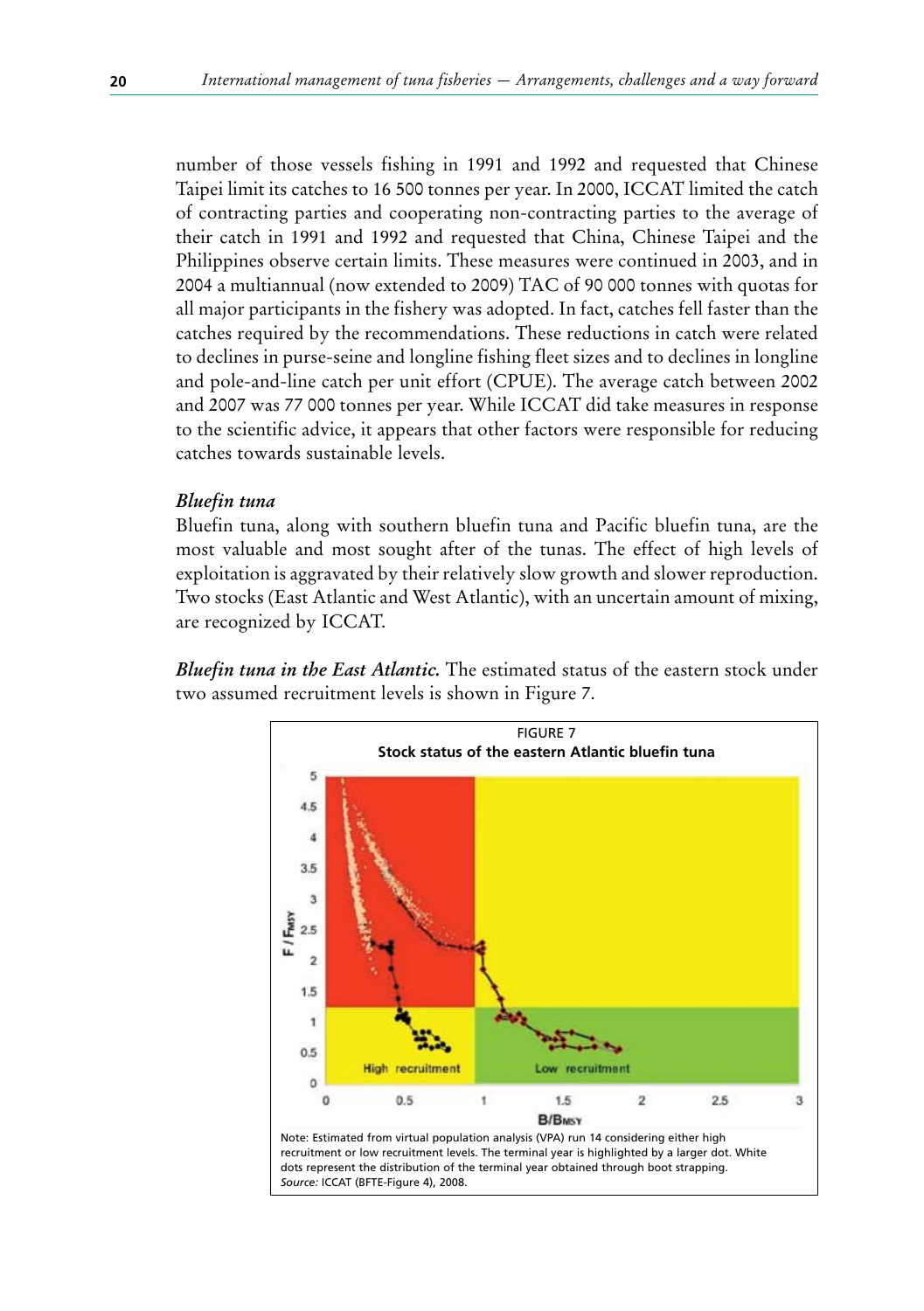Scientific advice has highlighted chronic overfishing of the eastern stock of bluefin tuna over a long period. Reported catches peaked at 50 000 tonnes in 1996. Eventually the ICCAT addressed the scientific advice with programmes of reductions of catches to 32 000 tonnes per year for the years 2003–2006 (Recommendation 02-08) and to 29 500 tonnes and 28 500 tonnes for 2007 and 2008, respectively (Recommendation 06-05). In 2008, the SCRS estimated that the current fishing mortality was still three times the rate that would produce the MSY and reported that even its most optimistic evaluation indicated that substantial overfishing was occurring and the spawning biomass was well below the level needed to produce the MSY. The SCRS recommended that the reduction of catches to 15 000 tonnes per year or less would be more likely than the existing measures to allow the stock to rebuild. The ICCAT agreed to reduce the catch to 22 000 tonnes in 2009 and further to 19 950 tonnes in 2010.

The management of this stock is further threatened by other management failures, including non-reporting of catches. In 2008, the SCRS estimated total catches of 50 000 tonnes for 2006 and 61 000 tonnes for 2007 compared with reported catches of 30 647 tonnes for 2006 and 32 398 tonnes for 2007. In its comment on the effect of management regulations, the SCRS concluded its advice with "Based on the Committee's analysis, it is apparent that the TAC is not respected and is largely ineffective in controlling overall catch although enforced control seems to have been deployed in 2008 in the Mediterranean Sea" and provided the view that continuing with the current management scheme would most probably lead to further reduction in spawning stock biomass with high risk of fisheries and stock collapse. Poor data quality and missing data have a significant impact on the effectiveness of RFMOs and this instance is one of the most significant.

*Bluefin tuna in the West Atlantic.* In 1998, ICCAT adopted a 20 year rebuilding plan designed to restore the biomass of the bluefin tuna to  $B_{MSY}$  with a TAC of 2 500 tonnes later reduced to 2 100 tonnes from 2007. In 2008, the SCRS reported that, rather than rebuilding, the stock was below the level of the plan's first year and recommended a TAC of 2 000 tonnes under an optimistic scenario or 1 500 tonnes under other scenarios, to be 75 percent certain that the stock would rebuild according to the plan.

No additional management action was taken by ICCAT in response to the 2008 SCRS recommendations.

#### *Yellowfin tuna*

The state of the stock of yellowfin tuna in the Atlantic Ocean was assessed in 2008 using both age-structured and production modelling. An overview of the results is illustrated in Figure 8. The age structured modelling results reported by the SCRS indicated that the stock was near the level that would provide the MSY and that the fishing mortality rate was near or below the rate associated with the MSY. However, the estimates of MSYs themselves have declined 30 percent from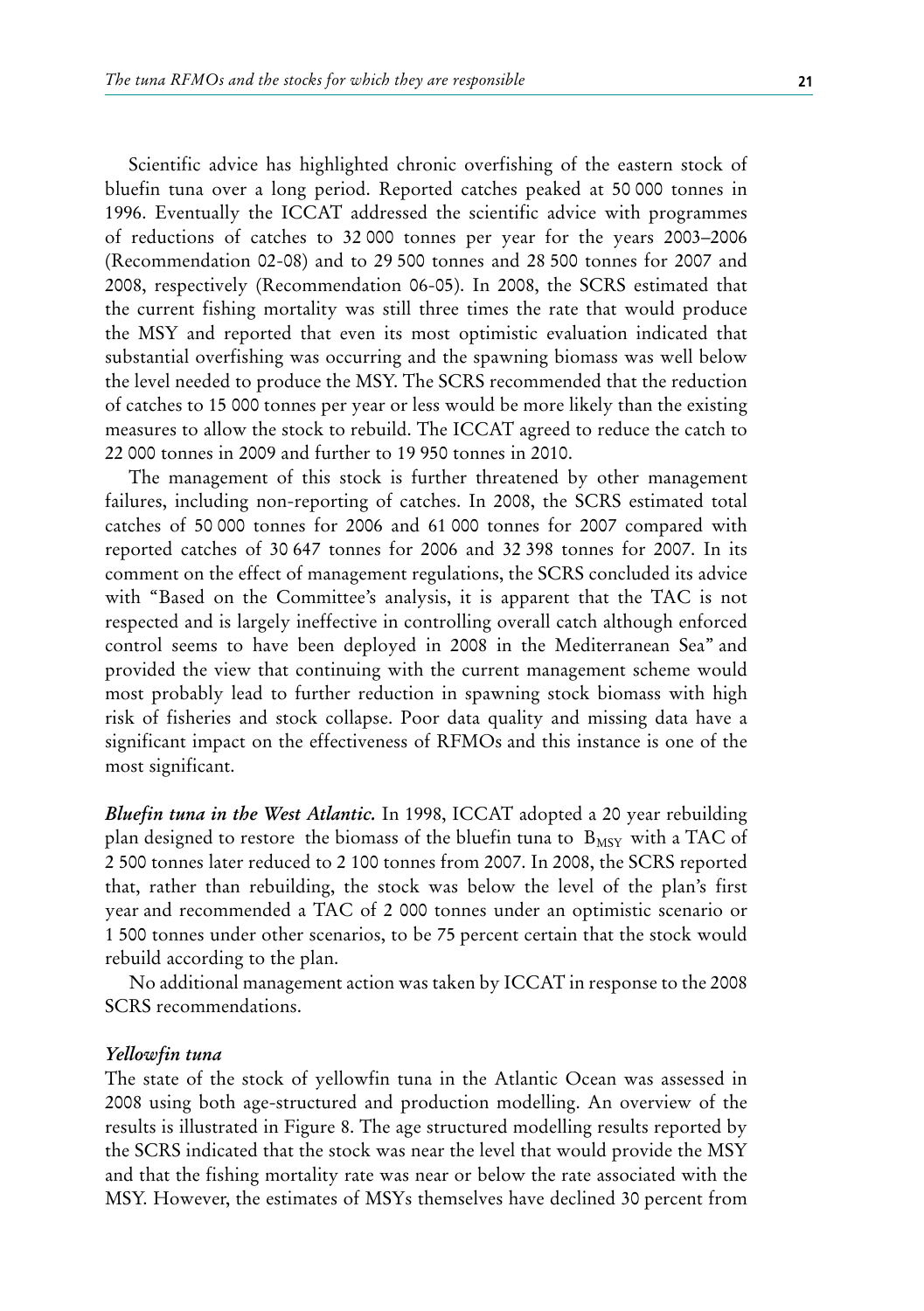the levels in the mid-1970s because of the decline in the average size of fish in the catch. In that sense and similar to the situation with yellowfin tuna in the eastern Pacific Ocean, the fishery is operating near a MSY that is suboptimal compared with the MSY of previous years. The SCRS recommended, as it had previously, that effective measures be found to reduce fishing mortality of small yellowfin if the commission wished to increase the long-term sustainable yield.



### **The Indian Ocean Tuna Commission**

Industrial longline fishing began in the Indian Ocean in the early 1950s. Longline catches of bigeye peaked at 112 000 tonnes in 1998 and yellowfin peaked at 196 000 tonnes in 1993. Longlining has been the principal method of taking albacore, with catches reaching 39 000 tonnes in 2001 and thereafter declining to 22 000 tonnes by 2006. Purse seining began in the Indian Ocean in the late 1970s and by 2003 purse-seine catches of yellowfin tuna had increased to 233 000 tonnes and the most recently reported catch of skipjack of 258 000 tonnes was the greatest recorded. Artisanal fisheries take a greater proportion of tunas in the Indian Ocean than in other areas. While they focus on neritic tunas, they also take significant quantities of bigeye, yellowfin and skipjack.

The Scientific Committee advises the commission on the status of stocks and on management issues and the information below concerning the status of stocks is drawn from its reports.24

<sup>24</sup> Reports of the Scientific Committee can be found on the IOTC Web site at www.iotc.org/English/ meetings.php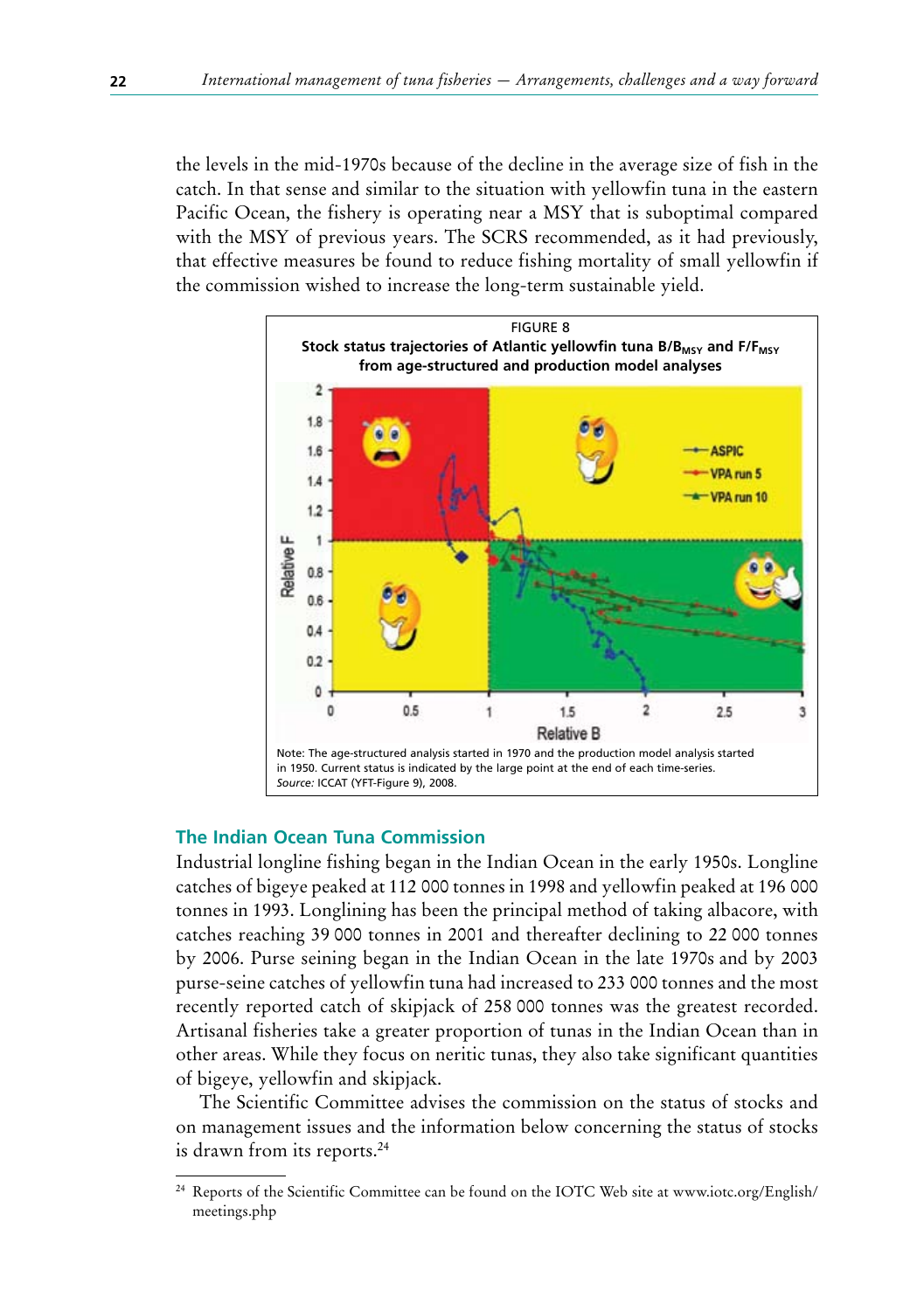#### *Albacore tuna*

Preliminary analysis by the Scientific Committee in 2008 indicated that the current biomass was greater than  $B_{MSY}$  and that it was unlikely that the fishing mortality rate was greater than  $F_{MSY}$ .

Given the scientific advice, the IOTC has not taken any management action directed at the management of albacore fisheries.

### *Bigeye tuna*

The 2005 and 2006 catches of bigeye tuna were around the level of the MSY, currently estimated to be 111 000 tonnes, but the catches from 1996 to 2004 exceeded the MSY. The results of the 2006 stock assessment for bigeye tuna were broadly similar to the results of earlier assessments and indicated that the spawning stock declined over the course of the fishery but was probably still above the level that would provide the MSY and would remain so with current levels of catches. However, the outlook provided by the Scientific Committee suggested that the lower purse-seine catches of small bigeye in 2003 and 2004 were influenced by high catch rates of yellowfin, and that it was possible that previous catch patterns with large numbers of small bigeye tuna would return in future, with detrimental effects on the stock.

In 2006, the Scientific Committee recommended that catches should not exceed the MSY and that fishing effort should not increase further from 2004 levels. In fact, the Scientific Committee first recommended reductions of catches of bigeye to the MSY in 2001, then estimated to be 90 000 tonnes. In 2003, the commission agreed<sup>25</sup> to hold a working group in 2005 to consider conservation and management options that may be applicable to the highly migratory fish stocks of the Indian Ocean. In 2005, the commission agreed that catches of contracting and cooperating non-contracting parties should be limited to the catches of recent levels.26 As all the annual catches since 1996 had been greater than the estimated MSY, albeit only slightly in 2001, this was unlikely to have been sufficient to limit catches to the MSY. Recognizing this, perhaps and that since its fourth session in 2001 the Scientific Committee had recommended a reduction in catches of bigeye tuna, the commission also agreed to establish<sup>27</sup> a working party on management options, with responsibilities to provide the commission with management options that would, *inter alia*, take account of recent assessments and best advice.

#### *Yellowfin tuna*

In 2003, the Scientific Committee reported its view that catches under current fishing patterns were close to, or possibly above, the MSY and that any further increase in both effective fishing effort and catch above the levels in 2000 should be avoided.

<sup>25</sup> IOTC Recommendation 03/06. IOTC Resolutions and Recommendations are available on the IOTC Web site at www.iotc.org/files/proceedings/misc/ComReportsTexts/resolutions\_E.pdf

<sup>26</sup> IOTC Resolution 05/01.

<sup>27</sup> IOTC Recommendation 05/06.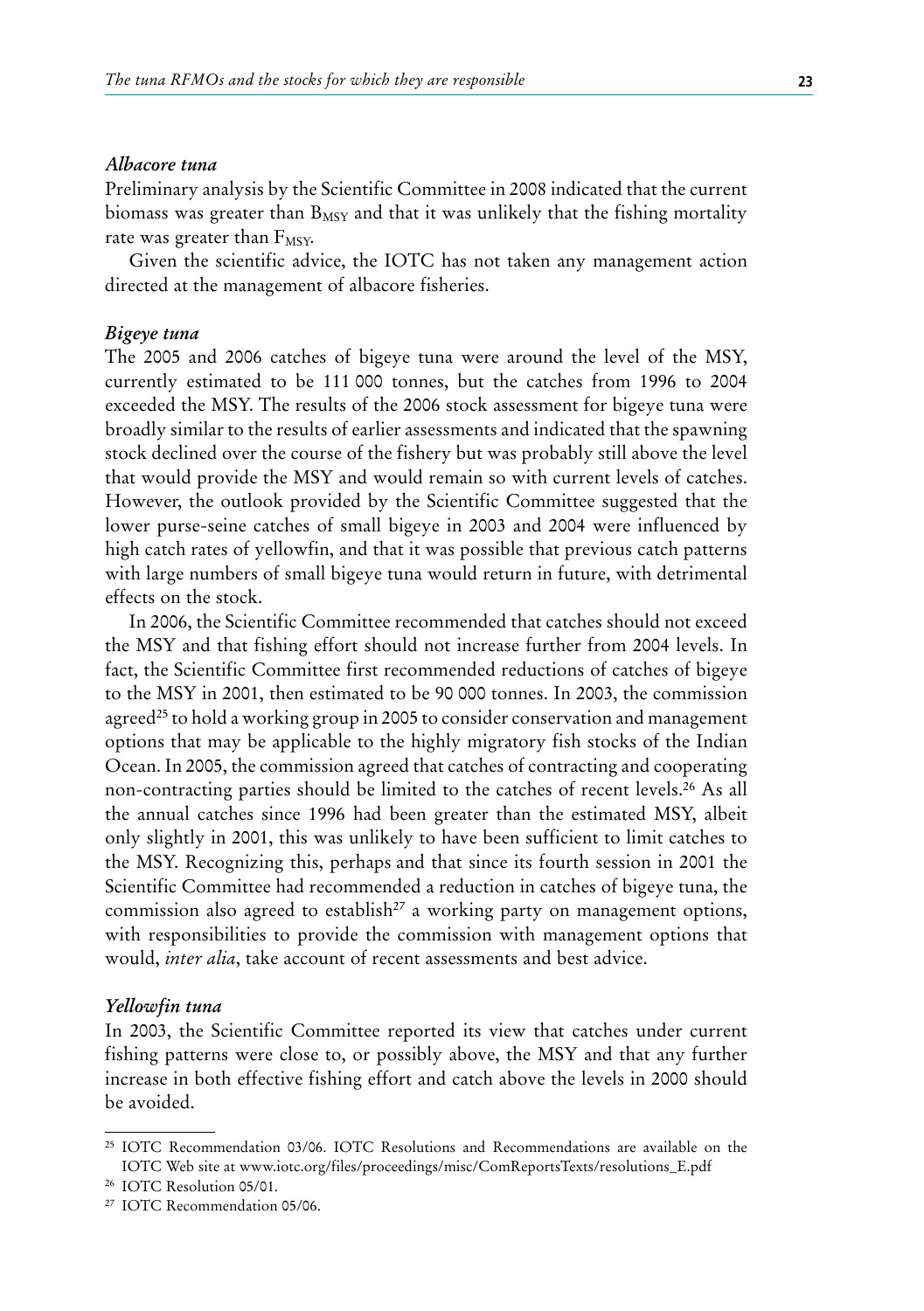During 2003–2006, the catches of yellowfin tuna in the Indian Ocean averaged 456 000 tonnes per year compared with the previous greatest catch of 395 000 tonnes in 1993. In its 2007 report, the Scientific Committee considered two possible reasons for the increase, each of which would have different consequences for the state of the stock. The first explanation was the possibility that environmental conditions may have favoured large recruitment during the late 1990s and early 2000s. The second explanation was that during the years of high catches, yellowfin were more catchable than previously. In the first case, there would be no serious consequences of the high catches, which simply would have been a proportion of a larger stock. However, if the second explanation were correct, a greater quantity than normal of yellowfin would have been taken from the stock, leading to a reduced stock size at the end of the period. While the evidence is mixed, the Scientific Committee considered increased catchability the more likely alternative. It recommended that catch levels be reduced to pre-2003 levels and that fishing capacity should not exceed the current level.

The only action taken by the IOTC in response to the recommendations of the Scientific Committee was in 200328 to limit the number of large-scale vessels of parties with more than 50 such vessels to the number they had in 2003. Evidently this measure was not effective in limiting catches to the levels in 2000 as recommended by the Scientific Committee in 2003.

## **The Western and Central Pacific Fisheries Commission**

While the WCPFC has only been in existence since 2004, it has been able to rely on an outstanding research programme carried out by of the Oceanic Fisheries Programme of the Secretariat of the Pacific Community, formerly known as the Tuna and Billfish Assessment Programme (TBAP), which in turn succeeded a large-scale skipjack tuna tagging project.

Langley, Williams and Hampton (2008) provide an overview of the fisheries and state of the stocks. The longline fisheries have been well established since World War II and currently take a little more than 200 000 tonnes. There are several fleets involved in the fishery, each of which fishes in different ways. The overall catch composition is roughly one-third for each of albacore, bigeye and yellowfin tunas; some components of the fleet target albacore and other components target the tropical tunas. The purse-seine fisheries, which catch mostly skipjack tuna but also important quantities of yellowfin and bigeye tunas, did not develop significantly until 1979 and in succeeding years the fishery has grown to take more than 1.5 million tonnes, by far the largest of the tuna fisheries. There is also an important pole-and-line fishery, which though declining in recent years, takes about 200 000 tonnes, catching mostly skipjack.

The Scientific Committee is responsible for reviewing analysis, assessments and recommendations of scientific experts and also for making recommendations on its own initiative on matters concerning conservation and management of stocks, for the consideration of the WCPFC.

<sup>28</sup> IOTC Resolution 03/01.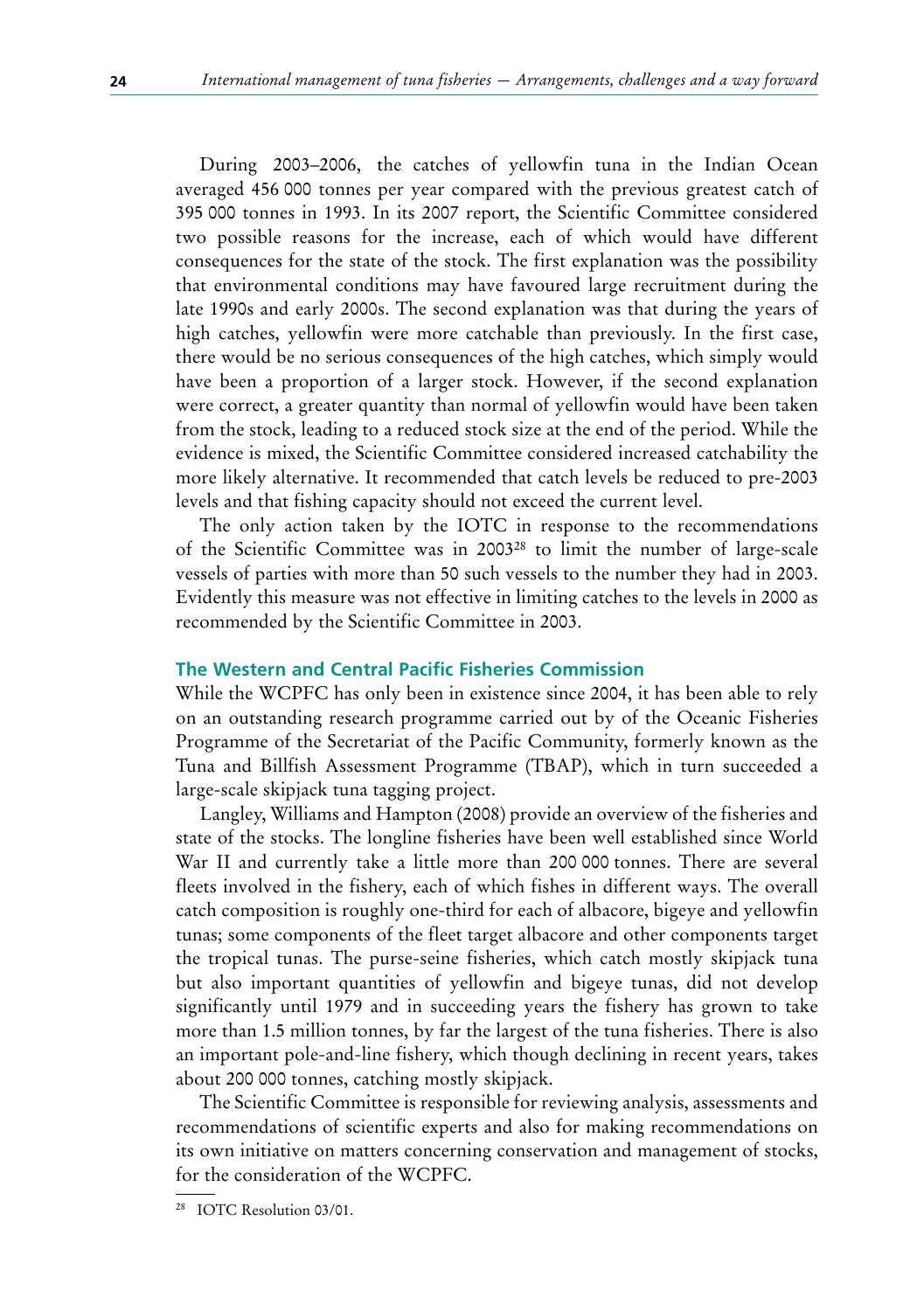### *Albacore tuna*

*Albacore tuna in the North Pacific.* The Scientific Committee did not provide advice about northern albacore tuna; however, the WCPFC Northern Committee drew the commission's attention to the IATTC 2005 resolution on northern albacore tuna. The WCPFC apparently acted upon information in that resolution and adopted CMM-2005-0329, which echoed the terms of the IATTC resolution and required members and cooperating non-members to take measures to not allow their fishing effort to be increased beyond current levels.

Both the WCPFC and IATTC decisions recognized the need to cooperate with one another to achieve conservation and management of this stock. The realization of that intention is discussed below.

*Albacore tuna in the South Pacific.* In 2005, the Scientific Committee advised that current catch levels appeared to be sustainable and suggested that increases in fishing mortality and yields were possible. However, it was likely that any significant increase in effort would reduce catch rates with only moderate increases in yields and that there may be severe catch-rate reductions in some areas. In its 2005 decision (CMM-2005-02) to restrain fishing effort to current levels, albeit sacrificing potential yield, the commission took account of the likelihood of catch rates being reduced in areas with locally concentrated fishing effort (near small island states) and the likelihood of economic consequences of increased fishing effort. This is the only example of international management measures in tuna fisheries where optimum catches have been explicitly identified as less than the MSY and that could be seen as being the result of a precautionary approach.

#### *Bigeye tuna*

Through the late 1990s, the WCPFC Scientific Committee's predecessor, the Standing Committee on Tuna and Billfish, cautioned against increased levels of fishing mortality of bigeye and yellowfin. At its first meeting in 2005, the Scientific Committee concluded that bigeye in the western and central Pacific Ocean (WCPO) was likely experiencing overfishing. The commission adopted CMM-2005-1 to limit fishing effort for bigeye and yellowfin tunas to current levels.

In 2006, the Scientific Committee's assessment was that, while the stock was still above  $B_{MSY}$ , the estimate of the ratio of current fishing mortality and  $F_{MSY}$ was greater than in 2005 and it recommended a 25 percent reduction in fishing mortality from the average levels for 2001–2004 to maintain the bigeye stock at a level capable of producing the MSY.

The results of the Scientific Committee's 2008 assessment are illustrated in Figure 9. It recommended a minimum 30 percent reduction in fishing mortality from the average levels in 2003–2006, with the goal of returning the fishing mortality rate to  $F_{MSY}$ . It noted that the estimate of the ratio of current fishing

<sup>&</sup>lt;sup>29</sup> WCPFC conservation and management measures are available on the WCPFC Web site at www. wcpfc.int/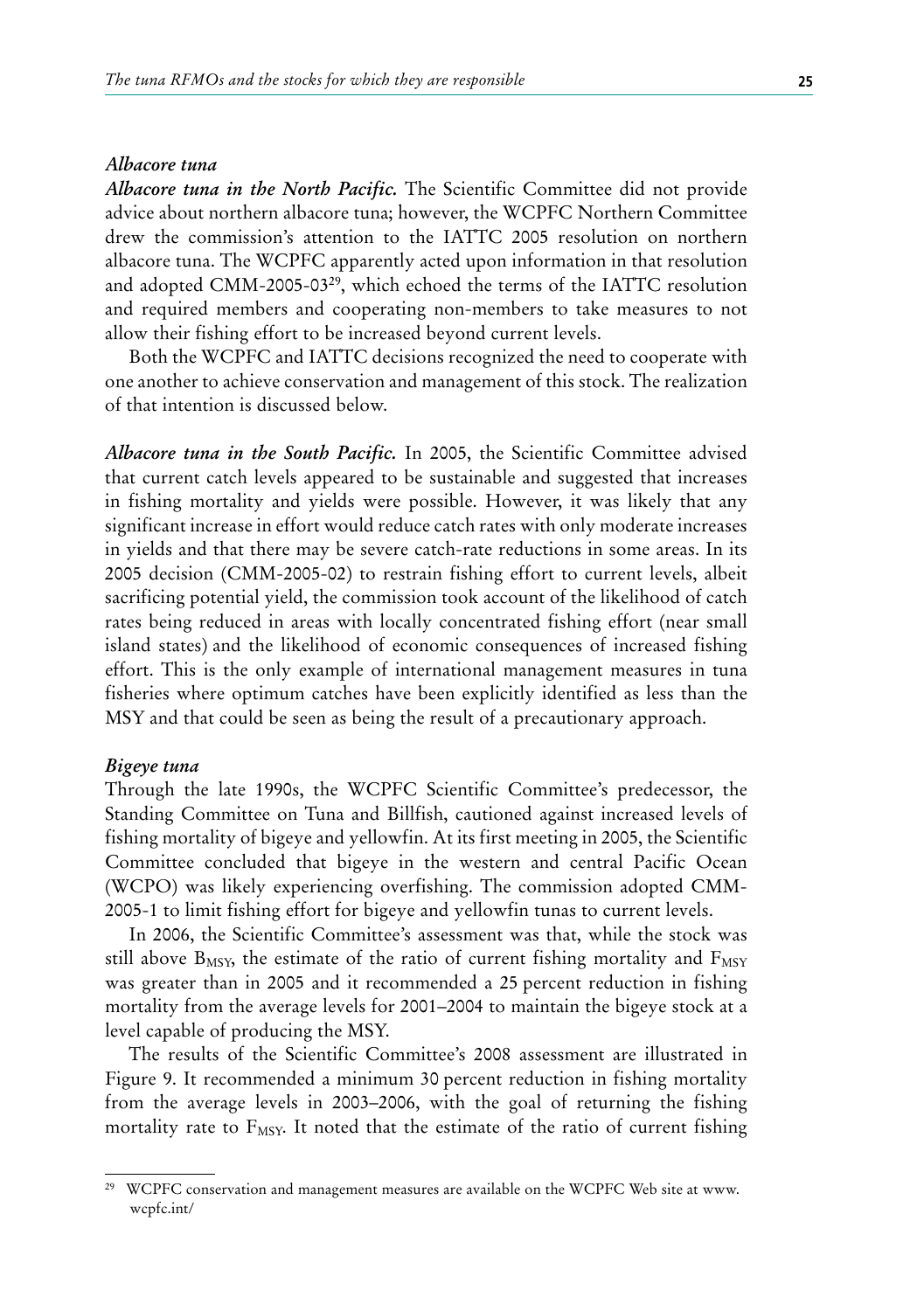mortality to  $F_{MSY}$  was greater than the corresponding estimate in 2006 and that the recommendation was consistent with its advice at that time.

The WCPFC adopted a further measure in 2006 requiring the members, participating territories and cooperating non-members not to increase their fishing effort over 2001–2004 levels. However, the overfishing continued as shown by the increase in the ratio of current fishing mortality to  $F_{MSY}$ . In 2008, the WCPFC agreed on a measure CMM 2008-1 that aimed to reduce fishing mortality by 30 percent over a three-year period. CMM 2008-1 is very complex and its effectiveness will be hard to assess until the end of the three-year period. The measure does not apply to small island developing state members and participating territories in the convention area that are seeking to develop their own fisheries; to the extent they are successful in so doing, the conservation goals of the measure will be compromised unless further measures are taken. Other longline fishing states that took an average of more than 2 000 tonnes per year during the years 2001–2004 are required to reduce their catches from that average by 10, 20 and

30 percent in 2009, 2010 and 2011, respectively. The measure restricts purseseine fishing with FADs at certain times, notes the Third Implementing Arrangement of the Nauru Agreement (Attachment A of CMM 2008-1) and relies heavily on its restrictions on purse-seine fishing to achieve the objective of reduced fishing mortality. It seems that the WCPFC's contribution to conservation was the restriction on the use of FADs and the longline reductions; the purse-seine restrictions of the Nauru Agreement would have occurred anyway. Reliance on the Third Implementing Arrangement, which has different objectives for conservation and management, is likely to be problematic for the WCPFC. However, this



model (2007) is excluded because it is highly uncertain.

*Source:* WCPFC (Figure 3), 2008.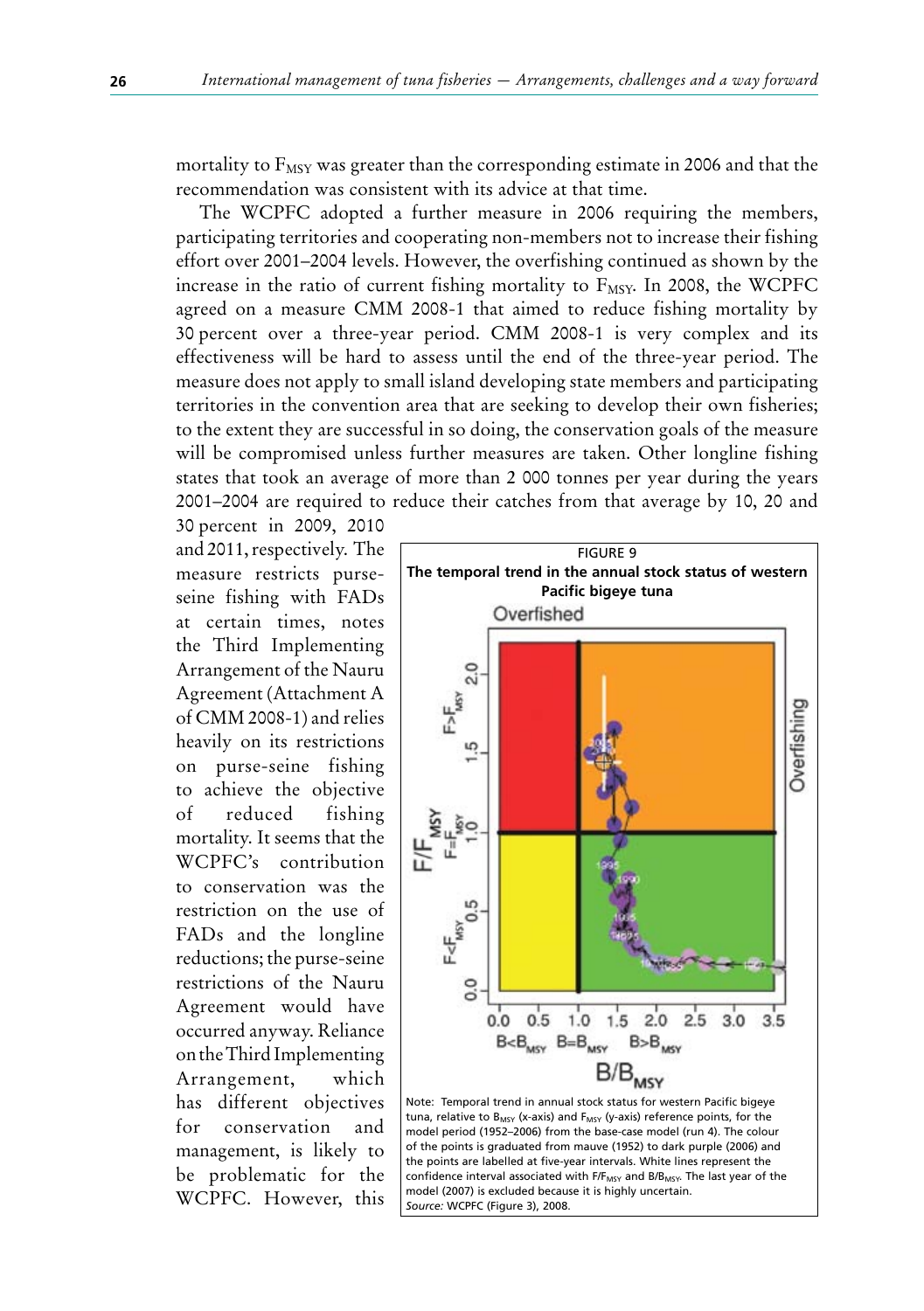novel feature of the measure should be seen in the light of the fact that only 18 percent of the WCPO tuna fisheries occur in the high seas. Further, the incorporation of the text of the Third Implementing Arrangement within the measure means that the substance of the Third Implementing Arrangement can be reviewed within the WCPFC.

### *Pacific bluefin tuna*

Pacific bluefin tuna comprise a single stock in the Pacific Ocean. Catches have fluctuated without a trend in the last 30 years and to date there has been little concern about the sustainability of the stock. The scientific advice to the commission in 2008 was that with the current level of fishing mortality and average recruitment the current yields should be maintained, that current fishing mortality should not be increased but that reductions in fishing mortality should, after a period, provide greater yields.

The commission has not taken any actions specifically aimed at Pacific bluefin tuna.

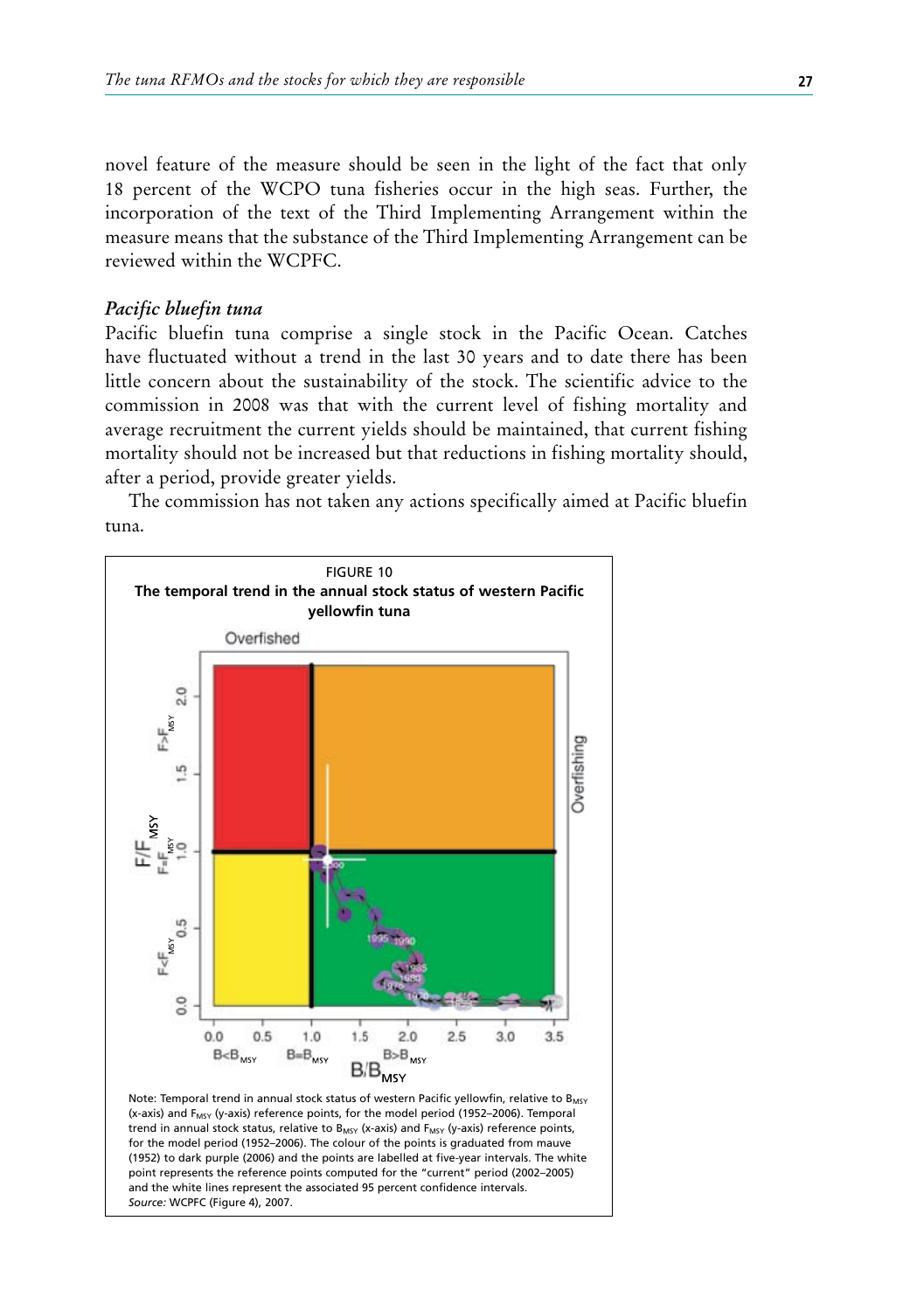#### *Yellowfin tuna*

The management measures CMM 2005-1 and CMM 2006-01 were intended to stop growth in fishing effort for yellowfin tuna as well as for bigeye tuna. Nevertheless, in 2006, the Scientific Committee recommended that there be a 10 percent reduction in fishing mortality and in 2007 it advised the commission that fishing mortality should be reduced if the commission wished to reduce the likelihood of overfishing. The 2007 advice is the most recent provided to the commission and presented a slightly more optimistic assessment than the assessment of 2006, with a probability of more than 50 percent that the fishing mortality is less than the MSY level. Figure 10 shows the temporal trend in the estimated stock status from 1952 to 2006 as estimated in 2007.

The commission took no action in 2007 but, as reported above in the section on bigeye, adopted measure CMM-2008-1 in 2008 to reduce purse-seine catches, including those of yellowfin.

## **Cooperation between the Inter-American Tropical Tuna Commission and the Western and Central Pacific Fisheries Commission**

In the Pacific Ocean, intercommission cooperation between the IATTC and the WCPFC is necessary for the conservation and management of stocks that have significant movements to and from the eastern and western Pacific Ocean and that are exploited by fleets that move between the two convention areas. In their 2005 decisions concerning management of the northern albacore fishery, both commissions recognized the need for cooperation with each other to effectively manage the fishery. The measures of each commission included not allowing increases in fishing effort and were adopted recognizing that firmer action should be taken jointly by the two commissions.

The two commissions, under a memorandum of understanding, have agreed that the two secretariats should consult regularly to consider issues of common interest. Such meetings, which are usually held in the margins of the annual sessions of each commission, have been held each year since 2006. Despite the recognition of the need for cooperation to develop firmer actions for the management of northern albacore, there has been no substantive discussion of the matter. Similarly, cooperation that will be required for effective management of the fishery for Pacific bluefin and other species has not yet been addressed substantively at the consultative meetings.

### **Summary of the management responses of the RFMO commissions**

The stock status and need for management actions by the tuna commissions is closely related to the market value of each species and its productivity. Skipjack tuna are the most abundant and productive of the major market species; they are also the least valuable and their stocks do not appear to have been affected sufficiently by fishing to require management action, at least for conservation purposes. Bluefin tunas are the most valuable and highly sought after; generally their productivity is less than the market demand and all stocks except the stock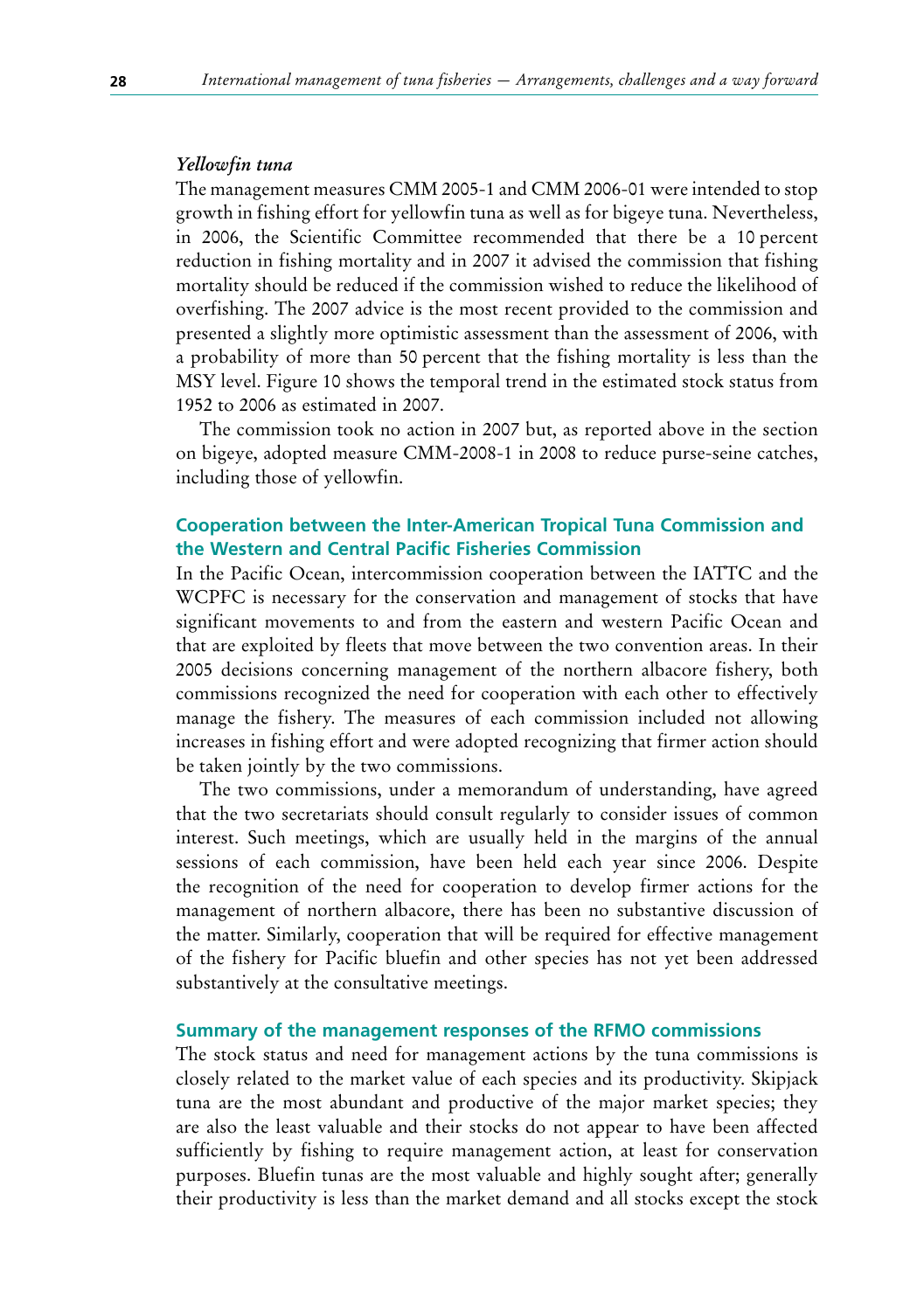for Pacific bluefin are overexploited. The stocks of the other species are in an intermediate situation, with some requiring management and others not.

The history of the fisheries for tuna since 1950 has been one of a relentless increase in demand and fishing capacity in all areas. Table 3 shows that the result of that development has, according to the assessments of the appropriate scientific bodies, been that of the 22 stocks of the major market species, 14 are now in need of management to restrict fishing effort.

### TABLE 3



target levels. indicates stocks for which scientific advice does not contemplate management action to conserve them.

*Source:* Author, based on assessments of the Scientific Committees of the CCSBT, the IATTC, the ICCAT, the IOTC and the WCPFC.

The cells of the table are blank when the relevant commission does not exercise a management role. Note that northern albacore for the IATTC and WCPFC is the same stock. For ICCAT, bluefin tuna has an eastern stock and a western stock. The scientific advice for southern albacore to the WCPFC contemplates management action for the purpose of maintaining high catch rates in some areas and keeping the stock level well above  $B_{MSY}$ .

Of the 14 stocks in need of management action, the only ones for which recent actions commensurate with the scientific advice have been taken by the commission are the southern albacore and bigeye in the Atlantic Ocean, and the southern albacore and bigeye (and possibly yellowfin) in the western and central Pacific Ocean. However, the measures for bigeye in the Atlantic Ocean did not result in declines in fishing (declines took place for other reasons) and the measure for bigeye and yellowfin in the western and central Pacific Ocean relied on and endorsed actions that had already been taken by another arrangement for most of the reduction in purse-seine fishing.

The survey of advice and management actions has illustrated some particular problems. The most important problem is the use of restrictive measures to try to deal with overcapacity in the fisheries.

The Second Meeting of the Regional Fishery Body Secretariats Network<sup>30</sup> in 2009 recognized that IATTC is the only RFMO that has a strict capacity limitation regime in place. Even so, the limit provided by the IATTC for the purse-seine fleet capacity is far above the optimum fleet size set in its 2002 Resolution on Capacity (C-02-03) and restrictions on fishing time are necessary. Unless an effective means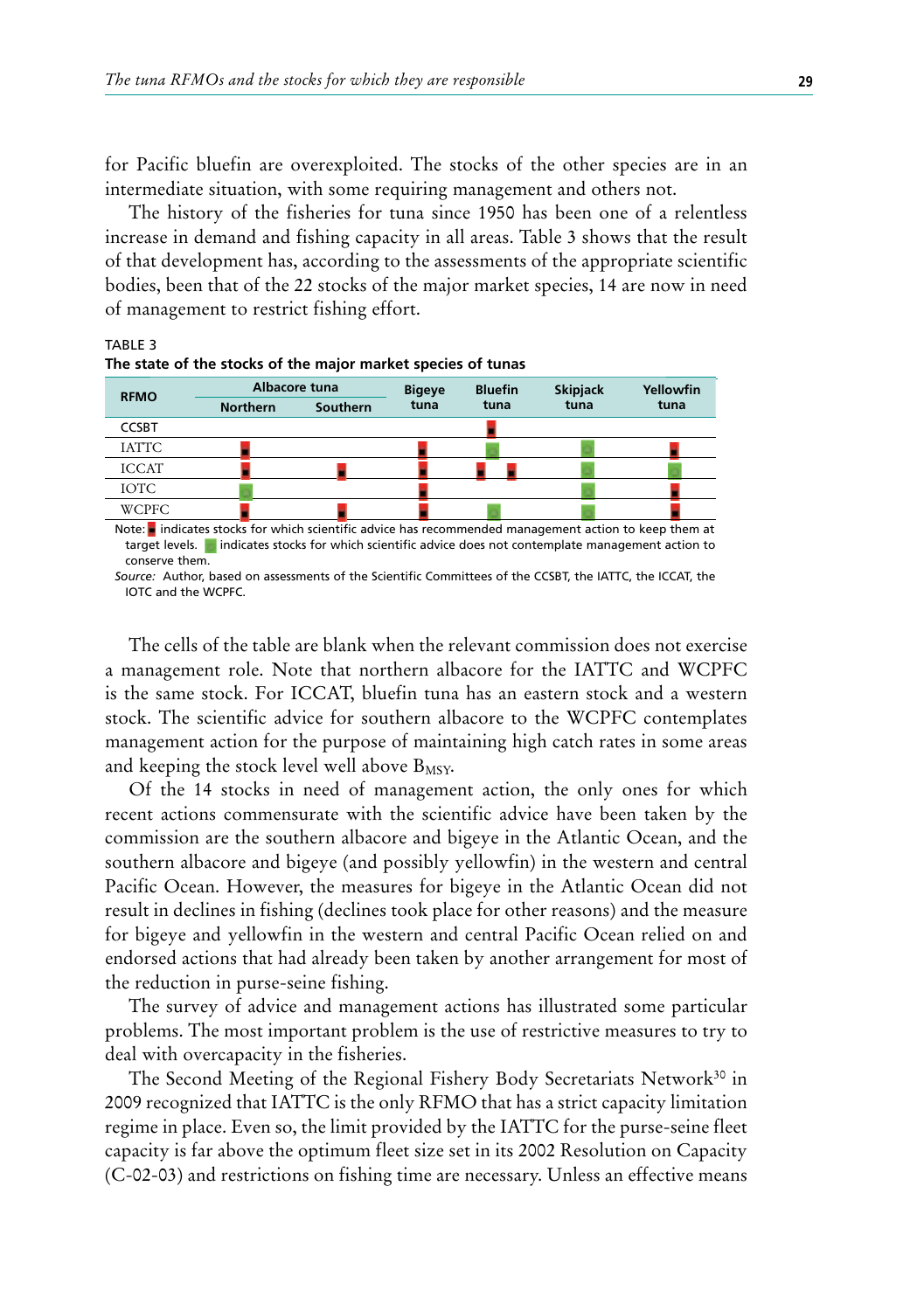is found for dealing with the overcapacity of tuna fleets, the tuna RFMOs will always be struggling to find reasonable means of restraining fishing effort and conserving the stocks.

Overcapacity of fleets has been exacerbated by weak fulfilment of the aspirations of developing countries to participate in fisheries. The Rio Declaration put sustainable development and the special situation and needs of developing countries squarely onto the international agenda. Sharing of resources that are at or near full exploitation can only be done by reallocation of fishing opportunities from developed to developing countries. This has been recognized by tuna commissions. However, the two provisions for members that are developing countries cited in this paper, the IATTC Resolution C-02-03 and the WCPFC management measure CMM-2008-01, do not reallocate fishing opportunities from members of developed countries. These provisions are examples of what could be known as unsustainable development.

The use of MSY calculated using the current size composition of the fish stock as a target or limit reference point is of dubious value. Figures 4 and 10 showing the phase plot of fishing effort and biomass for yellowfin in the eastern Pacific and Atlantic Oceans, respectively, suggest that stocks are being fished at near the optimum level, when in fact the MSY itself has fallen substantially as the fishery has reduced the average size of fish in the stock. The use of the phase diagrams as a common tool for the tuna commissions to communicate the condition of stocks was agreed at the joint tuna commission in Kobe in 2007. The two diagrams illustrate that, on their own, these plots may be misleading.

Two of the important standards for management from UNFSA and CCRF, the precautionary approach and the setting of limit points, seem to have had little effect on management by the tuna RFMOs. The limiting of fishing effort in the southern albacore fishery by the WCPFC is the only action that might reasonably be described as precautionary. The only claim to setting target or limit reference points that could be made is that most of the tuna RFMOs use the  $B_{MSY}$  or the F<sub>MSY</sub> as either a limit or target reference point.

<sup>30</sup> www.fao.org/fishery/rsn/en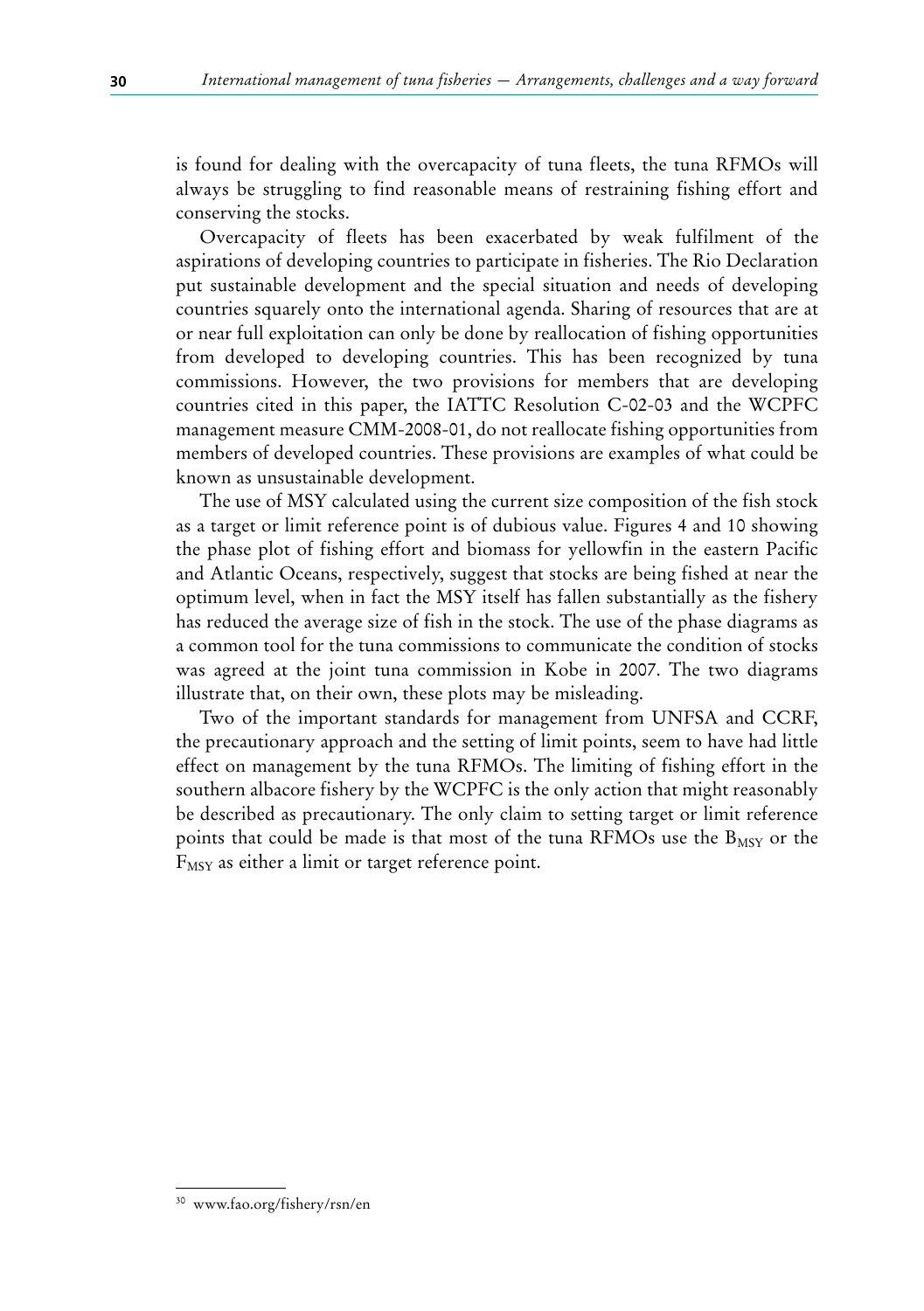# **4. Incentives and disincentives for cooperation in international tuna fisheries management**

The general recognition that mankind needs to conserve the resources it depends upon, including fisheries, provides a strong incentive for states to cooperate in the conservation and management of particular resources such as tuna fisheries. However, states may also perceive that cooperation will either enhance or diminish their use of a resource and this will provide either an incentive or disincentive to cooperate with others.

Achieving agreement among members of a RFMO has been considered from the perspective of the discipline of game theory (Lodge *et al*., 2007; Chapter 2). A rather simple conclusion of this type of analysis is that for a successful management agreement, each member must expect that the benefit of cooperation is greater than the benefit of competing outside of an agreement. In a simple situation with two players sharing a single resource, this condition can easily be satisfied. However, in most cases of international tuna fisheries, the situation is considerably more complex as illustrated below with a simplified analysis of the situation with members of the IATTC.

The IATTC has 16 members, including Colombia, Costa Rica, El Salvador, Ecuador, France, Guatemala, Japan, the Republic of Korea, Mexico, Nicaragua, Peru, Panama, Spain, the United States, Vanuatu and Venezuela, and as well there are an additional 9 countries or fishing entities involved in the fishery, among which 5 cooperate formally with the IATTC and 4 cooperate informally.

Figure 11 shows the tuna catches in the eastern Pacific Ocean from 1988 to 2008. During those years, the catches ranged between 500 000 and 900 000 tonnes and comprised between 10 and 20 percent of the world's total catch of tunas. For most years, yellowfin tuna comprised the largest component of the catch, followed by skipjack tuna and then bigeye tuna.

Figure 12 shows the catches of yellowfin tuna by fishing method. The colours brown, green and blue represent purse-seine catches and are partitioned according to the way in which schools of tuna are located. The brown colour represents schools that are associated with flotsam or FADs deployed by fishers to attract fish. FADs have been used in the eastern Pacific Ocean since 1993 and are particularly effective at attracting skipjack and small bigeye tunas.

The blue colour represents catches from schools that are associated with dolphins. Most of the catches of yellowfin in the eastern Pacific Ocean are from schools associated with dolphins. In most respects, this is the best way of catching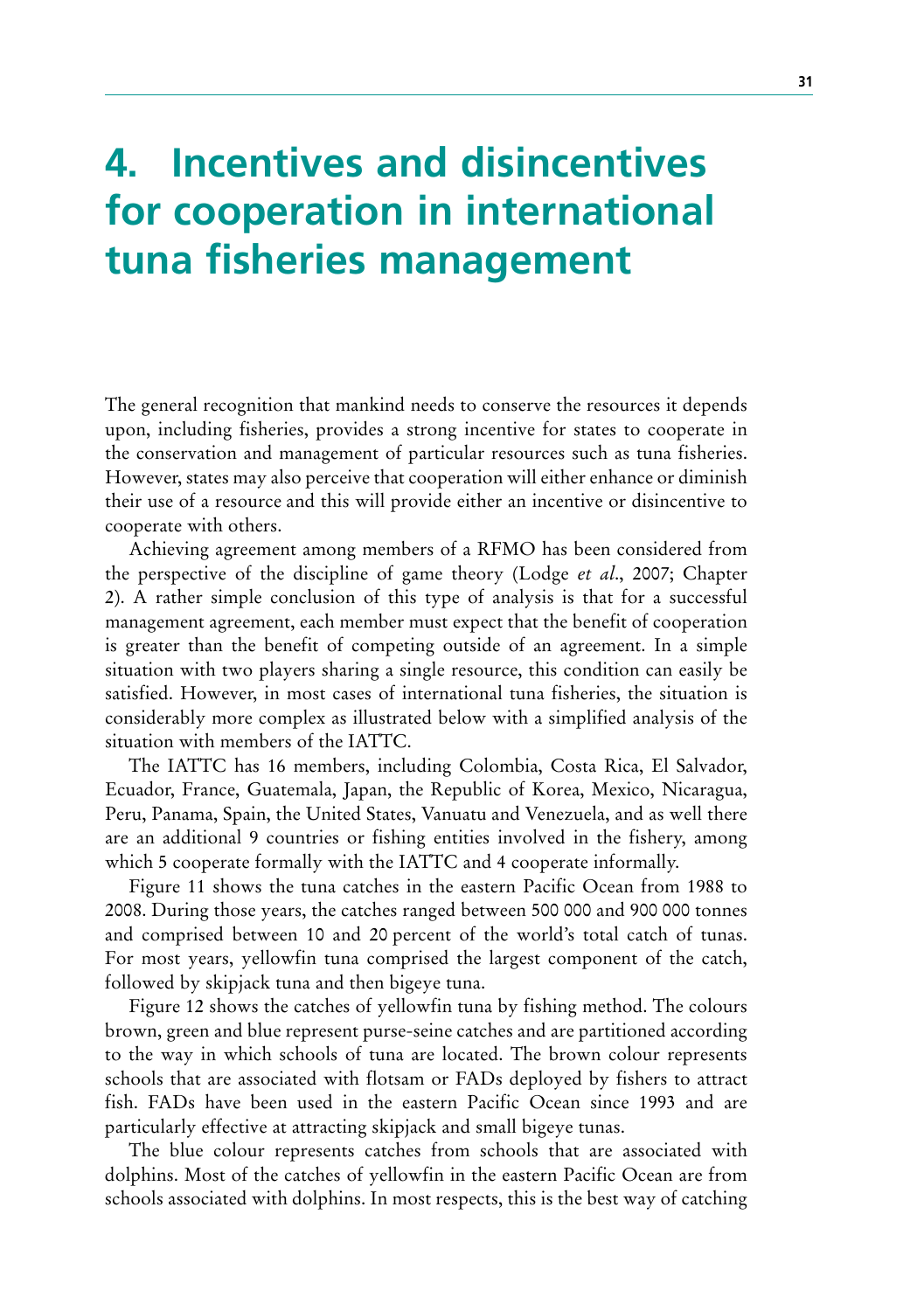yellowfin tuna in the eastern Pacific Ocean as it produces medium to large fish with very little bycatch. Of course, the involvement of dolphins makes this a very complicated fishery; issues relating to management of the bycatches of dolphins are described by Joseph (1994). Similarly, the fishery using floating objects is also associated with a number of difficult bycatch issues described by Hall (1996).

The green colour in Figure 12 represents yellowfin tuna that are found near the surface without being aggregated either by a floating object or a school of dolphins (unassociated schools). Most purse-seine vessels are specialized with different equipment to make them suitable to fish for either schools associated with dolphins or schools associated by FADs, but not both. However, any vessel will take advantage of an unassociated school that it comes across.

The orange colour represents yellowfin tuna taken by longline. Longline vessels generally fish for bigeye tuna and take smaller amounts of yellowfin tuna. The longline method catches the largest fish and has the smallest impact on the populations. The graph also shows the catches by pole-and-line (yellow). This used to be the predominant form of fishing, which has now practically disappeared from the eastern Pacific Ocean.

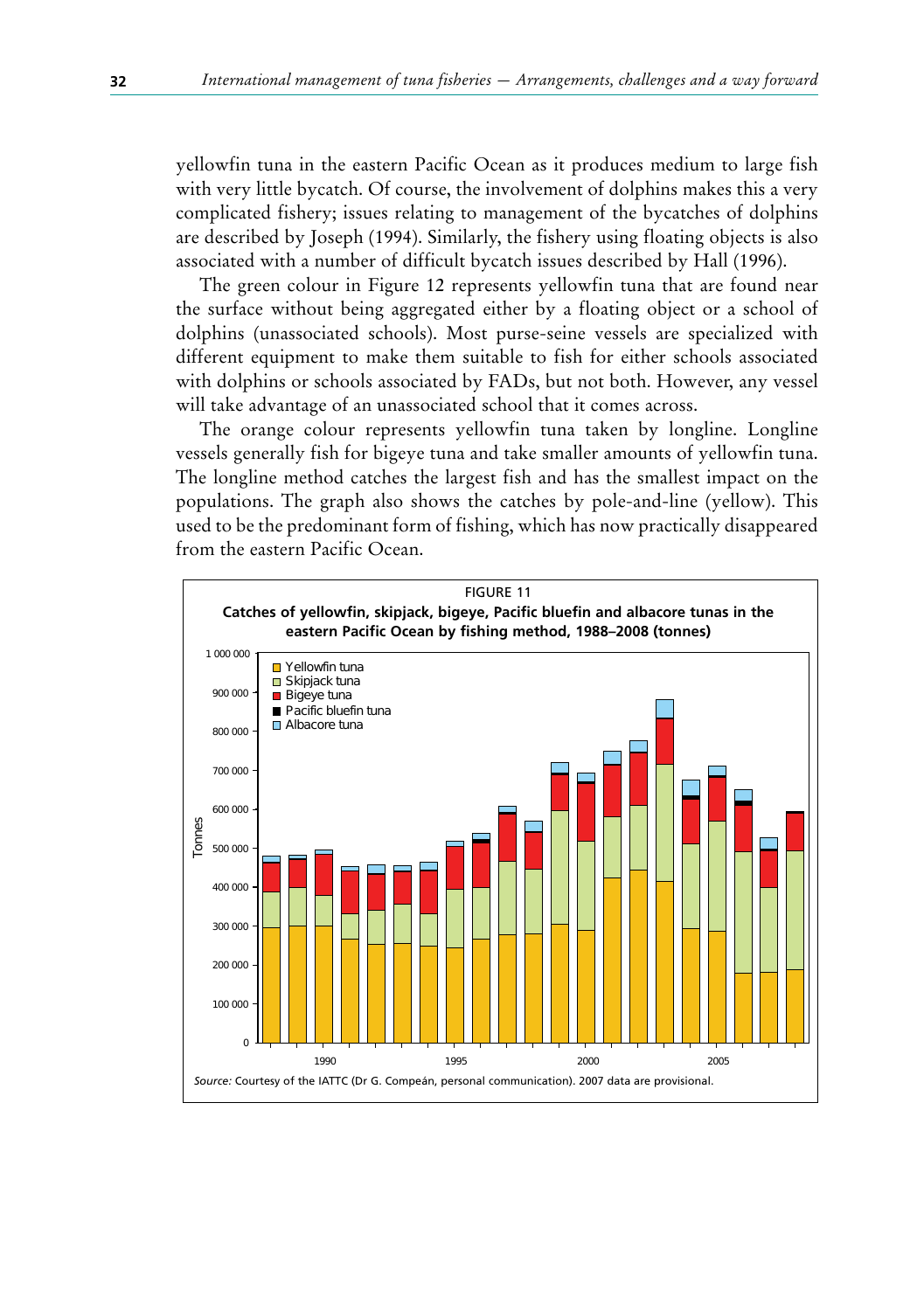

Figure 13 shows the catches of bigeye tuna by fishing method; in this case, there are only two methods of importance, longline and purse-seine. Up to 1993, the catch was mostly taken by longline (shown in red). As with yellowfin, this method takes large individuals. Blue bars represent bigeye catches by purse seine using FADs. Bigeye associated with FADs tend to be quite small and the fishery takes these fish several years before they otherwise would become available to the longline fishery. Evidently, the purse-seine fishery is in the process of replacing

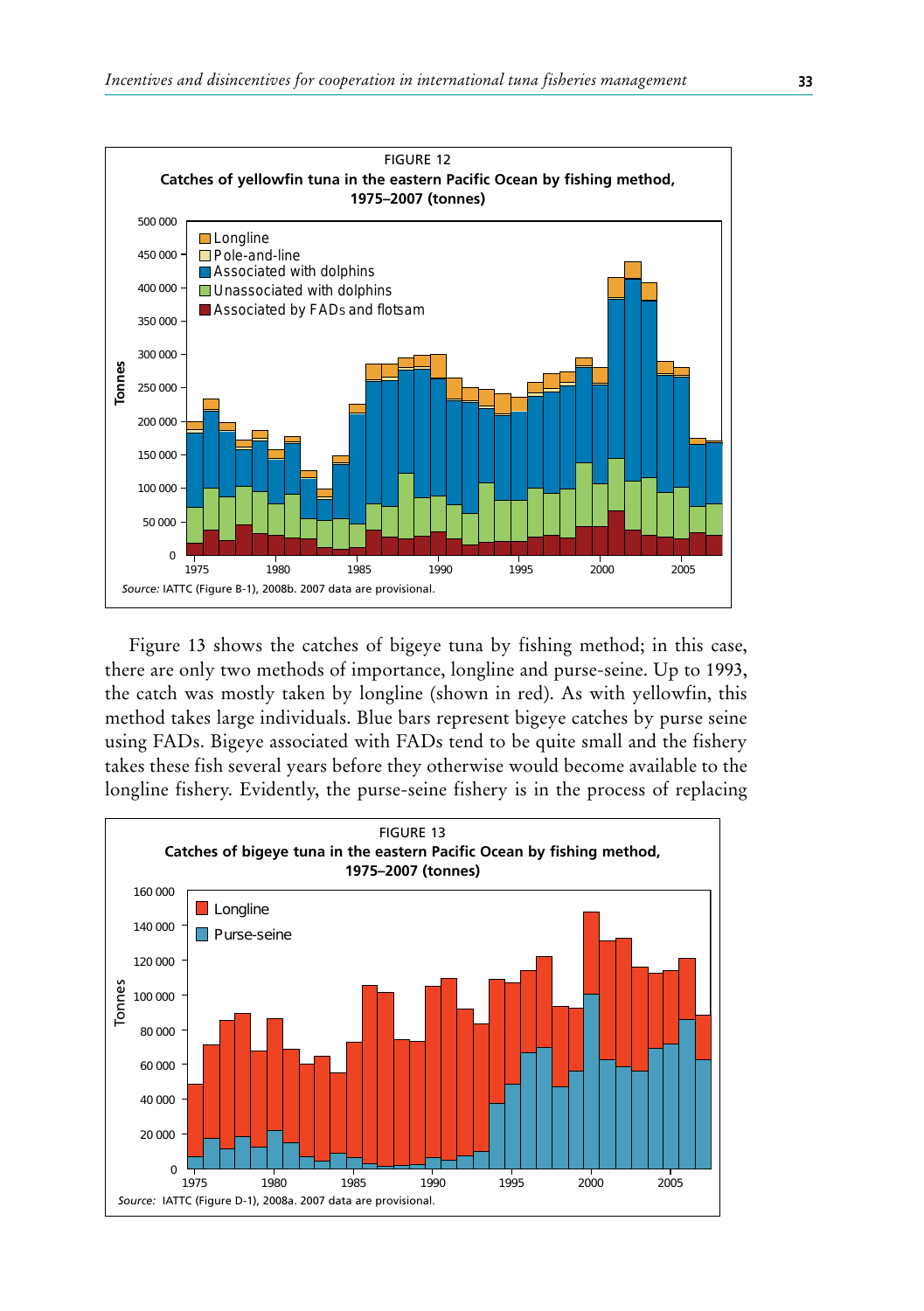longline catches because it takes small fish before they would become available to the longline fishery. At the same time, because it catches small fish, the growth of the purse-seine fishery has reduced the total yield of bigeye tuna from the fishery.

The major management problems in the fishery today are the result of too much fishing effort being exerted for the productive capacities of yellowfin and bigeye tunas. The fact that this is probably not the case for skipjack considerably complicates management because the countries that mostly catch skipjack, but also some of the other species, do not have the same interest in restricting fishing effort as do the other countries.

As well as the overall issue of fishing effort, the yellowfin stock size was relatively low during 2005–2008 and catches comprised relatively smaller yellowfin tuna from sets on FADs or from unassociated schools than catches of medium and large yellowfin associated with dolphins.

The bigeye stock is overfished and this represents the most serious management challenge for tuna fisheries in the eastern Pacific Ocean.

Table 4 illustrates a simplified description of the 2003 catches by six of the countries involved in the fishery, arranged into three what are called in this paper "coalitions", each of which fishes mostly with a particular fishing technique. These countries provide the most extreme examples of national fishing methods and other participants in the fishery take either smaller catches or tend to use a mixture of fishing techniques. The first coalition comprised of Ecuador and Spain caught mostly skipjack using FADs, the second coalition comprised of Mexico and Venezuela caught mostly yellowfin associated with dolphins and the third coalition, comprised of Japan and the Republic of Korea, depended on bigeye tuna taken by longline.

#### TABLE 4

| Catches of bigeye, skipjack and yellowfin tunas by six countries in 2003 (tonnes) |  |  |  |  |  |
|-----------------------------------------------------------------------------------|--|--|--|--|--|
|-----------------------------------------------------------------------------------|--|--|--|--|--|

| <b>Fishing method</b>                                     | Country           | <b>Bigeve tuna</b> | <b>Skipjack</b><br>tuna | Yellowfin<br>tuna |
|-----------------------------------------------------------|-------------------|--------------------|-------------------------|-------------------|
|                                                           |                   | tonnes             | tonnes                  | tonnes            |
| Purse seine, principally with                             | Ecuador           | 25 000             | 140 000                 | 33 000            |
| <b>FADs</b>                                               | Spain             | 8 0 0 0            | 29 000                  | 4 0 0 0           |
| Purse seine, mainly setting<br>on schools associated with | Mexico            | $\mathbf 0$        | 9 0 0 0                 | 173 000           |
| dolphins                                                  | Venezuela         | $\mathbf{0}$       | 8 0 0 0                 | 95 000            |
| Longline                                                  | Japan             | 25 000             | 0                       | 9 0 0 0           |
|                                                           | Republic of Korea | 10 000             | 0                       | 5 0 0 0           |

Note: Shading used to highlight various coalitions.

*Source:* IATTC (based on Table A-3a), 2008b.

Longline coalition members take very large bigeye and yellowfin and have little effect on purse-seine catches. However, the purse-seine catches of smaller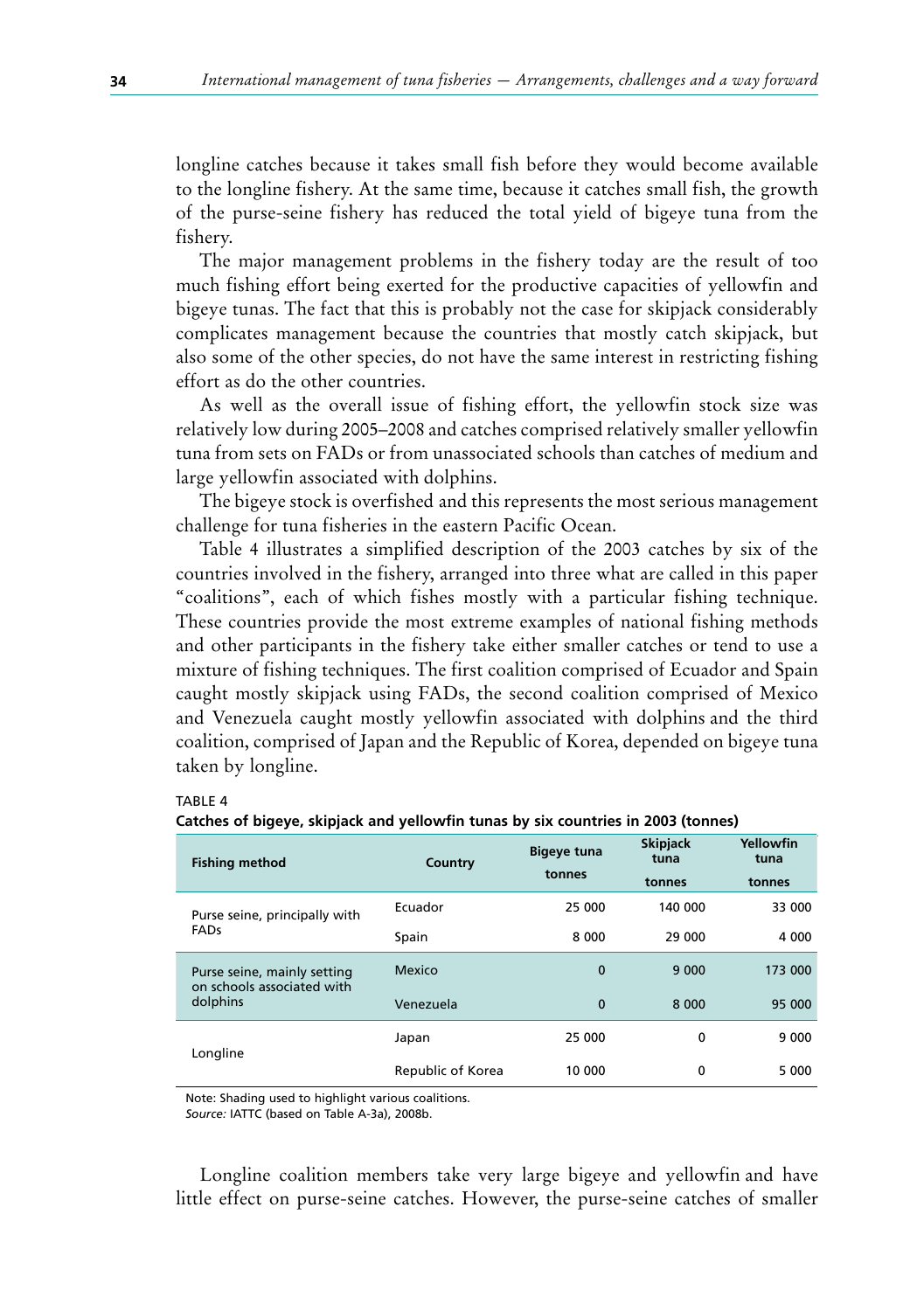bigeye and to a lesser extent yellowfin have a significant effect on longline catches. Because longline catches have little effect on them, the purse-seine FAD coalition does not expect to be better off by cooperating with, rather than competing against, the longline coalition.

The primary targets of FAD sets is skipjack. However, these sets also take small bigeye and yellowfin. Sets on schools associated with dolphin sets take mediumto large-sized yellowfin and no bigeye. Sets on FADs have a negative effect on catches of yellowfin associated with dolphins but sets on dolphins have very little effect on catches of yellowfin from sets on FADs. As a result, the FAD coalition does not expect better results from cooperation with, rather than competing against, the dolphin coalition.

Thus the basic condition for successful cooperation described at the beginning of this section – that each member must expect that the benefit of cooperation is greater than the benefit of competing outside of an agreement – does not seem to be met in the eastern Pacific tuna fisheries. Perhaps the conclusion drawn by Hilborn (2007) that the collective action of states is not adequate to meet the challenges provided by managing these fisheries was right in this case.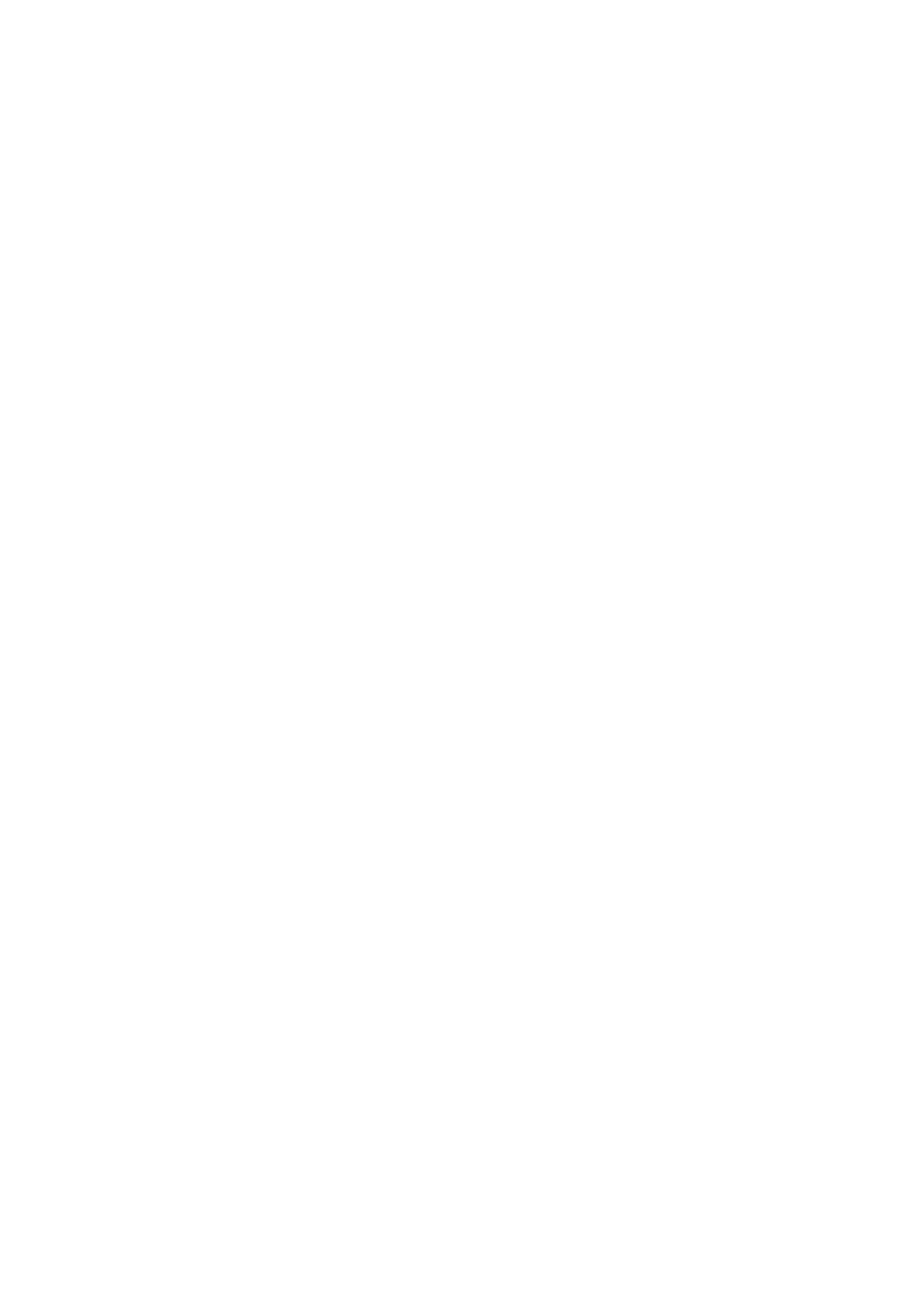# **5. A way forward – Rights-based management**

The FAO has recently carried out a project "Management of tuna fishing capacity: conservation and socio-economics". Under the auspices of the project, the capacity of tuna fishing fleets and trends in tuna catches in the world were described (Miyake, Miyabe and Nakano, 2004), the markets for tuna and the status of tuna stocks of the world have been addressed (Bayliff, de Leiva and Majkowski, 2005), and management options (Bayliff and Majkowski, 2007)<sup>31</sup> for the future were considered. In a statement attached to their report, the workshop participants concluded that effective rights-based management systems will lead to elimination of overcapacity in the tuna fleets.

Following the FAO project, the IATTC and the World Bank sponsored a workshop<sup>32</sup> on rights-based management and buybacks in international tuna fisheries that examined the use of rights-based management systems and possible means of transitioning from the status quo to more effective systems, including the use of buying back existing fleet capacity. The issues discussed in the workshop are presented in more depth in Allen, Joseph and Squires (2010a, b).

The FAO project and the IATTC and World Bank workshop have illustrated the problems associated with the continued growth of tuna fishing fleets in response to market demands for fish. The incentives for international cooperation to manage the fisheries well are weak or even perverse and have led to overfishing in many cases and to poor economic performance in most cases.

Rights-based management systems have been well tested within national jurisdictions and have demonstrated a facility for addressing the perverse incentives that exist in fisheries that have been managed in ways that lead to competition among fishers or sectors of industries to maximize their share of fishing opportunities.

The elimination of the need to compete for a share of the available catch allows individuals to optimize their investment in fishing effort to match their share of the catch. For example, fleet owners who might otherwise maximize the number of vessels they own to maximize their share of the total catch, would, if they had to observe a catch quota, be expected to retire some vessels that were not needed

<sup>&</sup>lt;sup>31</sup> Report of the Methodological Workshop on the Management of Tuna Fishing Capacity: Stock Status, Data Envelopment Analysis, Industry Surveys and Management Options. La Jolla, California, United States of America, 8–12 May 2006.

<sup>&</sup>lt;sup>32</sup> Report of a workshop on rights-based management and buybacks in international tuna fisheries. IATTC and World Bank, La Jolla, California, United States of America, 5–9 May 2008. Available at www.iattc.org/PDFFiles2/Rights-based-management-report.pdf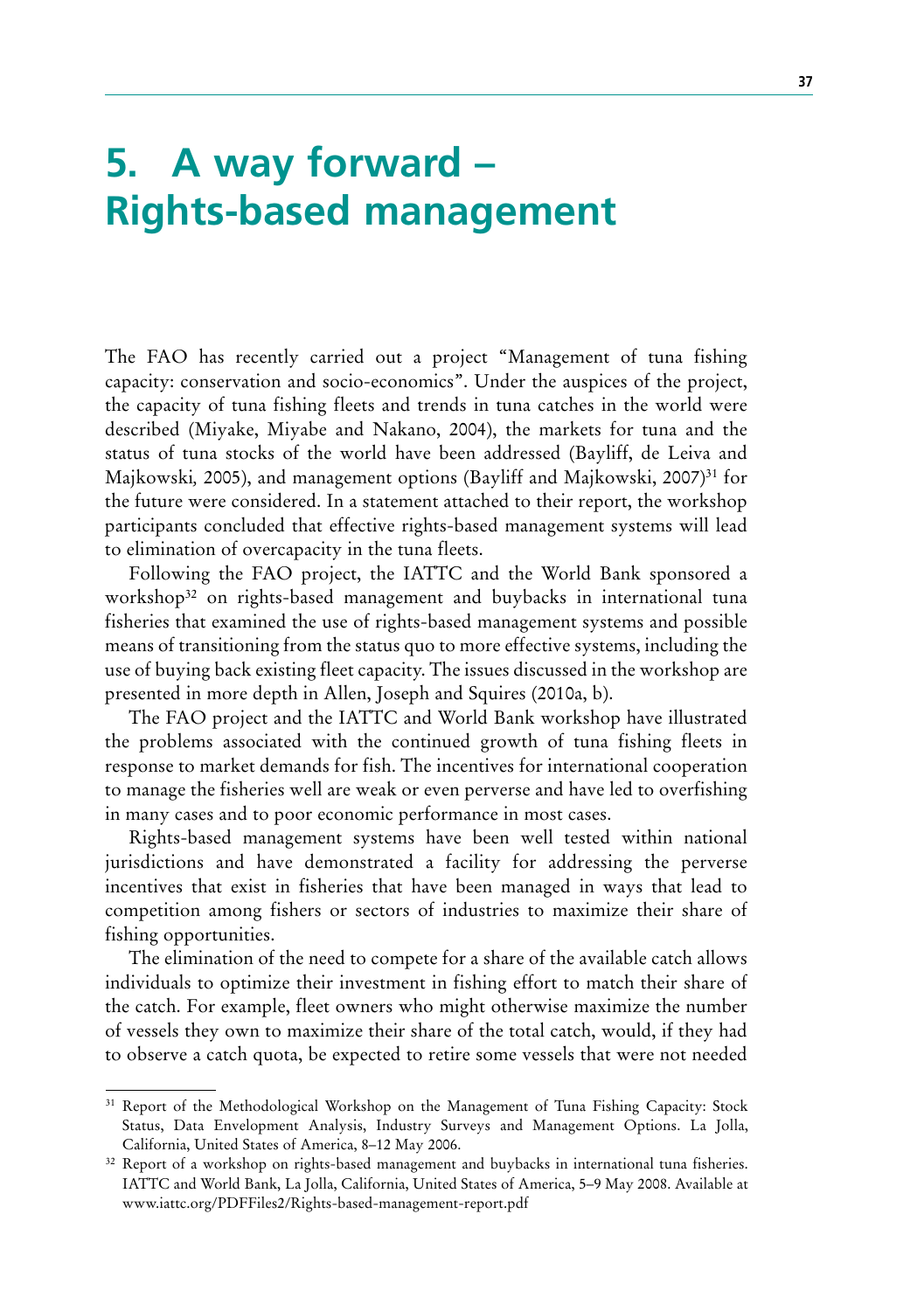to catch their quota. The situation of owners of single vessels is different. An owner with only one vessel can permanently affect capacity only by withdrawing his vessel. Doing so would benefit the remaining owners, but unless there is some compensation for withdrawing a vessel, owners are unlikely to do so. Transferable quotas can provide a means to reduce the fleet capacity to levels sufficient to take the available catch, either through a fleet-wide buyback programme or by arrangements among groups of owners.

Secure, exclusive and long-term rights provide a collective interest of fishers for the conservation of the fisheries and for the efficient use of the resources. Transferability allows fishing opportunities to be used by those fishers who produce the greatest economic benefits and also can provide the means to address the effects of fishers who take bycatches of what are target species for others. Transferable rights offer a new dimension for negotiations that could provide a means of reaching an agreement among different user groups, such as the FAD and longline coalitions of the previous section, via a transfer of fishing rights. For example, longline fishers could purchase bigeye quota from FAD fishers.

Of course, the implementation of rights-based methods has many challenges and will likely require a significant change in systems of monitoring, control and surveillance. Costs of rights-based management systems are likely to be significantly greater than the costs of other systems, raising the question of who should pay for the management system.

The application of rights-based management in international tuna fisheries will be even more complicated than it is in national fisheries. As with any effective international cooperation in fisheries management, it is essential that all states with an interest in the fishery are included in the allocation of rights and that there be a mechanism for new entrants that wish to exercise their right to fish on the high seas. A number of questions must be addressed in implementing rightsbased systems in either a national or international context but the answers to the questions are less clear in the international arena.

The first question is what should be the nature of the rights and who should be the rights holders. In tuna fisheries, because of the mobility of the fish, the most effective and practical right is a catch quota. Quotas for fishing effort can also be used, but are less effective because it is difficult to describe physical measures that directly govern fishing effort. For example, providing a quota for days fishing can be frustrated by employing larger vessels, and limiting vessel size might be overcome by increasing the power of the winch. Nevertheless, there may need to be trade-offs between the most efficient system and other systems that are practical for other reasons, including cost. The choice of a particular rights-based management system should, of course, be informed by careful analysis of its ability to meet the policy objectives of the participants, including expected costs and benefits of the change.

In the international arena, the possibilities for who should be rights holders include states (and other entities), individual fishers and corporations that hold all the rights and allow harvesting on their behalf.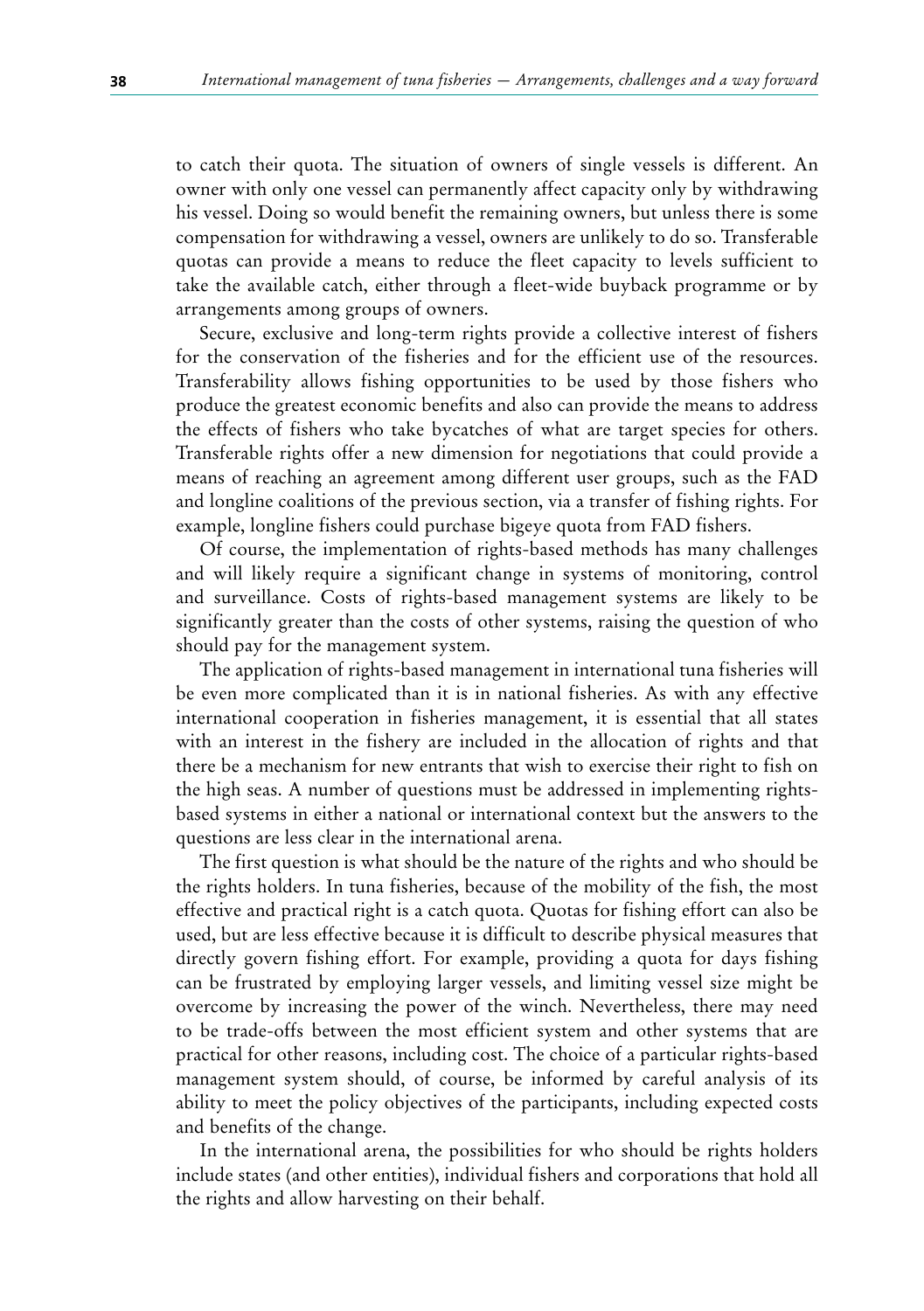Another important question is who is responsible for recording rights. It is essential that this task be done by an independent and trusted agency. Registration of rights is vital and is usually more complex than it appears at first sight, particularly when the rights are transferable. The agency registering rights must have the confidence of all participating states and it must operate within a legal system that is acceptable to all.

Finally, ensuring compliance with rights or enforcement raises the question of who will provide an international enforcement capability. Enforcement could be shared by participating states, built into an RFMO or might require the establishment of a new agency.

Further detail is provided in Allen, Joseph and Squires (2010a, b), who also describe some current partial approaches to rights-based management in tuna fisheries and the systems that support it.

Serdy (2007) has shown that there is no general legal constraint for the trading of quotas among RFMO members and noted some precedents for trades among members. Of course, member governments can allocate national quotas to individuals as has been done by Australia for southern bluefin tuna.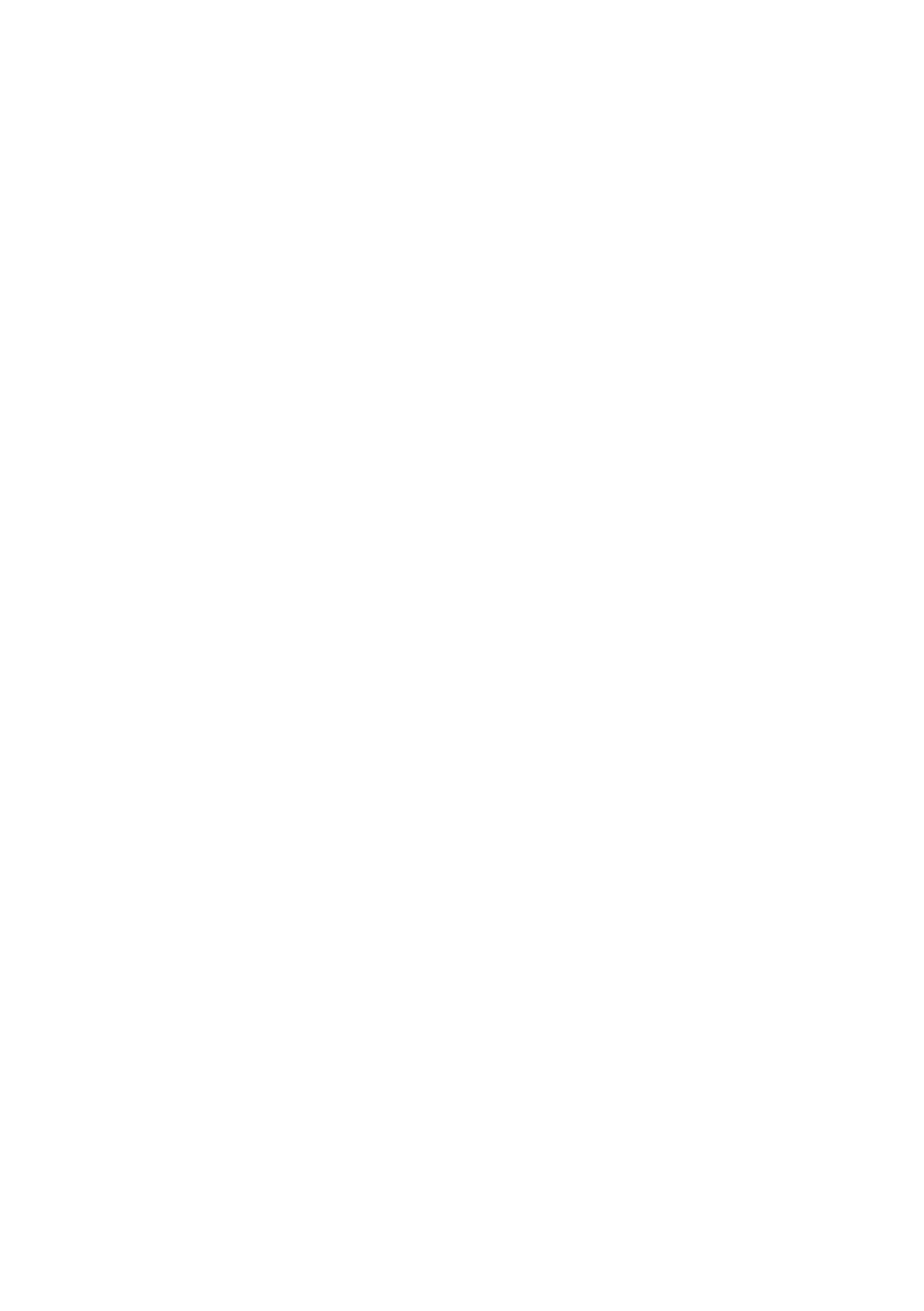# **6. Conclusion**

Tuna are highly sought after fish and fisheries for tuna have developed over the last half century to such an extent that most of them are in need of restrictive management and several fisheries are overfished. That development has meant that the world's tuna fleets are larger than those required to provide maximum yields and larger again than those required to produce the maximum economic benefit from the fisheries. The major market species discussed in this paper are all subject to international fisheries requiring multilateral cooperation for management and in all ocean basins fisheries management organizations have been established as the vehicle for cooperation.

The present management system results in the very mixed performance of the management bodies that was described in Section 3. The commissions are often very slow to accept scientific advice that requires significant management action, and conservation measures are often only applied when there is an appearance of an emergency rather than as a measured response to changes in situations.

The management organizations depend on agreements among their members and their decisions are compromised by the mixed incentives of those members, who have to balance their obligations to conserve the resources with the need to support their own industries. The splitting of governments' attention between questions of conservation and allocation often results in more attention being given to securing allocation for their fleets than to overall conservation. As long as this remains the case, the management organizations are not likely to perform well in their primary role of conservation of resources.

The adoption of rights-based management systems is the most promising way forward to overcome those problems. These systems would relieve governments from day-to-day allocation decisions and allow them to focus on their more important role of being responsible for the conservation of the fisheries.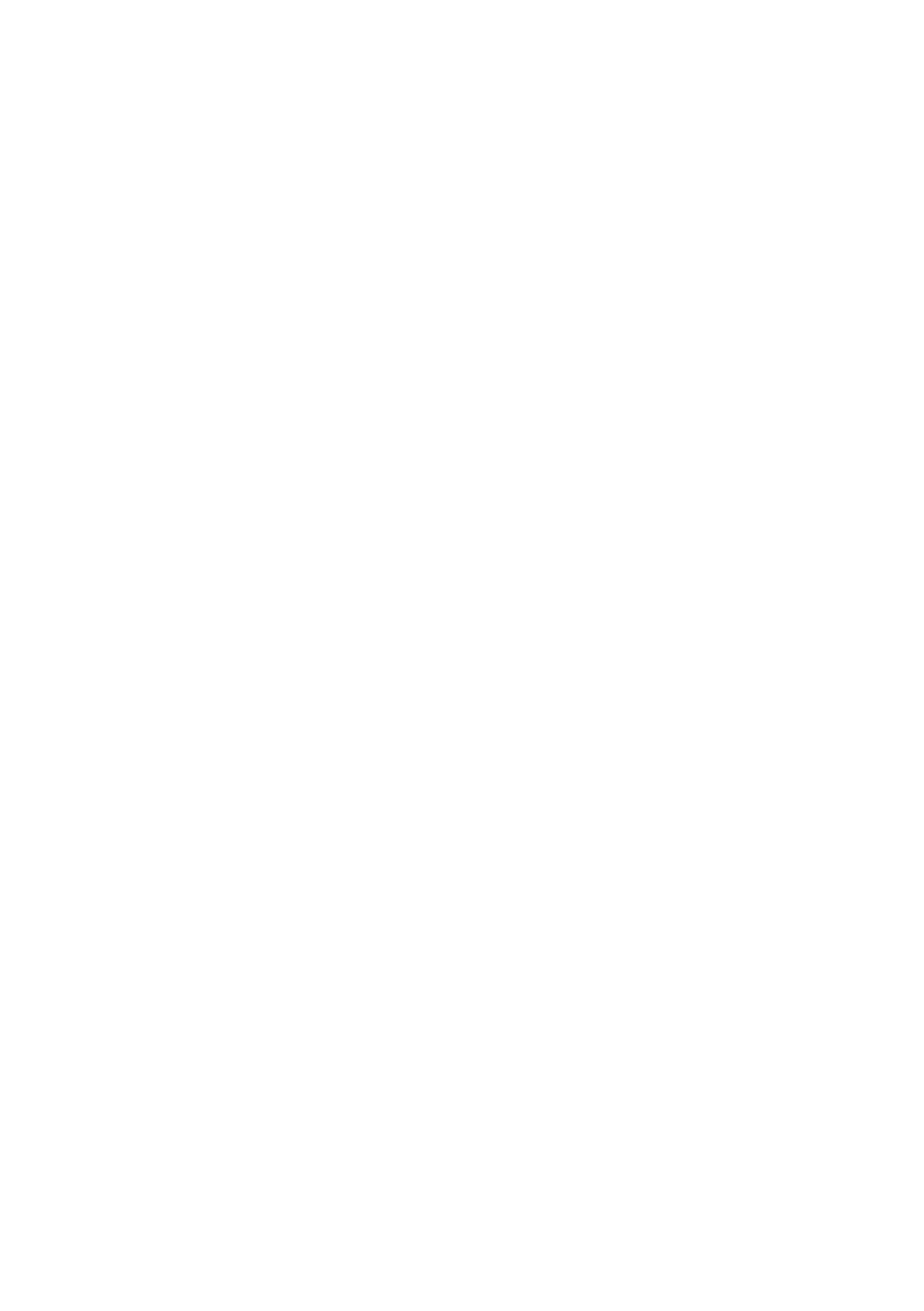## **References**

- **Allen, R., Joseph, J. & Squires, D. (eds).** 2010a. *Conservation and Management of Transnational Tuna Fisheries*. Blackwell Publishing.
- **Allen, R., Joseph, J. & Squires, D.** 2010b. Managing world tuna fisheries with emphasis on rights-based management. *In* R.Q. Grafton, R. Hilborn, D. Squires, M.Tait & M. Williams, eds. *Handbook of Marine Fisheries Conservation and Management.* Oxford University of Press, Oxford.
- **Bayliff, W.H., de Leiva, J.I. & Majkowski, J. (eds).** 2005. *Proceeding of the Second Meeting of the Technical Advisory Committee of the FAO Project Management of Tuna Fishing Capacity: conservation and socio-economics*. *Madrid, Spain, 15–18 March 2004*. FAO Fisheries Proceedings. No. 2. Rome, FAO. 336 pp.
- **Bayliff, W.H. & Majkowski, J. (eds).** 2007. *Methodological Workshop on the Management of Tuna Fishing Capacity: Stock Status, Data Envelopment Analysis, Industry Surveys and Management Options. La Jolla, California, United States of America, 8–12 May 2006*. FAO Fisheries Proceedings. No. 8. Rome, FAO. 218 pp.
- **Catarci, C.** 2005. The world tuna industry an analysis of imports and prices, and of their combined impact on catches and tuna fishing capacity. *In* W.H. Bayliff, Moreno J.I. de Leiva & J. Majkowski, eds. *Proceeding of the Second Meeting of the Technical Advisory Committee of the FAO Project Management of Tuna Fishing Capacity: conservation and socio-economics.* FAO Fisheries Proceedings. No. 2. Rome, FAO. 336 pp.
- **Caton, A. & Majkowski, J.** 1987. Warning issued on global catch limits. *Australian Fisheries,* 46(12): 22–24.
- **CCSBT.** 2006a. *Report of the Special Meeting of the Commission.* Canberra, Australia, 18–19 July 2006. (Available at www.ccsbt.org/docs/pdf/meeting\_reports/ccsbt\_13/ report of special meeting 2006.pdf)
- **CCSBT.** 2006b. *Report of the Eleventh Meeting of the Scientific Committee*. Tokyo, Japan, 12–15 September 2006.
- **CCSBT.** 2007. Report on Biology, Stock Status and Management of Southern Bluefin Tuna: 2007. In *Report of the Twelfth Meeting of the Scientific Committee* (Attachment 8). Hobard, Australia, 10–14 September 2007.
- **CCSBT.** 2008. *Report of the Performance Review Working Group*. Canberra, Australia, 3–4 July 2008. (Available at www.ccsbt.org/docs/pdf/meeting\_reports/ ccsbt\_15/report\_of\_PRWG.pdf)
- **Crothers, G.T. & Nelson, L.** 2007. High Seas Fisheries Governance: A Framework for the Future? *Marine Resource Economics*, 21: pp. 341–353.
- **Hall, M.A.** 1996. On bycatches. *Reviews in Fish Biology and Fisheries*, 6: 319–352.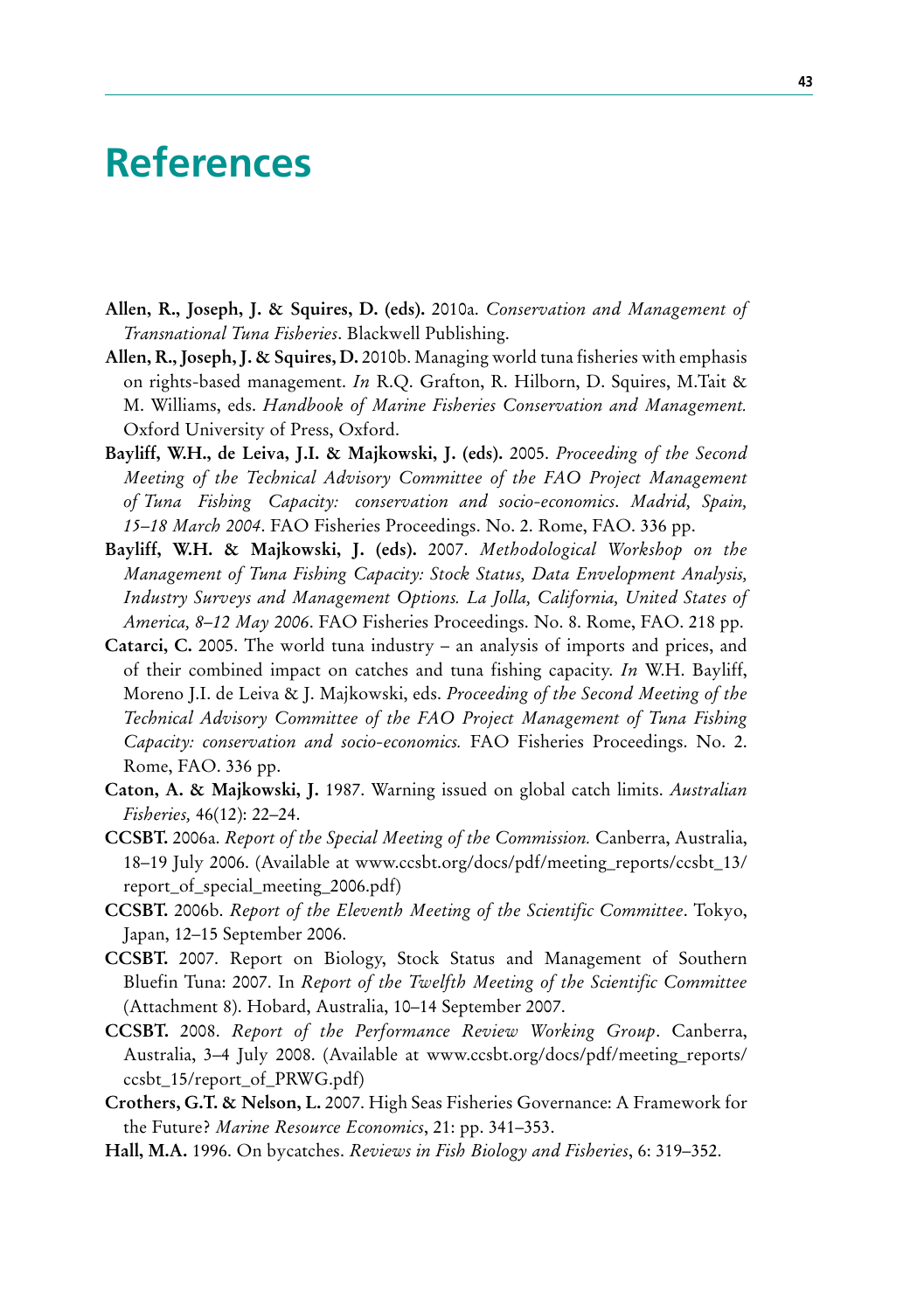- **Hilborn, R.** 2007. Moving to Sustainability by Learning from Successful Fisheries. Ambio**.** *A Journal of the Human Environment* (June 2007), 36(4).
- **IATTC.** 2008a. *Tunas and Billfishes in the eastern Pacific Ocean in 2006*. IATTC Fishery Status Report No. 5. La Jolla, California, USA. (Available at www.iattc. org/FisheryStatusReportsENG.htm)
- **IATTC.** 2008b. *Tunas and Billfishes in the eastern Pacific Ocean in 2007*. IATTC Fishery Status Report No. 6. La Jolla, California, USA. (Available at www.iattc. org/FisheryStatusReportsENG.htm)
- **IATTC.** 2009. *Unilateral management actions taken in 2008*. Paper for the 10<sup>th</sup> Stock Assessment Review Meeting, Del Mar, California, USA, 12–15 May 2009. Document SARM-10-04a.
- **IATTC & World Bank.** 2008. *Report of a workshop on rights-based management and buybacks in international tuna fisheries.* La Jolla, California, USA, 5–9 May 2008. Available at www.iattc.org/PDFFiles2/Rights-based-management-report.pdf
- **ICCAT.** 2008. *Report of the Standing Committee for Research and Statistics (SCRS).* Madrid, Spain, 29 September–3 October 2008. (Available at www.iccat. int/Documents/Meetings/Docs/2008\_SCRS\_ENG.pdf
- **ICCAT.** 2009. *Report of the Standing Committee for Research and Statistics (SCRS).* Madrid, Spain, 5–9 October 2009.
- **Jeon, Y., Reid, C. & Squires, D.** 2008. Is There a Global Market for Tuna? Policy Implications for Tropical Tuna Fisheries. *Ocean Development and International Law*, 39(1): pp. 32200450.
- **Joseph, J.** 1994. The tuna-dolphin controversy in the eastern Pacific Ocean: biological, economic, and political impacts. *Ocean Development and International Law*, 25(1): 1–30.
- **Joseph, J.** 2003. *Managing fishing capacity of the world tuna fleet*. FAO Fisheries Circular. No. 982. Rome, FAO. 67 pp.
- **Joseph, J. & Greenough, J.W.** 1979. *International management of tuna, porpoise and billfish: Biological, legal, and political aspects.* Seattle, Washington, USA. University of Washington Press. 253 pp.
- **Joseph, J., Klawe, W. & Murphy, P.** 1988. Tuna and billfish: fish without a country. La Jolla, California, USA, Inter-American Tropical Tuna Commission. 67 pp.
- **Kleiber, P. & Maunder**, **M.** 2008. Inherent bias in using aggregate CPUE to characterize abundance of fish species assemblages. *Fisheries Research,* 93(2008): 140–145.
- **Langley, A., Williams, P. & Hampton, J.** 2008*. The Western and Central Pacific Tuna Fishery: 2006 Overview and Status of Stocks.* Tuna Fisheries Assessment Report No. 8. Secretariat of the Pacific Community.
- **Lodge, M.W., Anderson, D., Lobach, T., Munroe, G., Sainsbury, K. & Willock, A.**  2007. *Recommended Best Practices for Regional Fisheries Management Organizations*. Report of an independent panel to develop a model for improved governance by Regional Fisheries Management Organizations. Chatham House.
- **Majkowski, J.** 2007. *Global fishery resources of tuna and tuna-like species.* FAO Fisheries Technical Paper. No. 483. Rome, FAO. 54 pp.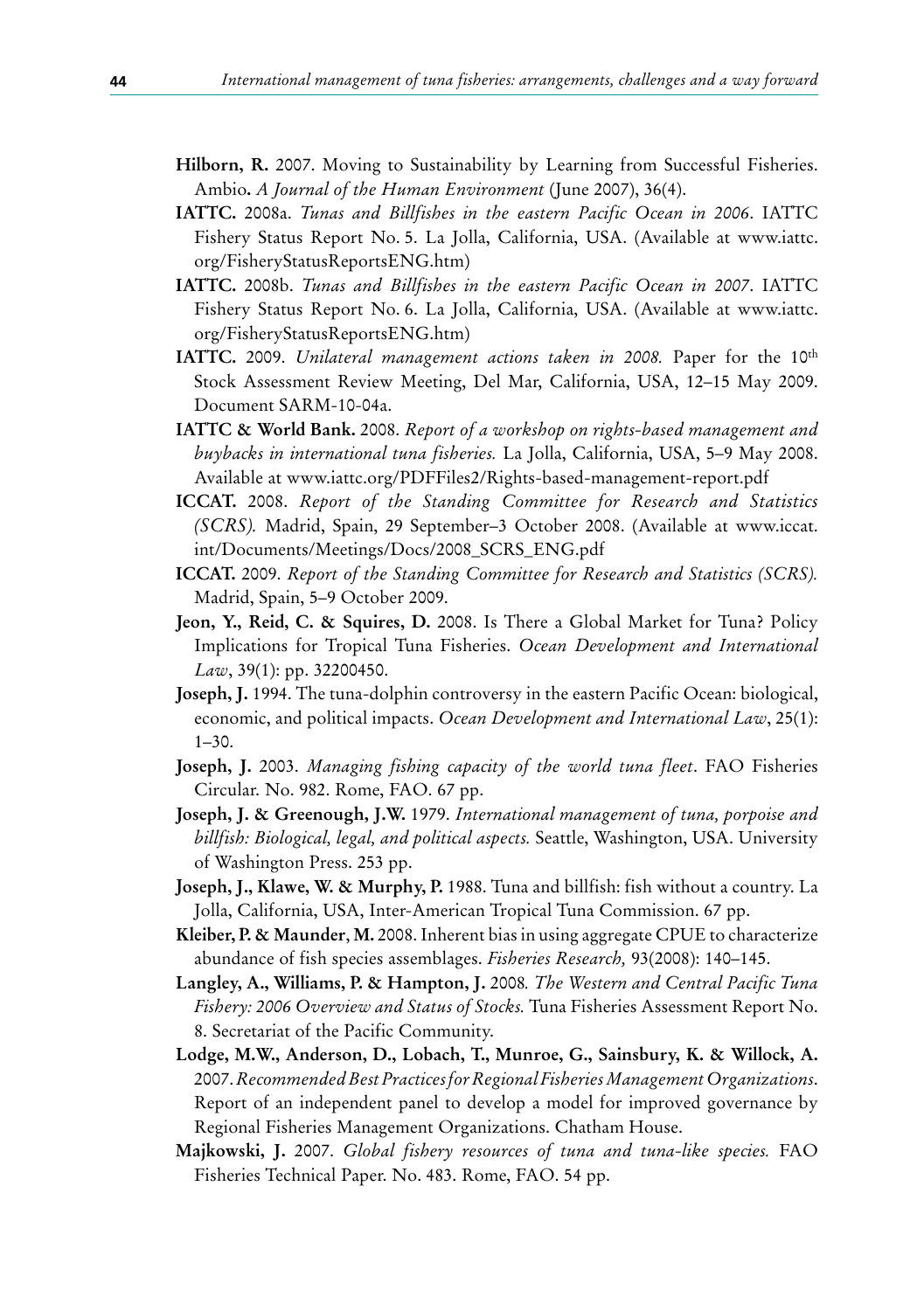- **Miyake, P.M.** 2005. A brief history of tuna fisheries of the world. *In* W.H. Bayliff, J.I. de Leiva Moreno & J. Majkowski, eds. *Proceedings of the Second Meeting of the Technical Advisory Committee of the FAO Project Management of Tuna Fishing Capacity: conservation and socio-economics.* FAO Fisheries Proceedings. No. 2. Rome, FAO. 336 pp.
- **Miyake, M.P., Miyabe, N. & Nakano, H.** 2004. *Historical trends of tuna catches in the world.* FAO Fisheries Technical Paper. No. 467. Rome, FAO. 74 pp.
- **Myers, R. & Worm, B.** 2003. Rapid worldwide depletion of predatory fish communities. *Nature*, 423: 280–283.
- **Reid, C., Kirkley, J.E., Squires, D. & Jun Ye.** 2005. An analysis of the fishing capacity of the global tuna purse-seine fleet. In W.H. Bayliff, J.I. de Leiva Moreno and J. Majkowski, eds. 2005. *Proceedings of the Second Meeting of the Technical Advisory Committee of the FAO Project Management of Tuna Fishing Capacity: conservation and socio-economics.* FAO Fisheries Proceedings. No. 2. Rome, FAO. 336 pp.
- **Serdy, A.** 2007. Trading of Fishery Commission quota under international law. *Ocean Yearbook*, 21: 265–288.
- **Sibert, J., Hampton, J., Kleiber, P. & Maunder, M.** 2006. Biomass, Size, and Trophic Status of Top Predators in the Pacific Ocean. *Science,* 314 (15 December 2006): 1773–1776.
- **UNCED.** 1992. Agenda 21. Rio de Janeiro. Available at www.un.org/esa/sustdev/ documents/agenda21/english/Agenda21.pdf
- **WCPFC.** 2007. *Summary Report of the Scientific Committee.* Third Regular Session, Honolulu, Hawaii, USA, 13–24 August 2007. (Available at www.wcpfc.int/doc/sc3 summary-report)
- **WCPFC.** 2008. *Summary Report of the Scientific Committee.* Fourth Regular Session, Port Moresby, Papua New Guinea, 11–22 August 2008. (Available at www.wcpfc. int/meetings/2008/4th-regular-session-scientific-committee)
- **World Bank & FAO**. 2008. *The Sunken Billions: The Economic Justification for Fisheries Reform.* Agriculture and Rural Development Department. Washington DC, World Bank.